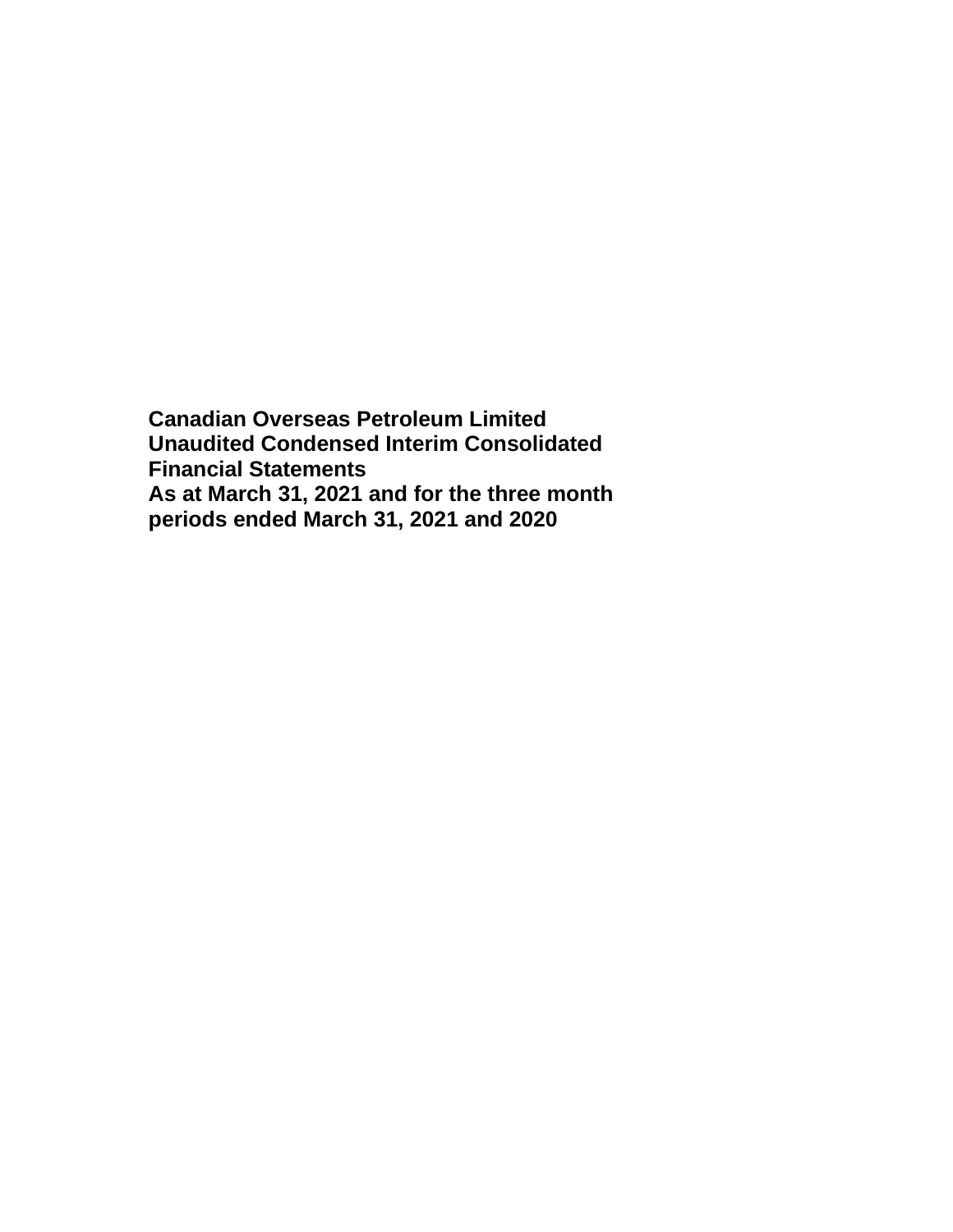## **Management's Responsibility for Consolidated Financial Statements**

The information provided in these consolidated financial statements is the responsibility of management. In the preparation of the statements, estimates are sometimes necessary to make a determination of future values for certain assets or liabilities. Management believes such estimates have been based on careful judgments and have been properly reflected in the accompanying consolidated financial statements.

Management maintains a system of internal controls to provide reasonable assurance that the Company's assets are safeguarded and to facilitate the preparation of relevant and timely information.

The audit committee has reviewed the unaudited condensed interim consolidated financial statements with management and has reported to the Board of Directors. The Board of Directors has approved the unaudited consolidated interim financial statements as presented.

*Signed "Arthur S. Millholland" Signed "Ryan Gaffney"* Arthur S. Millholland<br>
President and Chief Executive Officer<br>
Chief Financial Officer President and Chief Executive Officer July 22, 2021 July 22, 2021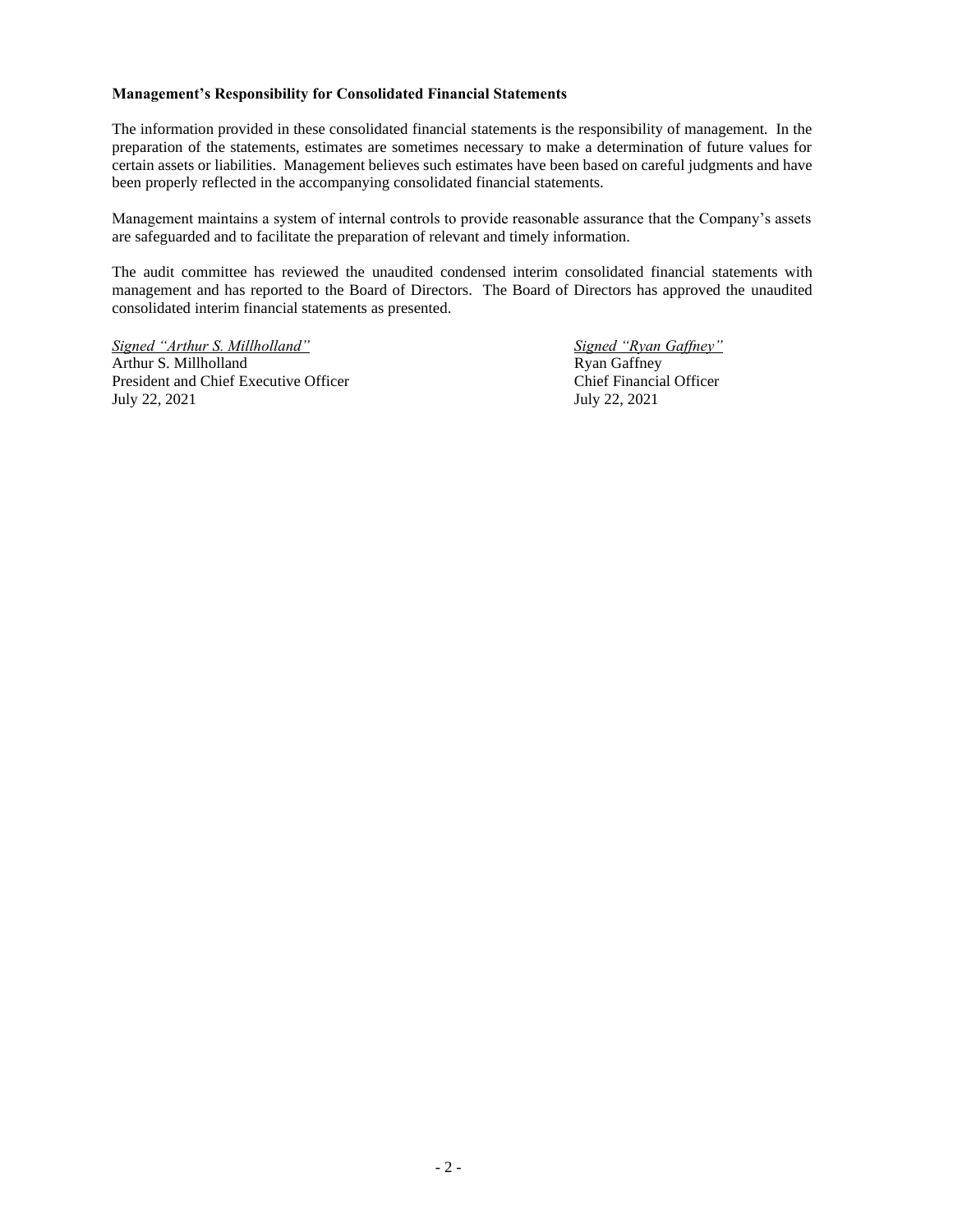# **Canadian Overseas Petroleum Limited Condensed Consolidated Statements of Financial Position (unaudited) (in thousands of United States dollars)**

| As at                                              | March 31,    | December 31, |  |
|----------------------------------------------------|--------------|--------------|--|
|                                                    | 2021         | 2020         |  |
| <b>Assets</b>                                      |              |              |  |
| Current                                            |              |              |  |
| Cash and cash equivalents (note $6$ )              | \$<br>28,996 | \$<br>1,401  |  |
| Accounts receivable (note 8)                       | 2,772        | 40           |  |
| Commodity derivative asset (note 19a)              | 727          |              |  |
| Deferred share issue costs                         |              | 128          |  |
| Prepaid expenses                                   | 122          | 89           |  |
|                                                    | 32,617       | 1,658        |  |
| Non-current                                        |              |              |  |
| Prepaid purchase price                             |              | 5,000        |  |
| Exploration and evaluation assets (note 9)         | 1,665        |              |  |
| Property, plant and equipment, net (note 10)       | 57,533       | 61           |  |
| Right-of-use assets                                | 254          | 229          |  |
| Commodity derivative net asset (note 19a)          | 467          |              |  |
| Long-term deposits                                 | 44           | 44           |  |
|                                                    | \$<br>92,580 | \$<br>6,992  |  |
| <b>Liabilities</b>                                 |              |              |  |
| Current                                            |              |              |  |
| Accounts payable and accrued liabilities (note 11) | \$<br>11,017 | \$<br>1,066  |  |
| Subscription receipts liability (16a)              |              | 5,472        |  |
| Short-term loans (note 12)                         | 332          | 683          |  |
| Purchase price payable (note 5)                    | 5,000        |              |  |
| Derivative liabilities (note 14)                   | 10,180       | 91           |  |
| Current portion of lease liabilities               | 105          | 59           |  |
|                                                    | 26,634       | 7,371        |  |
| Non-current liabilities                            |              |              |  |
| Senior credit facility (note 13)                   | 35,052       |              |  |
| Derivative liabilities (note 14)                   | 9,428        |              |  |
| Lease liabilities                                  | 201          | 216          |  |
| Asset retirement obligations (note 15)             | 2,694        |              |  |
|                                                    | 74,009       | 7,587        |  |
| <b>Shareholders' Deficit</b>                       |              |              |  |
| Share capital (note 16a)                           | 174,645      | 142,639      |  |
| Warrants (note 16b)                                | 1,100        | 145          |  |
| Contributed capital reserve (note 16c)             | 51,260       | 51,260       |  |
| Deficit                                            | (206, 157)   | (192, 391)   |  |
| Accumulated other comprehensive loss               | (2,277)      | (2,248)      |  |
|                                                    | 18,571       | (595)        |  |
|                                                    | \$<br>92,580 | \$<br>6,992  |  |
|                                                    |              |              |  |

**Nature of operations** *(note 1)* **Subsequent Events** *(note 22)*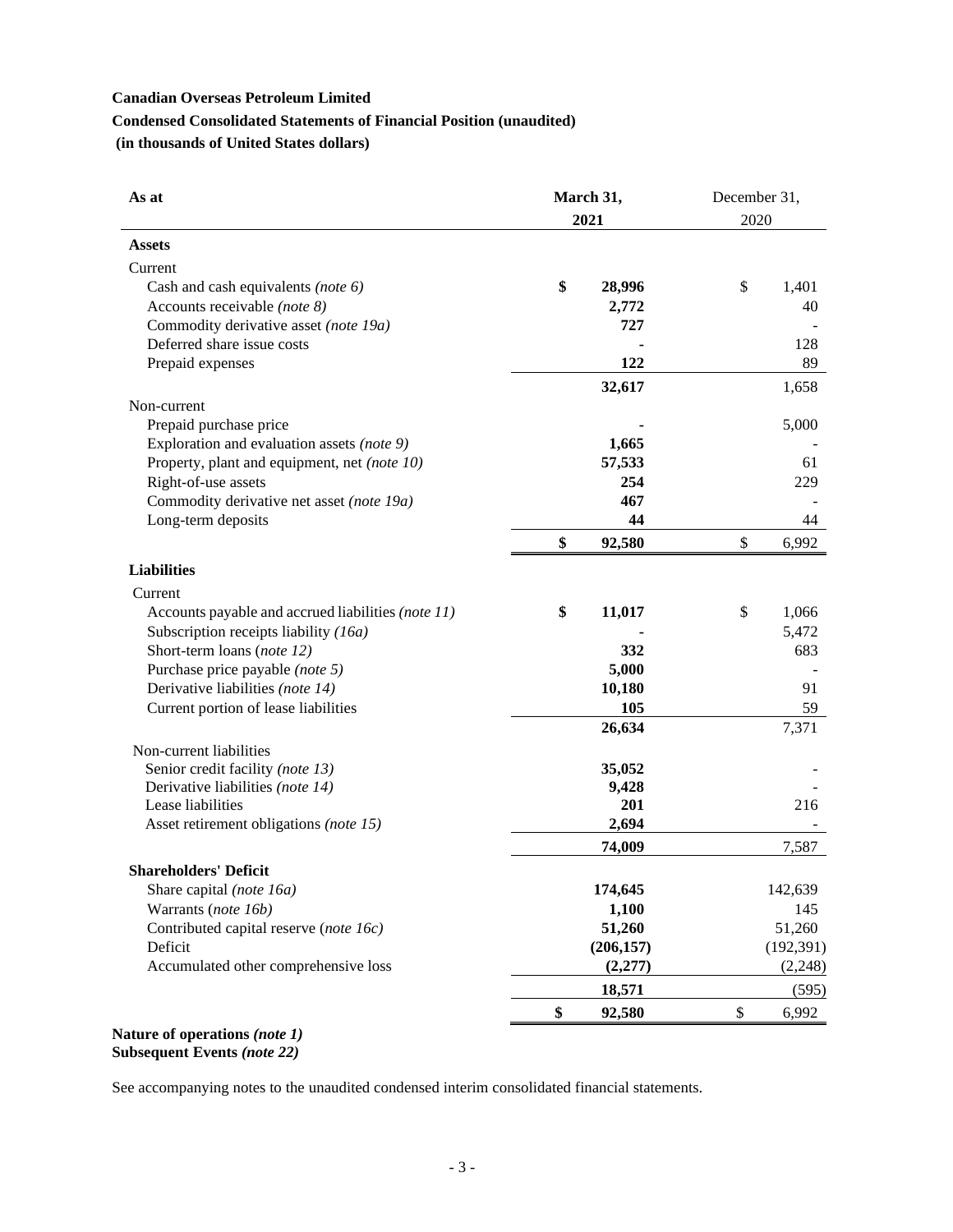# **Condensed Consolidated Statements of Comprehensive Loss (unaudited)**

**(in thousands of United States dollars, except per share amounts)**

| For the three months ended March 31                                                           | 2021           | 2020          |
|-----------------------------------------------------------------------------------------------|----------------|---------------|
| <b>Revenue</b>                                                                                |                |               |
| Petroleum sales                                                                               | \$<br>497      | \$            |
| Unrealized gain on commodity derivatives - crude                                              |                |               |
| (note 19a)                                                                                    | 2,254          |               |
|                                                                                               | 2,751          |               |
| <b>Expenses</b>                                                                               |                |               |
| Production taxes                                                                              | (62)           |               |
| Operating expenses                                                                            | (107)          |               |
| Depletion, depreciation and amortization<br>Unrealized loss on commodity derivatives - butane | (164)          | (18)          |
| (note 19a)                                                                                    | (1,060)        |               |
| Acquisition costs (note 5)                                                                    | (1, 857)       |               |
| Pre-license costs                                                                             | (150)          |               |
| General and administrative                                                                    | (1, 423)       | (252)         |
|                                                                                               | (4,823)        | (270)         |
| Other expenses                                                                                |                |               |
| Finance costs, net <i>(note 17)</i>                                                           | (873)          | (5)           |
| Loss on derivative liabilities (note 18)                                                      | (10,713)       |               |
| Foreign exchange loss, net                                                                    | (107)          | (26)          |
|                                                                                               | (11, 693)      | (31)          |
| Loss before investments in joint ventures                                                     | (13,765)       | (301)         |
| Loss on investment in joint venture                                                           | (1)            |               |
|                                                                                               |                |               |
| Loss                                                                                          | (13,766)       | (301)         |
| Income tax expense                                                                            |                |               |
| Net loss for the period                                                                       | (13,766)       | (301)         |
| (Loss) Gain on translation of foreign subsidiaries                                            | (29)           | 151           |
|                                                                                               |                |               |
| Comprehensive loss for the period                                                             | \$<br>(13,795) | \$<br>(150)   |
| Loss per share (basic and diluted)                                                            | \$<br>(0.00)   | \$<br>(0.00)  |
|                                                                                               |                |               |
| Weighted average number of shares outstanding                                                 | 9,988,695,915  | 3,483,752,463 |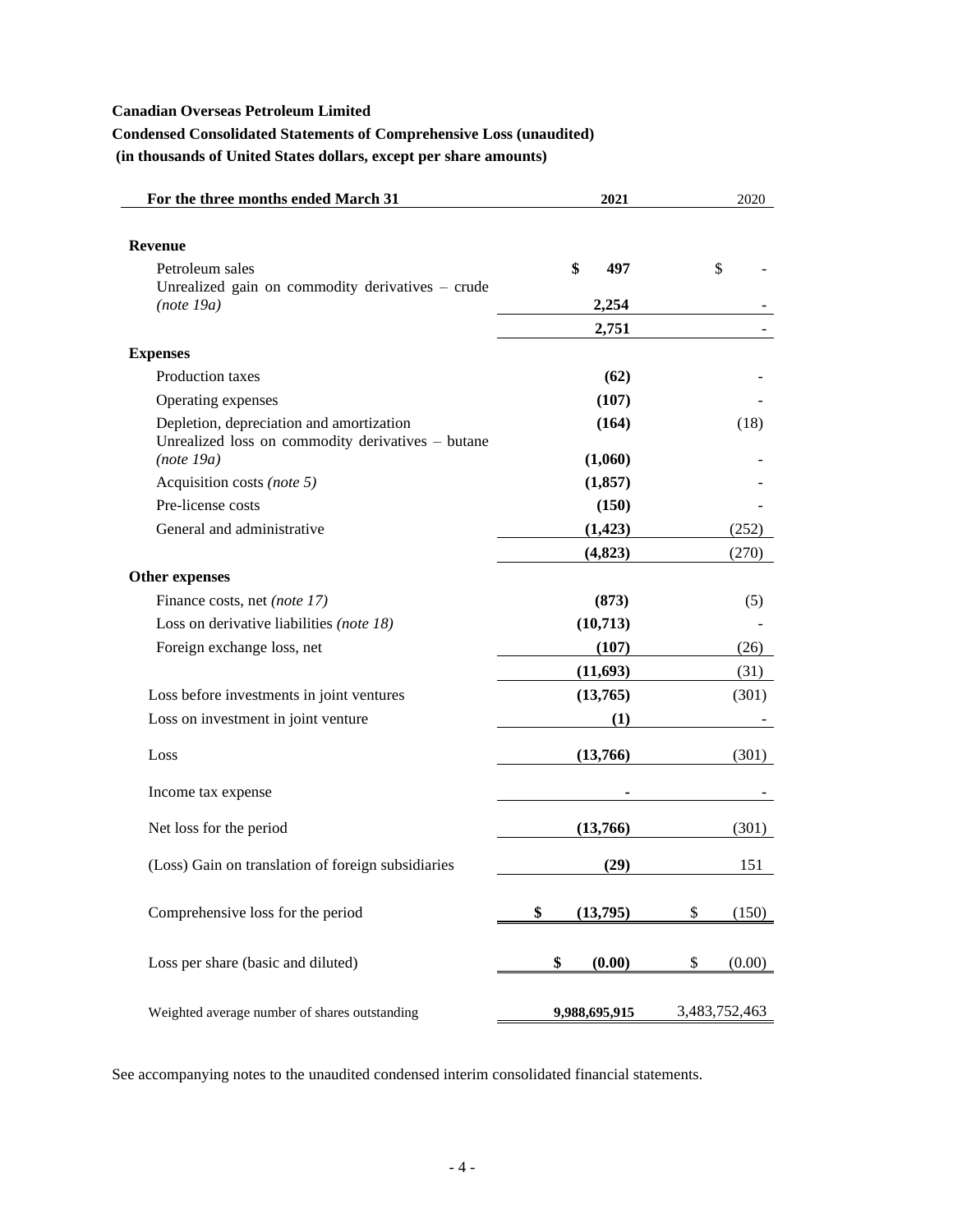# **Consolidated Statements of Changes in Equity (Unaudited)**

**(in thousands of United States dollars)**

|                                                                                             |                         |                 | <b>Contributed</b>        |                | <b>Accumulated</b><br>Other          |                               |
|---------------------------------------------------------------------------------------------|-------------------------|-----------------|---------------------------|----------------|--------------------------------------|-------------------------------|
|                                                                                             | <b>Share</b><br>Capital | <b>Warrants</b> | Capital<br><b>Reserve</b> | <b>Deficit</b> | Comprehensive<br>Loss <sup>(1)</sup> | <b>Total</b><br><b>Equity</b> |
| <b>Balance at December 31, 2019</b>                                                         | \$138,087               | \$<br>107       | \$50,394                  | \$ (187, 430)  | \$<br>(2,149)                        | \$<br>(991)                   |
| Comprehensive loss<br>for the year                                                          |                         |                 |                           | (301)          | 151                                  | (150)                         |
| <b>Balance at March 31, 2020</b>                                                            | \$138,087               | \$<br>107       | \$50,394                  | \$ (187,731)   | \$<br>(1,998)                        | (1,141)                       |
| <b>Balance at December 31, 2020</b>                                                         | \$142,639               | \$<br>145       | \$51,260                  | \$ (192,391)   | \$<br>(2, 248)                       | \$<br>(595)                   |
| Issued further to Placings, net<br>of issue cost (note $16$ )                               | 26,794                  |                 |                           |                |                                      | 26,794                        |
| Issued further to CEO loan<br>conversion (note 16a (i))                                     | 155                     |                 |                           |                |                                      | 155                           |
| Issued further to payment of<br>purchase price of Atomic (note<br>5)                        | 4,000                   |                 |                           |                |                                      | 4,000                         |
| Issued as payment of Finders'<br>and Broker's Fee (note 16a)                                | 2,313                   |                 |                           |                |                                      | 2,313                         |
| Issued further to exercise of<br>Unit Warrants (note 16a(i))                                | 359                     |                 |                           |                |                                      | 359                           |
| Fair value of Unit warrants<br>issued presented as derivative<br>liability (note $16a(i)$ ) | (2,132)                 |                 |                           |                |                                      | (2,132)                       |
| Fair value of Unit warrants<br>exercised (note 16 $a(i)$ )                                  | 517                     |                 |                           |                |                                      | 517                           |
| Fair value of Finders' and<br>Broker's Warrants issued (note<br>16b)                        |                         | 955             |                           |                |                                      | 955                           |
| Comprehensive loss for the<br>period                                                        |                         |                 |                           | (13,766)       | (29)                                 | (13,795)                      |
| <b>Balance at March 31, 2021</b>                                                            | \$174,645               | \$<br>1,100     | \$51,260                  | \$ (206, 157)  | \$<br>(2,277)                        | \$18,571                      |

**(1)**As at March 31, 2021 and 2020, the accumulated other comprehensive loss balance consists of unrealized foreign exchange on translation of foreign subsidiaries.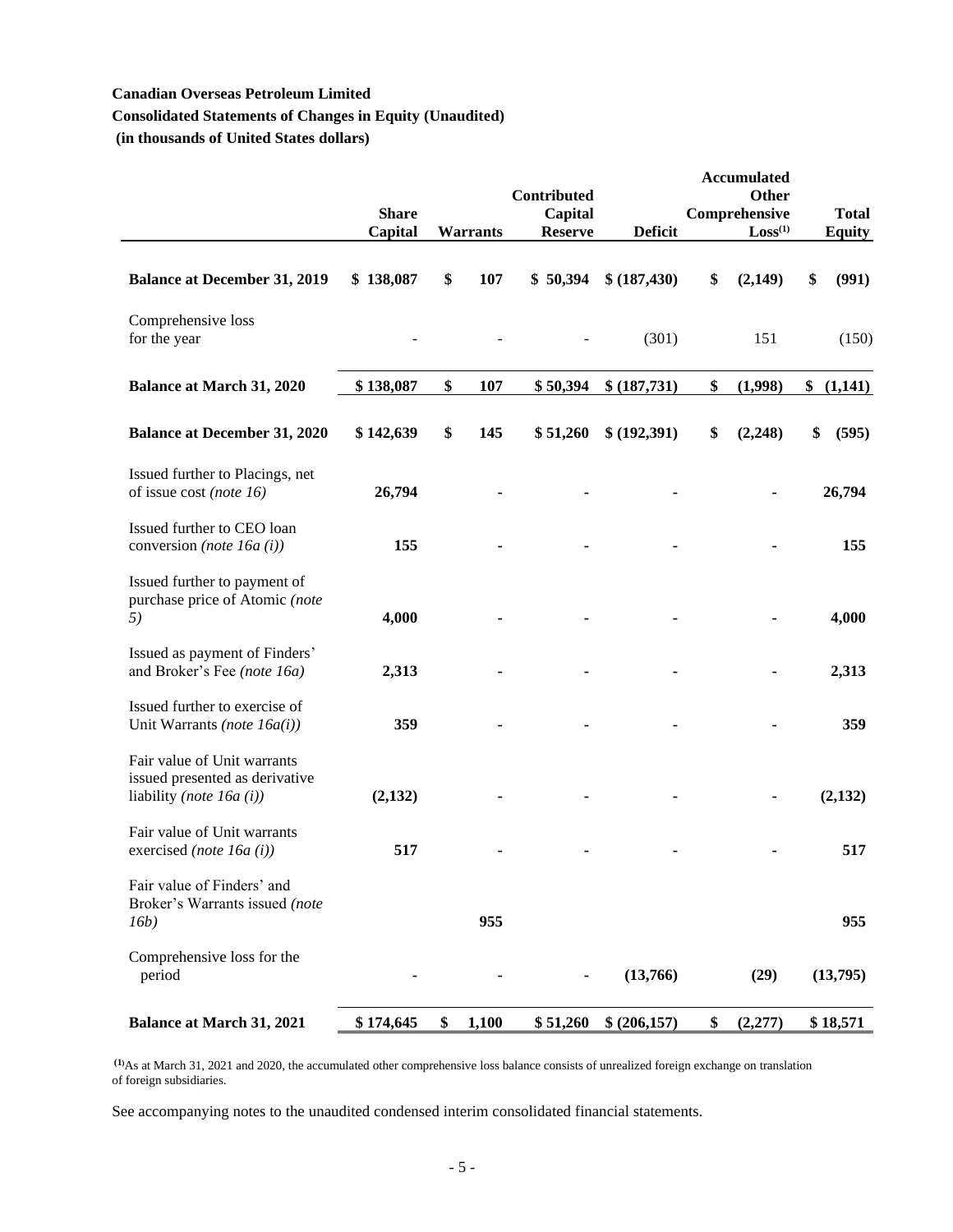# **Canadian Overseas Petroleum Limited Consolidated Statements of Cash Flows (Unaudited) (in thousands of United States dollars)**

| <b>Cash Used In Operating Activities</b><br>\$<br>Net loss<br>\$<br>(301)<br>(13,766)<br>Add (deduct) non-cash items:<br>Gain on waived 2019 directors' fees<br>(431)<br>164<br>Depletion, depreciation and amortization<br>18<br>Unrealized gain on commodity derivatives – crude (note $19a$ )<br>(2,254)<br>Unrealized loss on commodity derivatives – butane (note 19a)<br>1,060<br>Finance costs, net (note 17)<br>873<br>5<br>Loss on derivative liabilities (note 18)<br>10,713<br>Unrealized foreign exchange gain<br>28<br>118<br>(3,182)<br>(591)<br>422<br>(4,017)<br>Net change in non-cash working capital (note 21)<br>(7, 199)<br>(169)<br><b>Cash Provided by Financing Activities</b><br>Issuance of common shares, net of issue costs<br>25,236<br>45,000<br>Gross proceeds from senior credit facility (note 13)<br>Lender's and borrower's fees paid on senior credit facility (note<br>13)<br>(3, 430)<br>Interest paid on credit facility (note 13)<br>(234)<br>Proceeds/repayment from CEO loan<br>153<br>Repayment of YARF loan (note 12)<br>(683)<br>Payment of lease obligations, net of rent concessions<br>(15)<br>(4)<br>Net change in non-cash working capital (note 21)<br>182<br>(4)<br>66,056<br>145<br><b>Cash Used in Investing Activities</b><br>Atomic Acquisition cash consideration paid (note 5)<br>(40,079)<br>Atomic Acquisition cash acquired (note 5)<br>9,160<br>Additions to plant, property and equipment (note 10)<br>(247)<br>Additions to investment in joint venture (note 7)<br>(1)<br>Net change in non-cash working capital (note 21)<br>(75)<br>(31, 242)<br>Increase /(decrease) in cash and cash equivalents<br>during the period<br>27,615<br>(24)<br>Effect of foreign exchange on cash and cash<br>equivalents held in foreign currencies<br>(20)<br>(6)<br>Cash and cash equivalents, beginning of period<br>1,401<br>75<br>\$<br>28,996<br>Cash and cash equivalents, end of period<br>45 | For the three months ended March 31 | 2021 | 2020 |
|---------------------------------------------------------------------------------------------------------------------------------------------------------------------------------------------------------------------------------------------------------------------------------------------------------------------------------------------------------------------------------------------------------------------------------------------------------------------------------------------------------------------------------------------------------------------------------------------------------------------------------------------------------------------------------------------------------------------------------------------------------------------------------------------------------------------------------------------------------------------------------------------------------------------------------------------------------------------------------------------------------------------------------------------------------------------------------------------------------------------------------------------------------------------------------------------------------------------------------------------------------------------------------------------------------------------------------------------------------------------------------------------------------------------------------------------------------------------------------------------------------------------------------------------------------------------------------------------------------------------------------------------------------------------------------------------------------------------------------------------------------------------------------------------------------------------------------------------------------------------------------------------------------------------------------------------------------|-------------------------------------|------|------|
|                                                                                                                                                                                                                                                                                                                                                                                                                                                                                                                                                                                                                                                                                                                                                                                                                                                                                                                                                                                                                                                                                                                                                                                                                                                                                                                                                                                                                                                                                                                                                                                                                                                                                                                                                                                                                                                                                                                                                         |                                     |      |      |
|                                                                                                                                                                                                                                                                                                                                                                                                                                                                                                                                                                                                                                                                                                                                                                                                                                                                                                                                                                                                                                                                                                                                                                                                                                                                                                                                                                                                                                                                                                                                                                                                                                                                                                                                                                                                                                                                                                                                                         |                                     |      |      |
|                                                                                                                                                                                                                                                                                                                                                                                                                                                                                                                                                                                                                                                                                                                                                                                                                                                                                                                                                                                                                                                                                                                                                                                                                                                                                                                                                                                                                                                                                                                                                                                                                                                                                                                                                                                                                                                                                                                                                         |                                     |      |      |
|                                                                                                                                                                                                                                                                                                                                                                                                                                                                                                                                                                                                                                                                                                                                                                                                                                                                                                                                                                                                                                                                                                                                                                                                                                                                                                                                                                                                                                                                                                                                                                                                                                                                                                                                                                                                                                                                                                                                                         |                                     |      |      |
|                                                                                                                                                                                                                                                                                                                                                                                                                                                                                                                                                                                                                                                                                                                                                                                                                                                                                                                                                                                                                                                                                                                                                                                                                                                                                                                                                                                                                                                                                                                                                                                                                                                                                                                                                                                                                                                                                                                                                         |                                     |      |      |
|                                                                                                                                                                                                                                                                                                                                                                                                                                                                                                                                                                                                                                                                                                                                                                                                                                                                                                                                                                                                                                                                                                                                                                                                                                                                                                                                                                                                                                                                                                                                                                                                                                                                                                                                                                                                                                                                                                                                                         |                                     |      |      |
|                                                                                                                                                                                                                                                                                                                                                                                                                                                                                                                                                                                                                                                                                                                                                                                                                                                                                                                                                                                                                                                                                                                                                                                                                                                                                                                                                                                                                                                                                                                                                                                                                                                                                                                                                                                                                                                                                                                                                         |                                     |      |      |
|                                                                                                                                                                                                                                                                                                                                                                                                                                                                                                                                                                                                                                                                                                                                                                                                                                                                                                                                                                                                                                                                                                                                                                                                                                                                                                                                                                                                                                                                                                                                                                                                                                                                                                                                                                                                                                                                                                                                                         |                                     |      |      |
|                                                                                                                                                                                                                                                                                                                                                                                                                                                                                                                                                                                                                                                                                                                                                                                                                                                                                                                                                                                                                                                                                                                                                                                                                                                                                                                                                                                                                                                                                                                                                                                                                                                                                                                                                                                                                                                                                                                                                         |                                     |      |      |
|                                                                                                                                                                                                                                                                                                                                                                                                                                                                                                                                                                                                                                                                                                                                                                                                                                                                                                                                                                                                                                                                                                                                                                                                                                                                                                                                                                                                                                                                                                                                                                                                                                                                                                                                                                                                                                                                                                                                                         |                                     |      |      |
|                                                                                                                                                                                                                                                                                                                                                                                                                                                                                                                                                                                                                                                                                                                                                                                                                                                                                                                                                                                                                                                                                                                                                                                                                                                                                                                                                                                                                                                                                                                                                                                                                                                                                                                                                                                                                                                                                                                                                         |                                     |      |      |
|                                                                                                                                                                                                                                                                                                                                                                                                                                                                                                                                                                                                                                                                                                                                                                                                                                                                                                                                                                                                                                                                                                                                                                                                                                                                                                                                                                                                                                                                                                                                                                                                                                                                                                                                                                                                                                                                                                                                                         |                                     |      |      |
|                                                                                                                                                                                                                                                                                                                                                                                                                                                                                                                                                                                                                                                                                                                                                                                                                                                                                                                                                                                                                                                                                                                                                                                                                                                                                                                                                                                                                                                                                                                                                                                                                                                                                                                                                                                                                                                                                                                                                         |                                     |      |      |
|                                                                                                                                                                                                                                                                                                                                                                                                                                                                                                                                                                                                                                                                                                                                                                                                                                                                                                                                                                                                                                                                                                                                                                                                                                                                                                                                                                                                                                                                                                                                                                                                                                                                                                                                                                                                                                                                                                                                                         |                                     |      |      |
|                                                                                                                                                                                                                                                                                                                                                                                                                                                                                                                                                                                                                                                                                                                                                                                                                                                                                                                                                                                                                                                                                                                                                                                                                                                                                                                                                                                                                                                                                                                                                                                                                                                                                                                                                                                                                                                                                                                                                         |                                     |      |      |
|                                                                                                                                                                                                                                                                                                                                                                                                                                                                                                                                                                                                                                                                                                                                                                                                                                                                                                                                                                                                                                                                                                                                                                                                                                                                                                                                                                                                                                                                                                                                                                                                                                                                                                                                                                                                                                                                                                                                                         |                                     |      |      |
|                                                                                                                                                                                                                                                                                                                                                                                                                                                                                                                                                                                                                                                                                                                                                                                                                                                                                                                                                                                                                                                                                                                                                                                                                                                                                                                                                                                                                                                                                                                                                                                                                                                                                                                                                                                                                                                                                                                                                         |                                     |      |      |
|                                                                                                                                                                                                                                                                                                                                                                                                                                                                                                                                                                                                                                                                                                                                                                                                                                                                                                                                                                                                                                                                                                                                                                                                                                                                                                                                                                                                                                                                                                                                                                                                                                                                                                                                                                                                                                                                                                                                                         |                                     |      |      |
|                                                                                                                                                                                                                                                                                                                                                                                                                                                                                                                                                                                                                                                                                                                                                                                                                                                                                                                                                                                                                                                                                                                                                                                                                                                                                                                                                                                                                                                                                                                                                                                                                                                                                                                                                                                                                                                                                                                                                         |                                     |      |      |
|                                                                                                                                                                                                                                                                                                                                                                                                                                                                                                                                                                                                                                                                                                                                                                                                                                                                                                                                                                                                                                                                                                                                                                                                                                                                                                                                                                                                                                                                                                                                                                                                                                                                                                                                                                                                                                                                                                                                                         |                                     |      |      |
|                                                                                                                                                                                                                                                                                                                                                                                                                                                                                                                                                                                                                                                                                                                                                                                                                                                                                                                                                                                                                                                                                                                                                                                                                                                                                                                                                                                                                                                                                                                                                                                                                                                                                                                                                                                                                                                                                                                                                         |                                     |      |      |
|                                                                                                                                                                                                                                                                                                                                                                                                                                                                                                                                                                                                                                                                                                                                                                                                                                                                                                                                                                                                                                                                                                                                                                                                                                                                                                                                                                                                                                                                                                                                                                                                                                                                                                                                                                                                                                                                                                                                                         |                                     |      |      |
|                                                                                                                                                                                                                                                                                                                                                                                                                                                                                                                                                                                                                                                                                                                                                                                                                                                                                                                                                                                                                                                                                                                                                                                                                                                                                                                                                                                                                                                                                                                                                                                                                                                                                                                                                                                                                                                                                                                                                         |                                     |      |      |
|                                                                                                                                                                                                                                                                                                                                                                                                                                                                                                                                                                                                                                                                                                                                                                                                                                                                                                                                                                                                                                                                                                                                                                                                                                                                                                                                                                                                                                                                                                                                                                                                                                                                                                                                                                                                                                                                                                                                                         |                                     |      |      |
|                                                                                                                                                                                                                                                                                                                                                                                                                                                                                                                                                                                                                                                                                                                                                                                                                                                                                                                                                                                                                                                                                                                                                                                                                                                                                                                                                                                                                                                                                                                                                                                                                                                                                                                                                                                                                                                                                                                                                         |                                     |      |      |
|                                                                                                                                                                                                                                                                                                                                                                                                                                                                                                                                                                                                                                                                                                                                                                                                                                                                                                                                                                                                                                                                                                                                                                                                                                                                                                                                                                                                                                                                                                                                                                                                                                                                                                                                                                                                                                                                                                                                                         |                                     |      |      |
|                                                                                                                                                                                                                                                                                                                                                                                                                                                                                                                                                                                                                                                                                                                                                                                                                                                                                                                                                                                                                                                                                                                                                                                                                                                                                                                                                                                                                                                                                                                                                                                                                                                                                                                                                                                                                                                                                                                                                         |                                     |      |      |
|                                                                                                                                                                                                                                                                                                                                                                                                                                                                                                                                                                                                                                                                                                                                                                                                                                                                                                                                                                                                                                                                                                                                                                                                                                                                                                                                                                                                                                                                                                                                                                                                                                                                                                                                                                                                                                                                                                                                                         |                                     |      |      |
|                                                                                                                                                                                                                                                                                                                                                                                                                                                                                                                                                                                                                                                                                                                                                                                                                                                                                                                                                                                                                                                                                                                                                                                                                                                                                                                                                                                                                                                                                                                                                                                                                                                                                                                                                                                                                                                                                                                                                         |                                     |      |      |
|                                                                                                                                                                                                                                                                                                                                                                                                                                                                                                                                                                                                                                                                                                                                                                                                                                                                                                                                                                                                                                                                                                                                                                                                                                                                                                                                                                                                                                                                                                                                                                                                                                                                                                                                                                                                                                                                                                                                                         |                                     |      |      |
|                                                                                                                                                                                                                                                                                                                                                                                                                                                                                                                                                                                                                                                                                                                                                                                                                                                                                                                                                                                                                                                                                                                                                                                                                                                                                                                                                                                                                                                                                                                                                                                                                                                                                                                                                                                                                                                                                                                                                         |                                     |      |      |
|                                                                                                                                                                                                                                                                                                                                                                                                                                                                                                                                                                                                                                                                                                                                                                                                                                                                                                                                                                                                                                                                                                                                                                                                                                                                                                                                                                                                                                                                                                                                                                                                                                                                                                                                                                                                                                                                                                                                                         |                                     |      |      |
|                                                                                                                                                                                                                                                                                                                                                                                                                                                                                                                                                                                                                                                                                                                                                                                                                                                                                                                                                                                                                                                                                                                                                                                                                                                                                                                                                                                                                                                                                                                                                                                                                                                                                                                                                                                                                                                                                                                                                         |                                     |      |      |
|                                                                                                                                                                                                                                                                                                                                                                                                                                                                                                                                                                                                                                                                                                                                                                                                                                                                                                                                                                                                                                                                                                                                                                                                                                                                                                                                                                                                                                                                                                                                                                                                                                                                                                                                                                                                                                                                                                                                                         |                                     |      |      |
|                                                                                                                                                                                                                                                                                                                                                                                                                                                                                                                                                                                                                                                                                                                                                                                                                                                                                                                                                                                                                                                                                                                                                                                                                                                                                                                                                                                                                                                                                                                                                                                                                                                                                                                                                                                                                                                                                                                                                         |                                     |      |      |
|                                                                                                                                                                                                                                                                                                                                                                                                                                                                                                                                                                                                                                                                                                                                                                                                                                                                                                                                                                                                                                                                                                                                                                                                                                                                                                                                                                                                                                                                                                                                                                                                                                                                                                                                                                                                                                                                                                                                                         |                                     |      |      |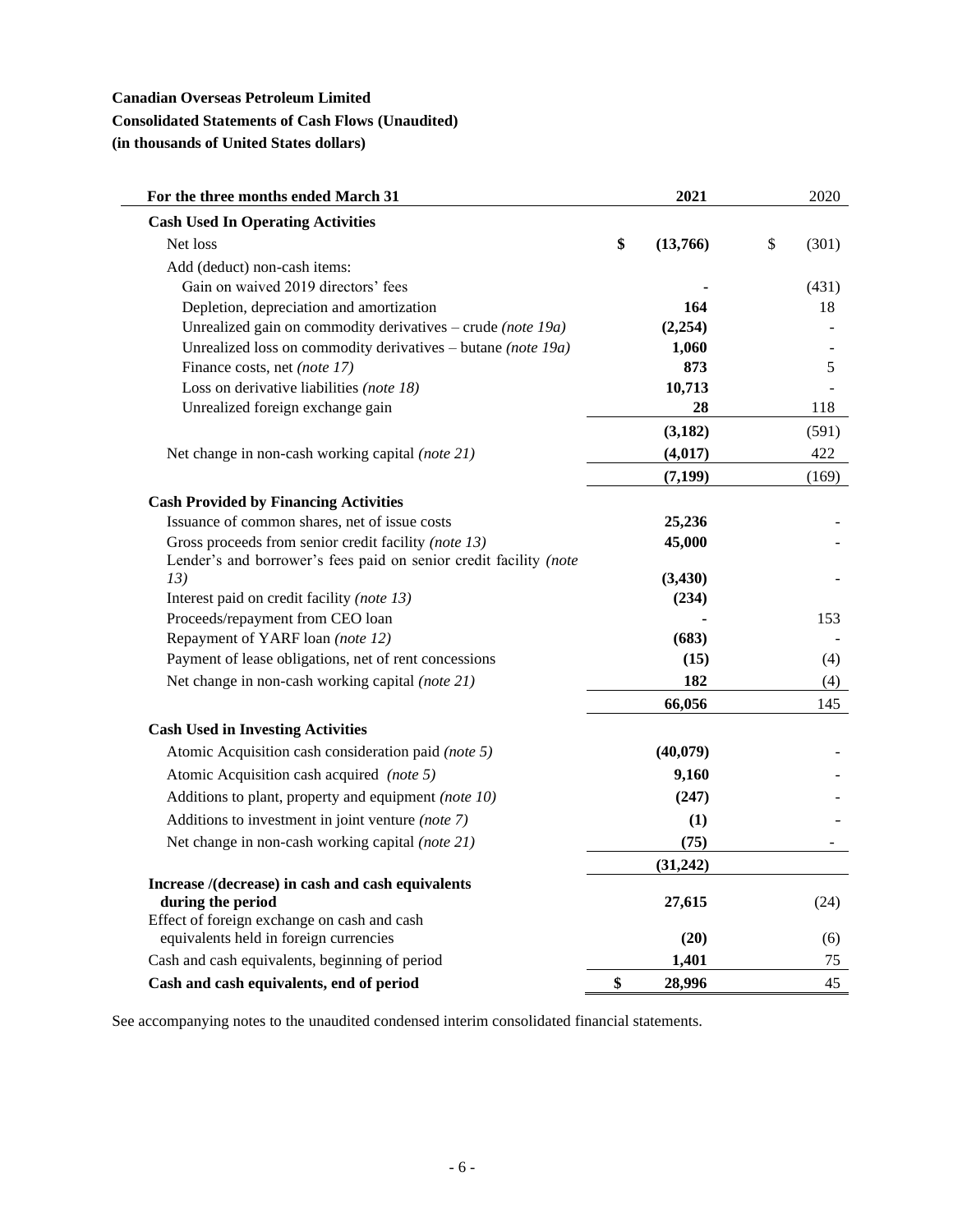**Notes to the Unaudited Condensed Interim Consolidated Financial Statements (Unaudited) As at March 31, 2021 and for the three months ended March 31, 2021 and 2020 All amounts in United States dollars, except otherwise stated**

# **1. NATURE OF OPERATIONS**

Canadian Overseas Petroleum Limited ("COPL" or the "Company"), is a widely-held publicly traded company incorporated and domiciled in Canada. The Company's common shares with no par value (the "Common Shares") are traded on the London Stock Exchange (the "LSE") in the UK under the symbol "COPL" and Canadian Securities Exchange (the "CSE") in Canada under the symbol "XOP"; the Company moved its listing from TSX Venture Exchange to the CSE on October 31, 2018. The Company's registered office is in Calgary, Alberta at 400, 444 – 7th Avenue S.W.

COPL and its subsidiaries are involved in the identification, acquisition, exploration and development of oil and natural gas offshore reserves, and holding interests in petroleum assets. As at March 31, 2021, the Company had the following subsidiaries, all of which are wholly-owned directly or indirectly:

- COPL Technical Services Limited, which is involved in providing technical and administrative services to the COPL group of companies;
- Canadian Overseas Petroleum (UK) Limited ("COPL UK"), incorporated in the United Kingdom ("UK") which provides technical and projects related services to the COPL group of companies;
- Canadian Overseas Petroleum (Bermuda Holdings) Limited, Canadian Overseas Petroleum (Bermuda) Limited and Canadian Overseas Petroleum (Namibia) Limited, which were incorporated to conduct operations in Africa.
- Canadian Overseas Petroleum (Ontario) Limited ("COPL Ontario") which was incorporated on December 15, 2017 for the purpose of an anticipated operation in Ontario, Canada.
- COPL America Holding Inc and COPL America Inc. ("COPL America"), incorporated on February 23, 2021 for the purpose of oil and gas operations in the United States of America;
- Atomic Oil & Gas LLC ("Atomic") an oil and gas company with producing assets in Wyoming, United States, acquired on March 16, 2021.
- PipeCo LLC ("PipeCo") –owns the gas pipeline and infrastructure that service one of the petroleum assets in which Atomic has working interest; owned 100% by Atomic.
- Southwestern Production Corp. ("SWP") an operator of oil and gas assets of Atomic and Pipeco; acquired in March 16, 2021.

The Company, along with an unrelated company, Shoreline Energy International Limited, incorporated Shoreline Canoverseas Petroleum Development Corporation Limited ("ShoreCan") in October 2014 in Bermuda to focus on acquisitions of upstream oil and gas exploration, development and producing assets in Africa. Both partners hold a 50% interest in the ShoreCan joint venture.

# **2. BASIS OF PREPARATION**

# *Basis of Preparation and Compliance*

The Company's unaudited condensed interim consolidated financial statements ("financial statements") have been prepared in accordance with International Financial Reporting Standards ("IFRS") as issued by the International Accounting Standards Board ("IASB") applicable to the preparation of interim financial statements including IAS 34 "Interim financial reporting". Certain information and disclosures normally included in the notes of the annual consolidated financial statements have been condensed or have been disclosed on an annual basis only.

The Company's financial statements should be read in conjunction with the Company's audited annual consolidated financial statements as at and for the years ended December 31, 2020 and 2019, which outline the Company's significant accounting policies in Note 3 thereto, which have been applied consistently in these financial statements except for the new accounting policies and updates to significant accounting policies applied in preparation of these financial statements following the Atomic Acquisition (Note 5) as well as the Company's critical accounting judgments and key sources of estimation uncertainty which are also set out in Note 3 thereto. Certain prior period amounts have been reclassified throughout the financial statements to conform with current period presentation, as the first reporting period to present revenue generating activities.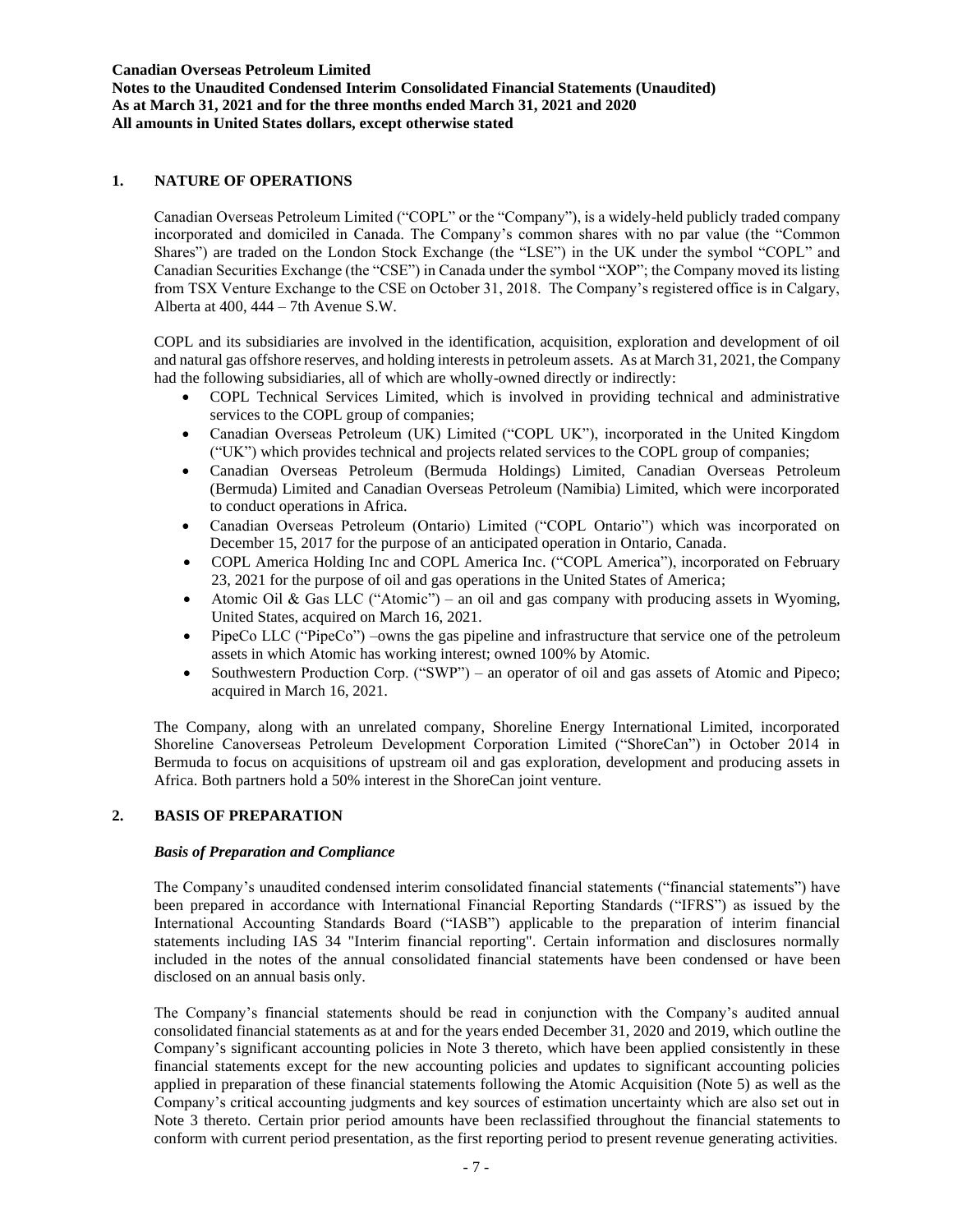## **2. BASIS OF PREPARATION (continued)**

#### *Basis of Preparation and Compliance (continued)*

These consolidated financial statements are presented in United States dollars ("\$"), which is both the functional and presentation currency. All financial information presented in tables has been rounded to the nearest thousand United States dollars except where otherwise indicated.

These financial statements were authorized for issue by the Company's Board of Directors on July 22, 2021.

## **3. SIGNIFICANT ACCOUNTING POLICIES**

#### *Basis of consolidation*

The consolidated financial statements include the financial statements of COPL and its subsidiaries.

Subsidiaries are fully consolidated from the date of acquisition, being the date on which the Company obtains control, and continue to be consolidated until the date that such control ceases. All intercompany transactions and balances have been eliminated on consolidation.

#### *Revenue*

Revenue associated with the sale of crude oil is measured based on the consideration specified in contracts with customers. Revenue from contracts with customers is recognized when or as the Company satisfies a performance obligation by transferring a promised good or service to a customer. A good or service is transferred when the customer obtains control of that good or service. The transfer of control of oil usually coincides with title passing to the customer and the customer taking physical possession. The Company principally satisfies its performance obligations at that point in time. Oil sales revenue recognized is net of royalties as the Company is acting as an agent and represents the net revenue attributable to the Company.

The Company receives payment for its produced oil from the purchaser generally within two months. The Company does not have any contracts where the period between the transfer of control of the commodity to the customer and payment by the customer exceeds one year. As a result, the Company does not adjust its revenue transactions for time value of money or to reflect significant financing component in connection with contracts with customers. Items such as royalties are netted against revenue. These items are netted to reflect the deduction for other parties' proportionate share of the revenue for which the Company is acting as an agent in collecting and disbursing proceeds on behalf of the royalty owners.

#### *Finance costs, net*

Net financing costs include interest expenses on borrowings, interest on lease liabilities, accretion of the discount on AROs, and finance costs and, accretion of senior credit facility.

Borrowing costs incurred for the acquisition, construction or production of qualifying assets, are capitalized to the cost of those assets during the substantial period of time (i.e. greater than one year) to get the underlying assets ready for their intended use , until such time as these assets are substantially ready for their intended use. The capitalization rate, used to determine the amount of borrowing costs to be capitalized, is dependent on whether general borrowings (weighted average interest rate) or specific borrowings (specified rate) were used during the period. All other borrowing costs are charged to net earnings (loss) using the effective interest method.

Interest income is recognized as earned.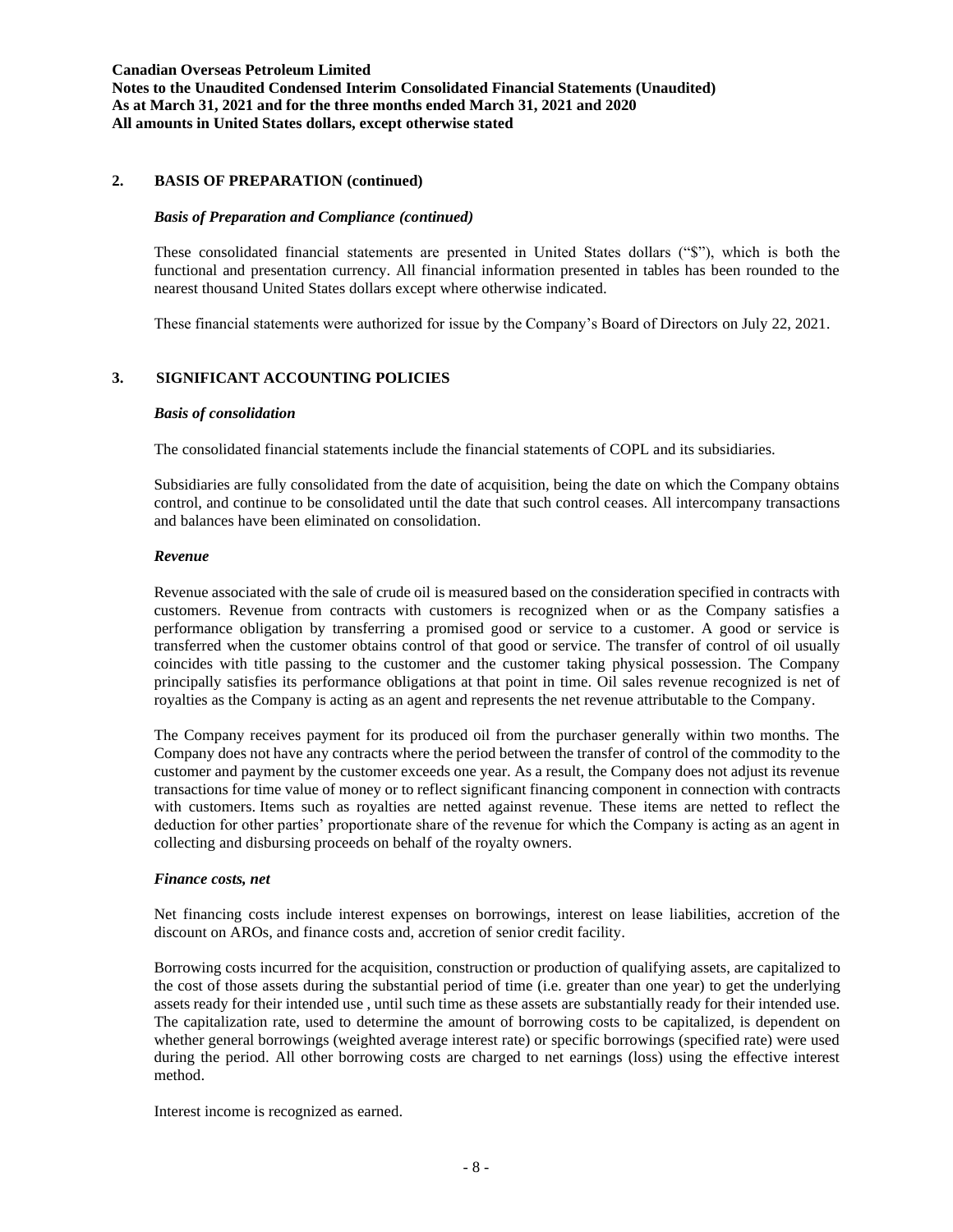**Notes to the Unaudited Condensed Interim Consolidated Financial Statements (Unaudited) As at March 31, 2021 and for the three months ended March 31, 2021 and 2020 All amounts in United States dollars, except otherwise stated**

# **3. SIGNIFICANT ACCOUNTING POLICIES (continued)**

## *Exploration and evaluation assets ("E&E")*

The Company accounts for exploration and evaluation costs in accordance with IFRS 6 "Exploration for and Evaluation of Mineral Resources". E&E costs related to each prospect are initially capitalized within E&E assets. Such E&E assets may include costs of acquiring leases, technical services and studies, seismic acquisition, exploratory drilling and testing, directly attributable overhead and administrative expenses, including remuneration of operation personnel and supervisory management and the projected costs of retiring the assets, if any, but do not include general prospecting or evaluation costs incurred prior to having obtained the legal rights to explore an area of mutual interest ("pre-license costs"), which are expensed as incurred and recognized in the net earnings (loss). E&E assets are subject to ongoing Management review to confirm the intent to establish technical feasibility and commercial viability of a discovery. This assessment includes many changing factors, including project economics, expected capital expenditures and production costs, access to infrastructure, obtaining and the timing of receiving required regulatory approvals, and potential infrastructure expansions.

E&E assets remain capitalized until technical feasibility and commercial viability of extracting oil and gas is determinable. The technical feasibility and commercial viability of exploration assets are dependent upon the assignment of a sufficient amount of economically recoverable reserves relative to the estimated potential resources available, available infrastructure to support commercial development, as well as obtaining necessary internal and external approvals. At least annually, a review of each prospect is carried out to ascertain whether proved or probable reserves have been discovered. Exploration assets may have sales from petroleum products associated with production from test wells, and resulting revenue is recognized in net earnings (loss).

Upon determination of proved plus probable reserves, E&E assets attributable to those reserves are first tested for impairment at the cash-generating unit ("CGU") level, and then reclassified from E&E assets to property, plant and equipment (petroleum asset). E&E costs related to prospects for which no proved or probable reserves exist, and lease expiries, are expensed. If a decision is made by Management not to continue an E&E project, the E&E asset is derecognized, and all associated costs are charged to the net earnings (loss).

E&E assets are not subject to depreciation and depletion.

# *Property, plant and equipment*

Consists of development and production oil assets ("Petroleum assets"), office equipment and equipment inventory.

Petroleum assets are measured at cost less accumulated depletion, depreciation and amortization, and accumulated impairment. Petroleum assets are grouped into CGUs for impairment testing.

Expenditures for the construction, installation or completion of infrastructure facilities such as processing facilities, pipelines and the drilling of development wells, including unsuccessful development or delineation wells, are capitalized within Petroleum assets, as long as the facts and circumstances indicate that it is technically feasible and economically viable to extract identified reserves.

(i) Initial costs

The initial cost of an asset is comprised of the purchase price or construction cost, any costs directly attributable to bringing the asset into operation, the initial estimate of the asset retirement obligation, and capitalized borrowing costs for qualifying assets. The purchase price or constructed cost is the aggregate amount paid and the fair value of any other consideration given to acquire the asset.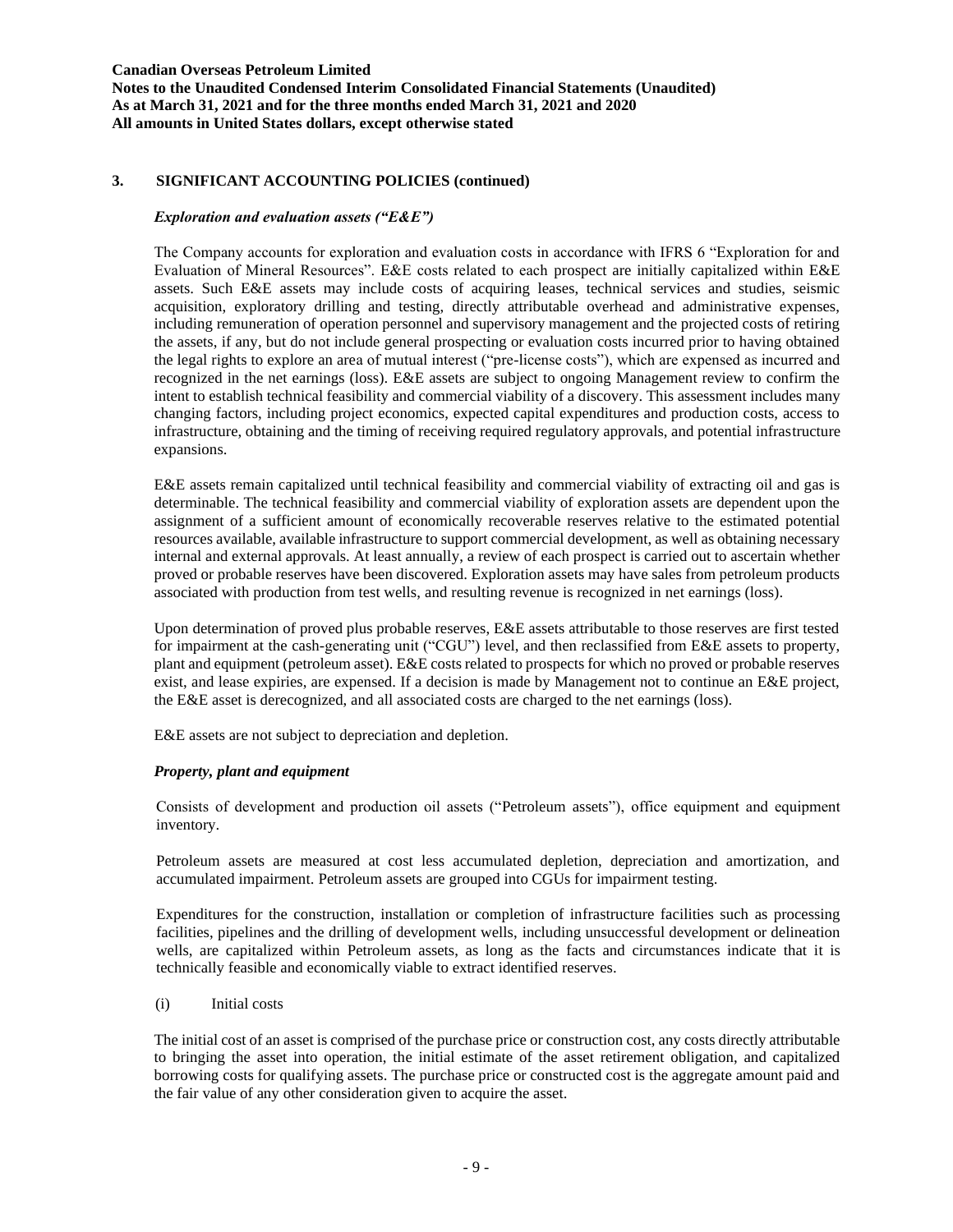# **3. SIGNIFICANT ACCOUNTING POLICIES (continued)**

## *Property, plant and equipment (continued)*

Capitalized oil and gas interests represent costs incurred to develop proved or probable reserves, or enhancing production from such reserves that extends their useful lives, and are accumulated on a field or geotechnical basis, unless such expenses are deemed operational in nature and are expensed as incurred.

Other items of property, plant and equipment are carried at cost less accumulated depreciation and net of accumulated impairment.

## (ii) Subsequent costs

Costs incurred subsequent to the determination of technical feasibility and commercial viability are included in the asset's carrying amount or recognized as a separate asset, as appropriate, only when it is probable that future economic benefits associated with the item will flow to the Company and the cost can be measured reliably. The carrying amount of a replaced asset is de-recognized when replaced, if material. The costs of day to day servicing are charged to earnings (loss) during the period in which they are incurred.

## (iii) Asset exchanges and disposals

Exchanges of assets are measured at fair value unless the exchange transaction lacks commercial substance or the fair value of neither the asset received, nor the asset given up is reliably measurable. The cost of the acquired asset is measured at the fair value of the asset given up, unless the fair value of the asset received is more clearly evident. Where fair value is not used, the cost of the acquired asset is measured at the carrying value of the asset given up. The gain or loss on de-recognition of the asset given up is recognized in the net earnings (loss).

Gains and losses on disposal of property, plant and equipment, including oil and gas interests, are determined by comparing the proceeds from disposal with the carrying value of property, plant and equipment.

# (iv) Depletion, depreciation and amortization

The net carrying value of Petroleum assets is depleted by CGU using the units-of-production method based on the ratio of production to the related proved plus probable reserves, taking into account estimated future development costs necessary to bring those reserves into production. Future development costs are estimated taking into account the level of development required to bring any related non-producing or undeveloped reserves into production, which may include the costs of drilling and completing wells. These estimates are reviewed at least annually by independent reserve engineers in conjunction with their evaluation of the Company's proved and probable reserves. Changes in estimates used in prior periods, such as proved plus probable reserves, that affect the unit-of-production calculations are dealt with on a prospective basis. Major development projects are not depleted, depreciated or amortized until production commences. Proved plus probable reserves are determined by independent engineers in accordance with NI 51-101.

For plant, drilling equipment, field rental equipment and other assets, depreciation is recognized in net earnings (loss) on a straight-line basis over the estimated useful lives of each item of property, plant and equipment. The depreciation of administrative assets is calculated on a straight-line basis over estimated useful lives that range from 3 to 5 years. The depreciation methods, useful lives and residual values are reviewed at each reporting date.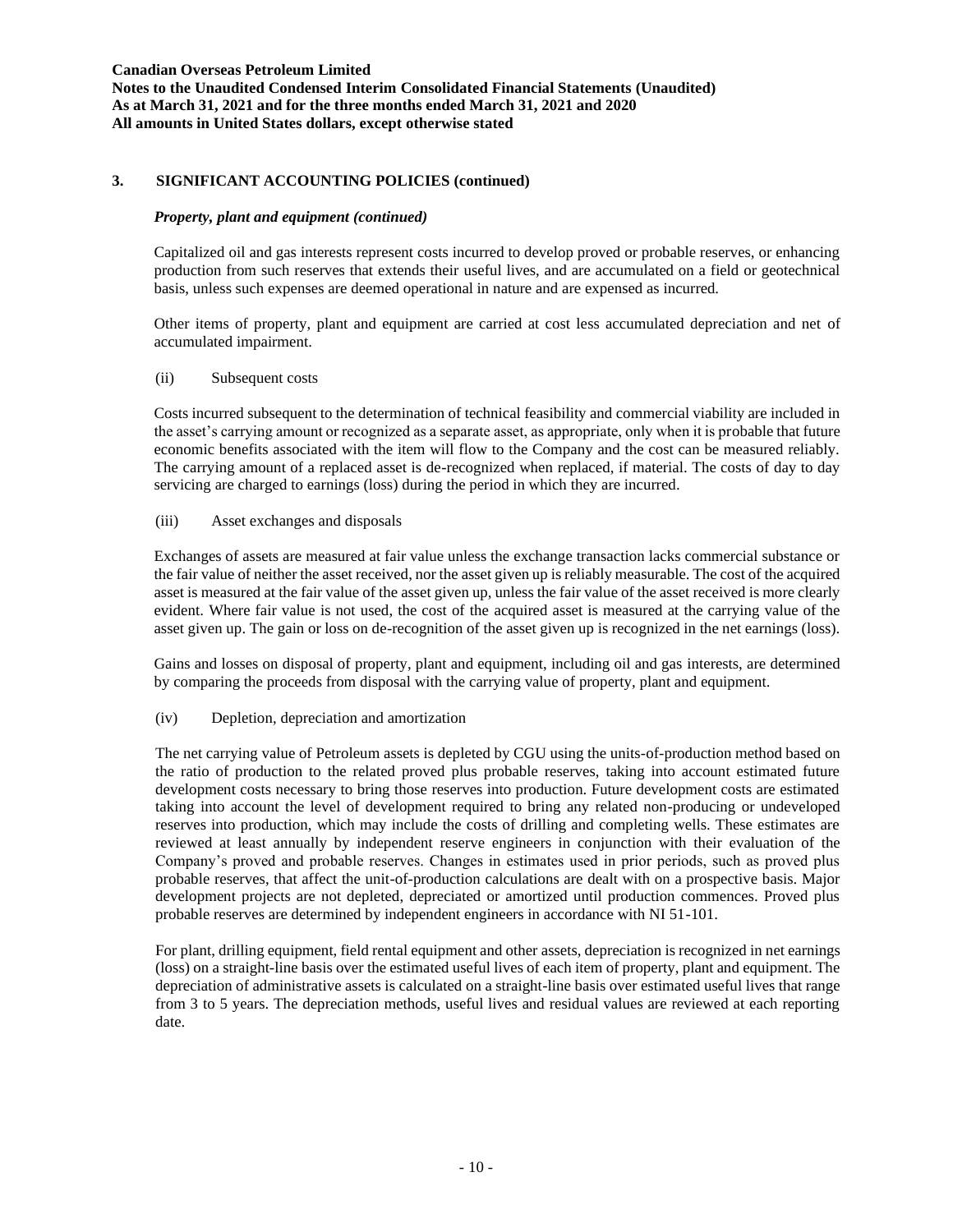# **3. SIGNIFICANT ACCOUNTING POLICIES (continued)**

### *Impairment of non-financial assets*

## Property, plant and equipment

The Company's property, plant and equipment is grouped into CGUs for the purpose of assessing impairment. A CGU is a grouping of assets that generate cash inflows independently of other assets held by the Company. CGUs are reviewed at each reporting date for indicators of potential impairment and, in the case of previously impaired CGUs, reversal of impairment. If such indicators exist, an impairment test is performed by comparing the CGU's carrying value to its recoverable amount, defined as the greater of a CGU's fair value less costs of disposal and its value in use. Any excess of carrying value over the recoverable amount is recognized in the net earnings (loss) as an impairment charge. If there is an indicator that a previously recognized impairment charge may no longer exist or may have decreased, the recoverable amount of the relevant CGU is calculated and compared against the carrying amount. An impairment charge is reversed to the extent that the asset's recoverable amount does not exceed the carrying amount that would have been determined, net of accumulated depreciation, depletion and amortization, if no impairment charge had been recognized. A reversal of impairment of property, plant and equipment is recognized in net earnings (loss).

## E&E assets

E&E assets are assessed for impairment at the operating segment level and are reviewed at each reporting date for indicators of potential impairment, or in the case of previously impaired E&E assets, reversal of impairment. An impairment charge on E&E assets is recognized if the carrying value of the E&E assets exceeds the recoverable amount. Impairment of E&E assets is recognized in the net earnings (loss) as an E&E impairment charge. If there is an indicator that a previously recognized impairment charge may no longer exist or may have decreased, the recoverable amount of the relevant E&E asset is calculated and compared against the carrying amount. A reversal of impairment of E&E assets is recognized in net earnings (loss).

# *Provisions*

The ARO liability includes present obligations where the Company will be required to dismantle, decommission and perform site restoration activities. The ARO liability is measured at the present value of Management's best estimate of expenditures required to settle the present obligation using a relevant risk free rate at each reporting date. Subsequent to the initial measurement, the obligation is adjusted at the end of each period to reflect the passage of time and changes in the estimated future cash flows or discount rate underlying the obligation. The provision is accreted over time through charges to net financing costs. Changes in the future cash flow estimates resulting from revisions to the estimated timing, amount of undiscounted cash flows or the discount rate are recognized as changes in the ARO liability and related asset. Actual costs incurred upon settlement of the ARO liability are charged against the provision to the extent the provision was established.

A provision is recorded for the estimated cost of site restoration and capitalized in the relevant asset category. The capitalized amount is depleted, depreciated and amortized on the units-of-production method based on proved plus probable reserves.

# *Offsetting of financial instruments*

Financial assets and financial liabilities are offset, and the net amount reported in the consolidated statement of financial position if there is a currently enforceable legal right to offset the recognized amounts and there is an intention to settle on a net basis, or to realize the assets and settle the liabilities simultaneously.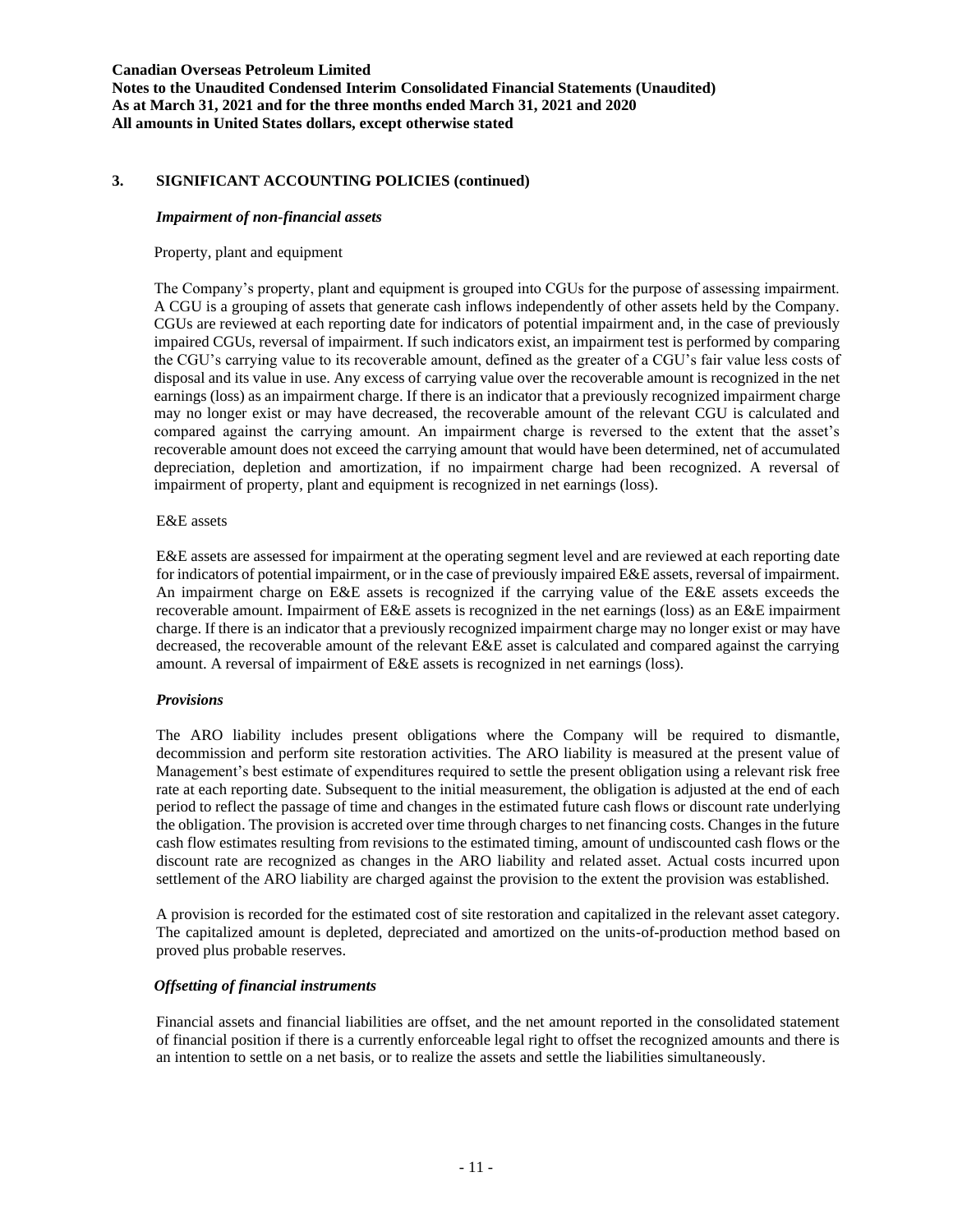# **3. SIGNIFICANT ACCOUNTING POLICIES (continued)**

#### *Risk Management Contracts*

The Company is exposed to commodity price risks resulting from fluctuations in commodity prices in the normal course of its business. The Company may use a variety of instruments to manage this risk. The Company has elected to not apply hedge accounting. Therefore, the Company accounts for such instruments using the fair value method by initially recording an asset or liability and recognizing changes in the fair value of the instruments in net earnings (loss) as unrealized gains or losses on risk management contracts. Upon settlement realized gains or losses are recognized in net earnings (loss). Fair values of financial instruments are based on third party quotes or valuations provided by independent third parties. Any realized gains or losses on risk management contracts are recognized in net earnings (loss) in the period they occur. The Company's risk management contracts have been assessed on the fair value hierarchy and are all considered Level 2. Commodity derivatives are carried as financial assets when the fair value is positive and as financial liabilities when the fair value is negative.

### *Segment reporting*

Operating segments have been determined based on the nature of the Company's activities and the geographic locations in which the Company operates, and are consistent with the level of information regularly provided to and reviewed by the Company's chief decision makers. As at March 31, 2021 and the three months then ended, the Company had only one operating segment in the USA and all net oil sales revenue is from light crude oil.

### *Significant accounting judgments and estimates*

### *Critical judgments in applying accounting policies*

Critical judgments that have the most significant effect on the amounts recognized in the consolidated financial statements include the following:

Asset retirement obligation ("ARO") – Inherent in the calculation of asset retirement obligations are numerous assumptions and judgements including the ultimate settlement amounts, inflation factors, risk-free discount rates, timing of settlement and changes in the legal and regulatory environments. To the extent future revisions to these assumptions impact the measurement of the existing asset retirement obligation liability, a corresponding adjustment is made to the property, plant and equipment balance. The risk-free discount rate is based on the US long-term bond yield for the petroleum assets in the USA.

AROs are determined based on judgments regarding regulatory requirements, estimates of future costs, assumptions on the expected timing of expenditures, and estimates of the underlying risk inherent to the obligation. The ARO carrying value and accretion expense from period-to-period may differ due to changes in laws and regulations, technology, the expected timing of expenditures, and market conditions affecting the discount rate applied.

Determination of the CGU – The Company's property, plant and equipment assets (petroleum assets) are grouped into CGUs based on the ability of these assets to generate separately identifiable independent cash inflows. The classification of assets into CGUs requires significant judgement and interpretation. Management considers factors such as integration among assets, shared infrastructure, common sales points, geography and how management makes decision about the Company's operations.

Assessment of impairments or reversal of previous impairments – Management applies judgment in assessing the existence of indicators of impairment or impairment reversal at a CGU level quarterly or when indication of impairment exists based on various internal and external factors.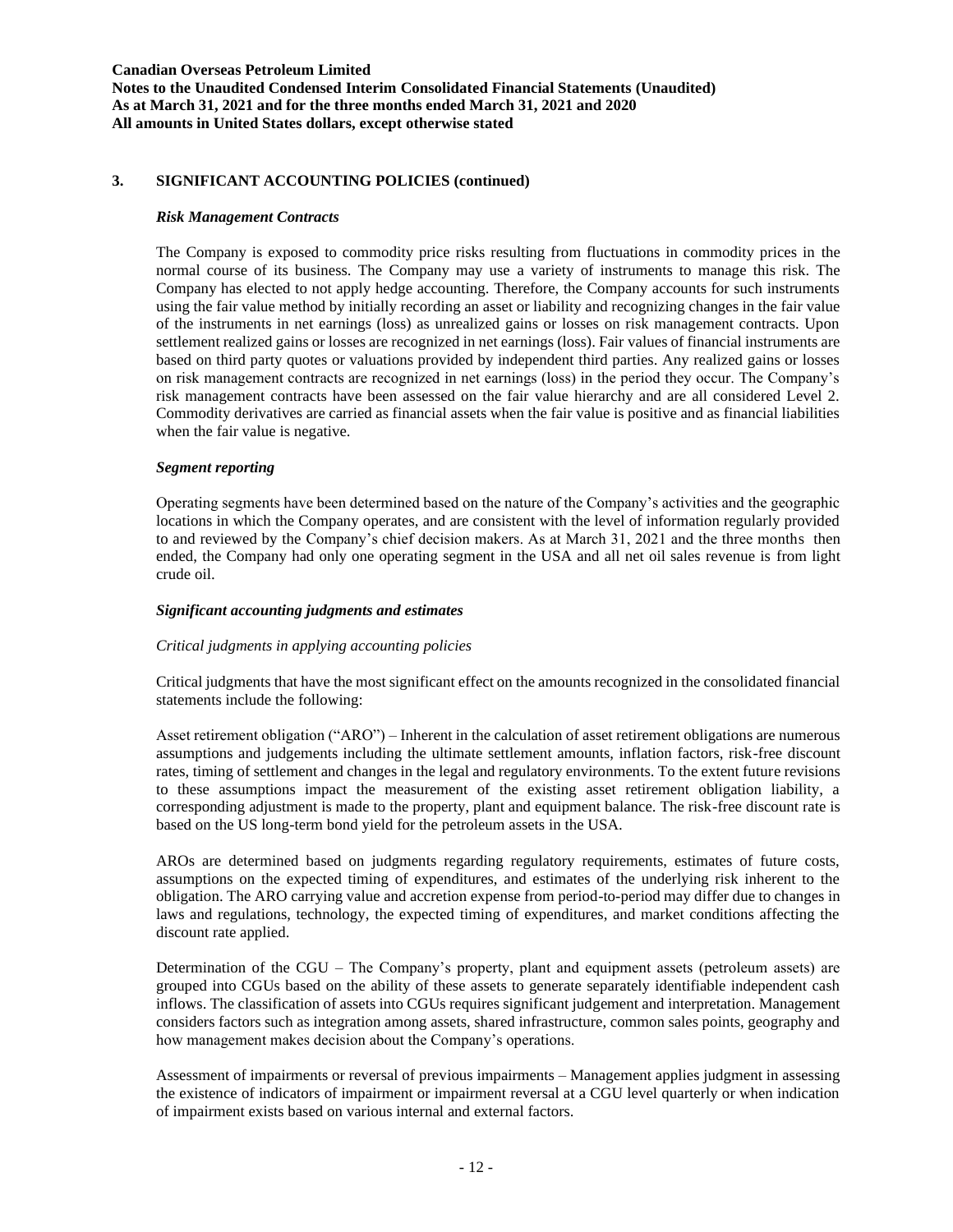# **3. SIGNIFICANT ACCOUNTING POLICIES (continued)**

# *Significant accounting judgments and estimates (continued)*

## *Critical judgments in applying accounting policies (continued)*

Exploration and Evaluation Expenditures ("E&E") - E&E costs are initially capitalized with the intent to establish commercially viable reserves. E&E assets include undeveloped land and costs related to exploratory wells. The Company is required to make estimates and judgments about future events and circumstances regarding the future economic viability of extracting the underlying resources. Changes to project economics, resource quantities, expected production techniques, unsuccessful drilling, expired mineral leases, production costs and required capital expenditures are important factors when making this determination. To the extent a judgment is made that the underlying reserves are not viable, the E&E costs will be impaired and charged to net earnings (loss).

## *Key sources of estimation uncertainty*

The following are key estimates and the assumptions made by Management affecting the measurement of balances and transactions in the consolidated financial statements:

Business combinations – Management makes estimates of the fair value of assets acquired and liabilities assumed which includes assessing the value of the oil and gas properties based upon estimation of recoverable quantities of proved and probable reserves being acquired.

Stock-based compensation, warrants and derivative liability – the amounts recorded in respect of stock options granted and share purchase warrants granted are based on the Company's estimation of their fair value, calculated using assumptions regarding the expected life of the option or warrant, interest rates and volatility. By their nature, these estimates and assumptions are subject to uncertainty, and the actual fair value of options or warrants may differ at any time;

Reserves estimation – The Company's oil reserves are evaluated and reported on by independent petroleum engineers and are determined in accordance with Canadian practices and specifically in accordance with National Instrument 51-101, Standards of Disclosure for Oil and Gas Activities ("NI 51-101"), and the Canadian Oil and Gas Evaluation Handbook. The estimation of reserves is a subjective process. Forecasts are based on engineering data, projected future rates of production, commodity prices and the timing of future expenditures, all of which are subject to numerous uncertainties and various interpretations. The Company expects that its estimates of reserves will change to reflect updated information.

Reserve estimates can be revised upward or downward based on actual reservoir performance, the results from capital expenditure programs, revisions to previous estimates, new discoveries and acquisitions and dispositions during the year. By their nature, these estimates are subject to measurement uncertainty, and the impact on the consolidated financial statements from changes in such estimates in future periods could be material. Changes in reserve estimates can affect the impairment of assets, including the reversal of previously recorded impairment, the estimation of AROs, the economic feasibility of exploration and evaluation of assets and the amounts recognized for depletion and depreciation of property, plant and equipment.

Impairment of assets – when indicators of impairment exist, the carrying value of each CGU is compared to its recoverable amount which is defined as the higher of its fair value less cost of disposal ("FVLCD") or its value in use ("VIU"). The VIU is estimated as the present value of the future cash flows expected to arise from the continuing use of the CGU or an asset. The FVLCD is the amount that would be realized form the disposition of the asset or CGU in an arm's length transaction between knowledgeable and willing parties.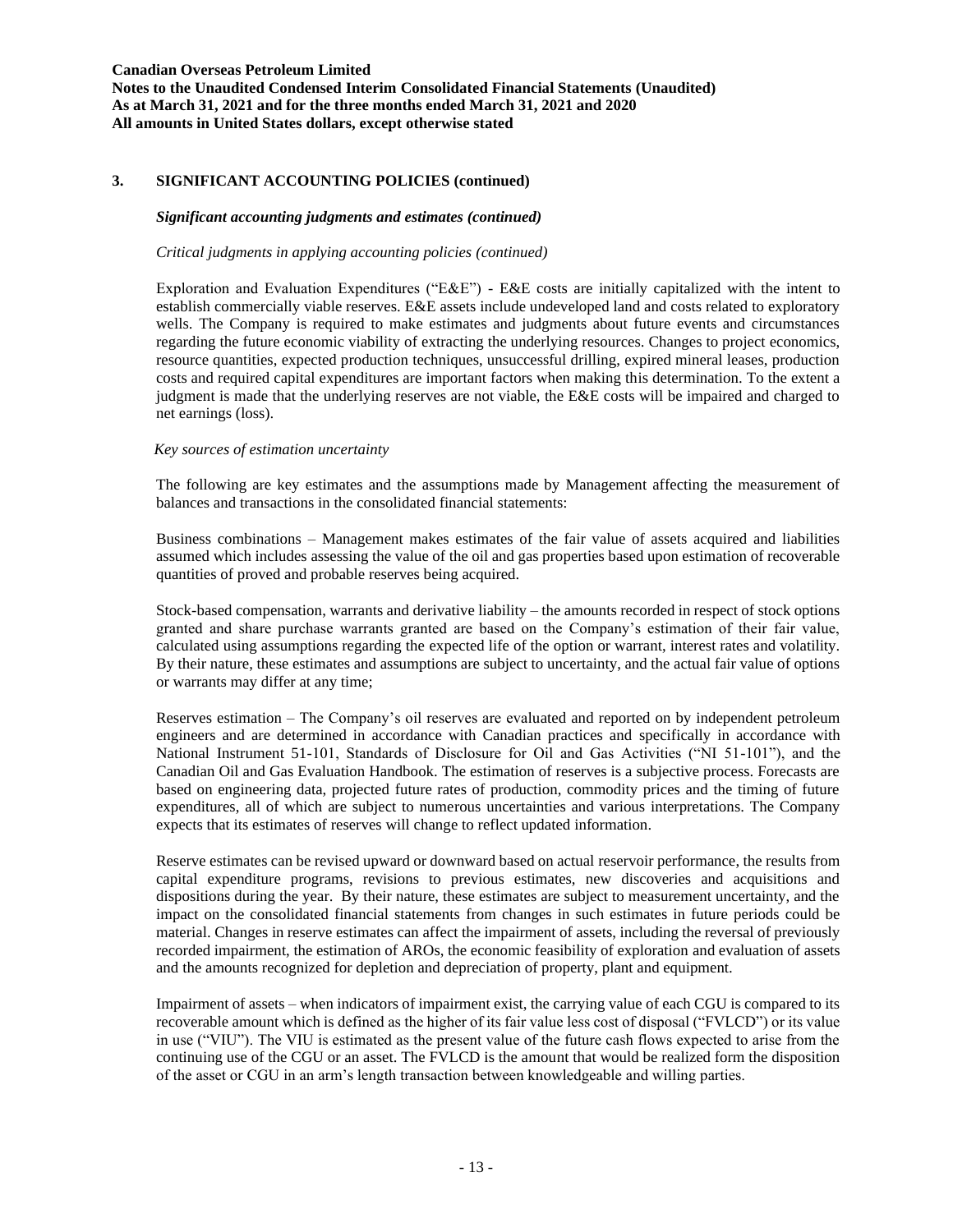**Notes to the Unaudited Condensed Interim Consolidated Financial Statements (Unaudited) As at March 31, 2021 and for the three months ended March 31, 2021 and 2020 All amounts in United States dollars, except otherwise stated**

# **3. SIGNIFICANT ACCOUNTING POLICIES (continued)**

## *Significant accounting judgments and estimates (continued)*

*Key sources of estimation uncertainty (continued)*

Impairment of investment in joint venture – After application of the equity method, the net investment in joint venture is assessed for impairment annually and when circumstances suggest that the carrying amount might exceed the recoverable amount. The Company assesses whether it is necessary to recognize any additional impairment loss with respect to its net investment in the joint venture or any other amount that does not constitute part of the net investment. These estimates include the market, economic, legal and political environment in which the joint venture operates, as well as changes in the joint venture's financial condition. Any reversal of impairment losses is recognized to the extent that the recoverable amount of the investment subsequently increases;

Incremental borrowing rate – incremental borrowing rates are based on judgments including the Company's own credit risk, economic environment, term, currency and risks specific to the underlying assets. The carrying balance of the right-of-use assets, lease liabilities, and the resulting depreciation and amortization and finance expenses may differ due to changes in the market conditions and lease term;

Provisions, commitments and contingent liabilities – amounts recorded as provisions and amounts disclosed as commitments and contingent liabilities are estimated based on the terms of the related contracts and management's best knowledge at the time of issuing the consolidated financial statements. The actual results ultimately may differ from those estimates as future confirming events occur; and,

Allowance for expected credit loss ("ECL") - amount of ECLs is sensitive to changes in circumstances and of forecast economic conditions and may not be indicative of actual credit losses.

Risk Management contracts – estimate of fair value is dependent upon forward commodity prices and the volatility of those prices.

Senior Credit Facility – the amounts assigned to the host contract and the embedded derivative (LIBOR floor) and the warrants associated with this debt are based on the Company's estimation of their fair value, calculated using assumption e.g. LIBOR forward curves. By nature, these estimates and assumptions are subject to uncertainty, and the actual fair value of the derivative liabilities may differ.

### *New and amended accounting standards adopted*

### *Interest Rate Benchmark Reform*

On January 1, 2021, the Company adopted Interest Rate Benchmark Reform - Phase 2 issued by the IASB which required amendments to IFRS 9 Financial Instruments, IAS 39 Financial Instruments: Recognition and Measurement, IFRS 7 Financial Instruments: Disclosures, and IFRS 16 Leases. The IBOR Phase 2 Amendments primarily relate to the modification of financial instruments, allowing for a practical expedient for modifications required by the reform. The practical expedient for modifications is accounted for by updating the effective interest rate without modification of the financial instrument and is subject to satisfying all qualifying criteria. There was not a material impact to the Company's financial statements.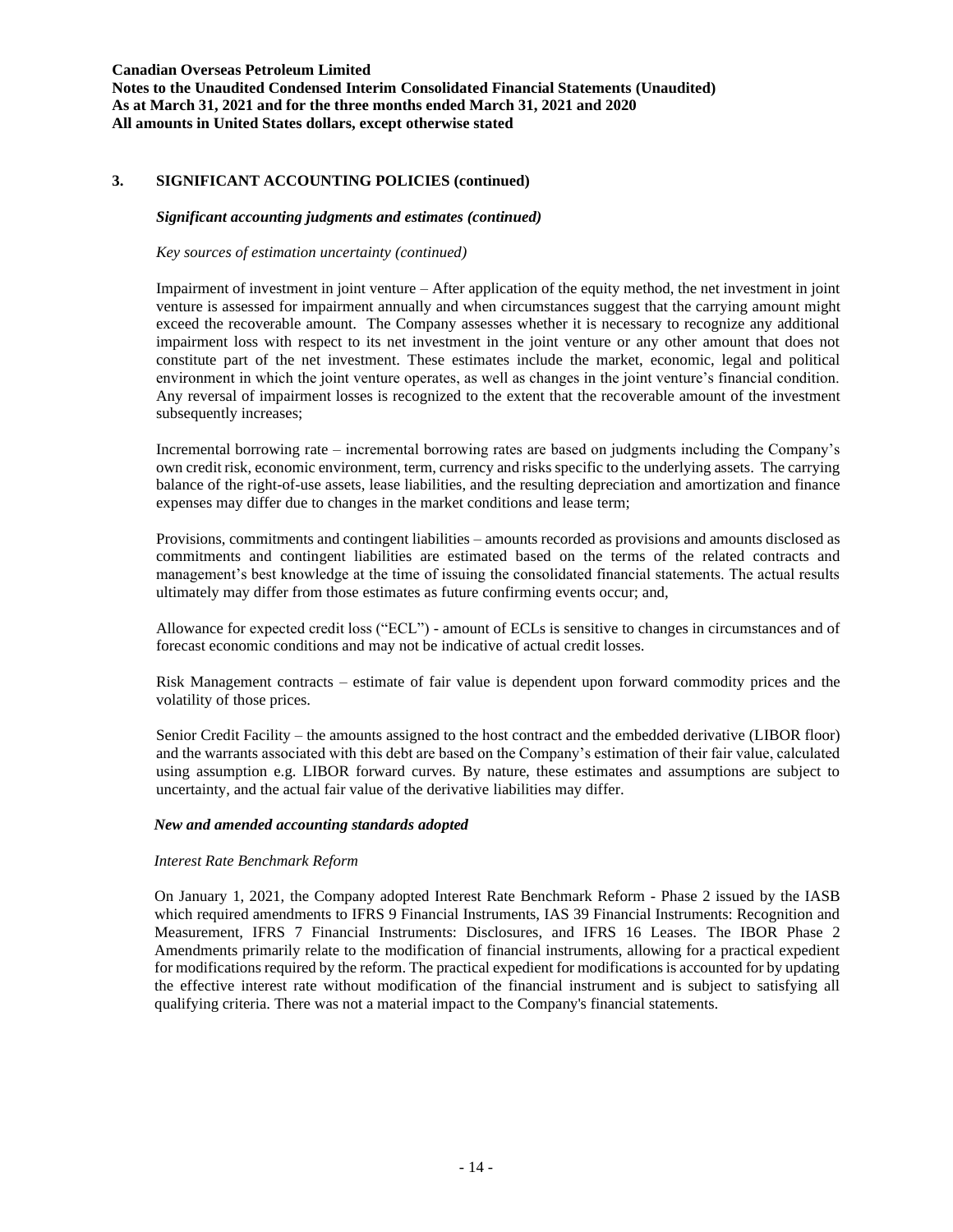**Notes to the Unaudited Condensed Interim Consolidated Financial Statements (Unaudited) As at March 31, 2021 and for the three months ended March 31, 2021 and 2020 All amounts in United States dollars, except otherwise stated**

# **3. SIGNIFICANT ACCOUNTING POLICIES (continued)**

#### *New and amended accounting standards adopted (continued)*

### *Business Combinations*

On January 1, 2021, the Company adopted the amendments to IFRS 3 "Business Combinations" that clarified the definition of a business and included an election to use a concentration test. The concentration test provide for a simplified assessment of an acquisition transaction that results in an asset acquisition if substantially all of the fair value of the gross assets is concentrated in a single identifiable asset or a group of similar identifiable assets. If an election to use the concentration test is not made, or the test failed, then the assessment focuses on the existence of a substantive process. An asset acquisition does not result in the recognition of goodwill, which can only be recognized as a result of acquiring a business. See Note 5 for the business combination completed during the three months ended March 31, 2021. The concentration test was not elected.

## *Leases*

On January 1, 2021, the Company adopted the amendments to IFRS 16 "Leases" that provides relief to lessees from applying IFRS 16 to lease modification accounting for rent concessions received as a direct consequence of the COVID-19 pandemic. There was no material impact on the Company's financial statements.

### **4. RECENT DEVELOPMENTS AND IMPACT ON ESTIMATION UNCERTAINTY**

On March 11, 2020, the World Health Organization ("WHO") declared a global pandemic following the emergence and rapid spread of a novel strain of the coronavirus (commonly known as COVID-19). The outbreak and subsequent measures intended to limit the pandemic contributed to significant declines and volatility in global financial markets. The pandemic negatively impacted global commercial activity, including the demand for oil and gas.

The full extent of the impact of COVID-19 on the Company's operations and future financial performance is currently unknown. It will depend on future developments that are uncertain and unpredictable, including the duration and spread of COVID-19, its continued impact on capital and financial markets on a macro-scale, any new information that may emerge concerning the severity of the virus and world-wide coverage and effectiveness of vaccination. The Company is taking measures to mitigate the broader public health risks associated with COVID-19 for its business and employees, including ensuring employees self-isolate and/or work from home where possible, in line with the recommendations of relevant health authorities. However, due to the outbreak, there may be short-term impacts on the Company's supply chain and planned work programmes in Nigeria. Similarly, government-imposed travel restrictions may impair the ability of certain of the Company's employees, advisers and contractors to deliver their services to the Company, conduct physical inspections, or undertake planned operations. In addition, a volatility and disruption of financial markets associated with the outbreak may adversely impact the Company's ability to obtain financing.

The COVID-19 pandemic has a direct impact on the Company's joint venture project in Nigeria and the resulting collectability of the long term receivable from the Company's joint venture partner (See Note 7 for further details).

The COVID-19 outbreak presents uncertainty and risk with respect to the Company, its performance, and estimates and assumptions used by management in the preparation of its financial results. This situation may continue for the time being and there can be no assurance that it will not cause a material adverse effect on the Company's planned operations.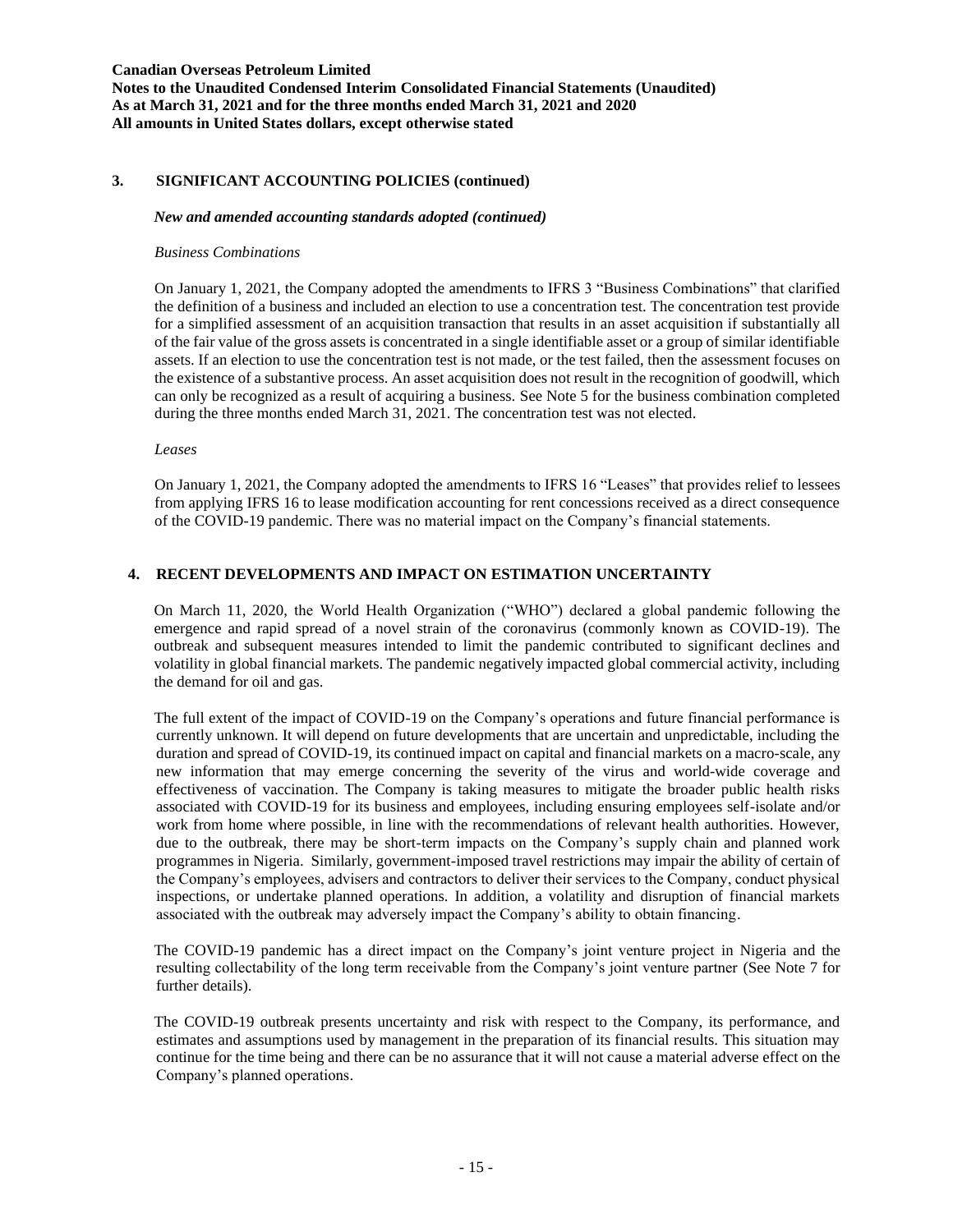# **5. ATOMIC GROUP ACQUISITION – Business Combination**

### **(a) Summary of the acquisition**

On December 16, 2020, COPL announced that it had agreed to acquire Atomic for aggregate consideration of \$54 million. The effective date of the transaction is December 1, 2020 as defined in the Stock and Membership Interest Purchase Agreement between the Seller and the Company (the "Atomic SPA"). The opportunity to undertake this acquisition became available to the Company as a result of the COVID-19 environment and the drop in oil prices during 2020. This strategic acquisition represents a step change in the capacity and revenue generating opportunities available to the Company.

On March 16, 2021 (the "Closing"), the Company closed its acquisition of 100% of the membership interests in Atomic and 100% of the shares in Southwestern Production Corp. ("SWP") (entities collectively, the "Atomic Group") (together the "Atomic Acquisition"). For accounting purposes, the acquisition date is March 16, 2021, when the Company assumed control. In accordance with the Atomic SPA, certain assets and corresponding liabilities are excluded from the acquisition.

The Atomic Group was a closely-held private oil and gas company incorporated under the laws of the State of Colorado, USA. Atomic's assets are located in the Powder River Basin in the State of Wyoming, USA where it holds operated interests in approximately 47,992 gross acres of contiguous leasehold. There are two oil production Units within the lease block: the Barron Flats Shannon Miscible Flood Unit (57.71% working interest "WI") and the Cole Creek Unit (66.67% WI), as well as one unitized exploration area, the Barron Flats Deep Federal Unit (55.56% WI). Atomic owns a 100% membership interest in PipeCo LLC, a wholly-owned subsidiary of Atomic that holds a 100% interest in a gas pipeline and infrastructure that services the Barron Flats area. SWP is the operator of all above mentioned oil and gas assets.

The Atomic Group Acquisition was accounted for in accordance with IFRS 3, Business Combinations using the acquisition method whereby the identifiable assets and liabilities assumed are recognized and measured at their fair value at the date of the acquisition, with the exception of income taxes, lease liabilities and right-ofuse assets. The asset retirement obligation ("ARO") associated with the acquired assets is subsequently remeasured at the end of the reporting period using a risk-free discount rate, with any changes recognized in the ARO and associated PP&E balances on the consolidated statement of financial position (see Note 15).

### **(b) Purchase price allocation**

In accordance with the Atomic SPA, the \$54 million purchase price is comprised of \$50 million in cash and \$4 million issuance of COPL shares (collectively, the "Atomic Purchase Price"). On March 16, 2021, the Company issued 818,873,319 Common Shares to the Seller representing the fixed \$4 million of the purchase price consideration that was payable in COPL's shares determined using the weighted average closing price of COPL's common shares on the LSE in the five (5) business days preceding the business day prior to the Closing as prescribed in the Atomic SPA. The Company financed the Purchase Price partially using the net proceeds from the Non-brokered Placing (See Note 16), and the external debt of \$45 million (See Note 13). Further to the Atomic SPA, the Company made a non-refundable deposit payment of \$1 million on December 15, 2020 (due upon signing the Atomic SPA) and a refundable deposit of \$4 million on December 31, 2020. Accordingly, \$5 million is recognized as a prepaid purchase price in the Company's consolidated statement of financial position as at December 31, 2020. Subsequent to December 31, 2020, the remaining \$4 million refundable deposit was paid. At Closing, the Company settled the Atomic Group's external debt of \$26.079 million, paid \$10 million in cash to the Seller, and withheld \$5 million of the Atomic Purchase Price pending the finalization of certain adjustments as agreed between the Seller and the Company. Subsequently, on April 14, 2021, the Company released \$5 million to the Seller. As at March 31, 2021, this amount due is presented as "Purchase price payable" and, "Restricted cash" held in escrow as at March 31, 2021 was included in "Cash and cash equivalents" in the consolidated statement of financial position as detailed in the table below.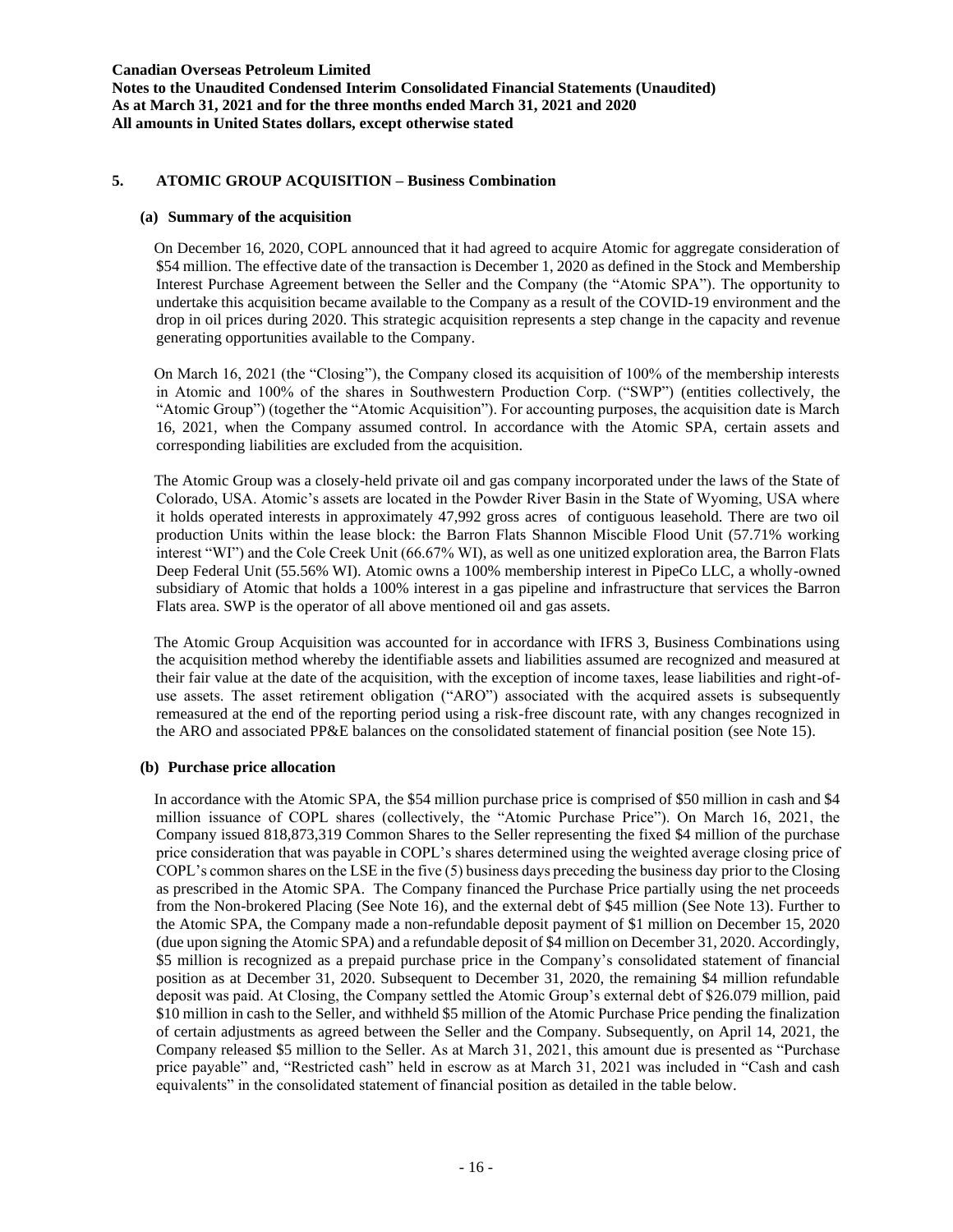# **5. ATOMIC GROUP ACQUISITION – Business Combination (continued)**

#### **(b) Purchase price allocation (continued)**

As of the date of approval of these financial statements, the net debt and working capital adjustment to the Atomic Purchase Price as outlined in accordance with the Atomic SPA was not finalized and a final settlement has not been reached with the Seller. Accordingly, the Atomic Purchase Price is not finalized.

The following preliminary purchase price allocation, subject to final settlement of the net debt and working capital adjustment that impacts the final purchase consideration, is based on Management's best estimate of the fair value assigned to the assets acquired and the liabilities assumed. The increase in the cash portion of the Atomic Purchase Price to \$54.079 million resulted from the previous debt facility settled on the Closing including interest and additional financing cost of \$0.079 million incurred since December 31, 2020. Upon finalizing the Purchase Price, adjustments may be required to the following allocation to the fair value of the net assets acquired.

| (\$000's)                                  | <b>March 16, 2021</b> |
|--------------------------------------------|-----------------------|
|                                            |                       |
| Purchase Consideration                     |                       |
| Cash                                       | 50,079                |
| Price of COPL Common Shares                | 4,000                 |
| <b>Total consideration</b>                 | 54,079                |
|                                            |                       |
| Identifiable net assets                    |                       |
| Cash                                       | 9,160                 |
| Working capital, net (excluding cash)      | (11, 469)             |
| Exploration and evaluation assets (note 9) | 1,665                 |
| Property, plant and equipment (note 10)    | 54,716                |
| Right-of-use assets                        | 41                    |
| Asset retirement obligation (note 15)      | (34)                  |
| Total identifiable net assets              | 54,079                |
| Goodwill/Bargain purchase gain             |                       |

The assignment of fair value to the underlying net assets acquired is limited to the total consideration and does not result in recognition of either goodwill or negative goodwill (bargain purchase gain). Best estimates were determined based on available information at the time of preparation of these financial statements. The Company is continuing its review to determine the identification of intangible assets, assumption of liabilities, identification of contingent liabilities and working capital adjustments during the allowable measurement period, which shall not exceed one year from the Closing. Considering the nature of the assets acquired the majority of the fair value is assigned to the petroleum assets. Any future changes to the purchase price allocation may result in adjustments to the property, plant and equipment (i.e. petroleum assets).

As at March 16, 2021, the fair value assigned in preliminary purchase price allocation to trade receivables was \$2.228 million, including joint interest billing receivables of \$1.159 million and revenue receivables of \$1.069 million. These receivables do not have a significant financing component, as these balances are usually collected within 60 days. As at March 16, 2021, the gross contractual amounts were deemed equal to the fair value assigned, as based on Management's best estimate the cash flows associated with these receivables were deemed collectible.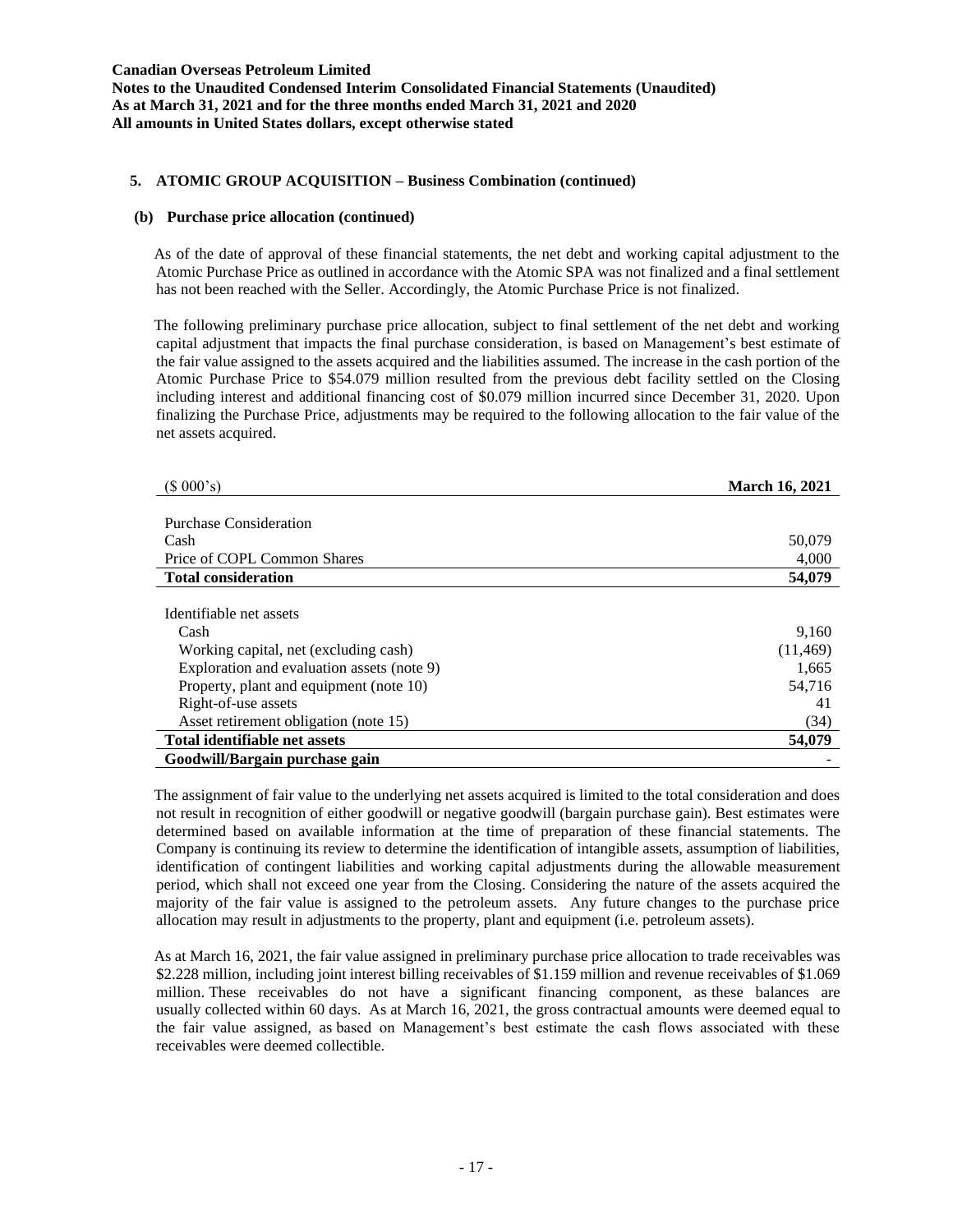## **5. ATOMIC GROUP ACQUISITION – Business Combination (continued)**

#### **(b) Purchase price allocation (continued)**

Prior to the Atomic Acquisition, Atomic and PipeCo were treated as limited liability companies, and SWP as an S corporation, which all are treated as a partnership for U.S. federal, state, and local income tax purposes. Accordingly, members and owners are taxed on their allocable share of taxable income or loss in accordance with the operating agreement. Beginning January 1, 2018, new rules apply to Internal Revenue Service ("IRS") audits of partnerships. Under these rules, adjustments resulting from an IRS audit may be assessed at the partnership level on behalf of its members. Accordingly, no income taxes were payable by these entities. No deferred tax implications were recognized in the preliminary purchase price allocation as for tax purposes the Atomic Acquisition is deemed to be an asset acquisition, as a Section 338 (h)(10) election was filed with the IRS.

#### **(c) Acquisition costs**

Acquisition costs directly attributable to the Atomic Acquisition are expensed as incurred. In aggregate the Company incurred \$2.3 million in acquisition costs of which approximately \$0.431 million was recognized prior to January 1, 2021 and \$1.9 million during the three month period ended March 31, 2021. These acquisition costs exclude share issuance costs that are netted against share capital in the consolidated statement of financial position.

#### **(d) Revenue and net loss**

Results of the Atomic Acquisition are included in these financial statements as at March 31, 2021 and for the period from the Closing to March 31, 2021. The acquired business contributed net oil sales revenue of \$0.5 million and \$0.107 million of the net income incurred from the date of acquisition to March 31, 2021.

# **6. CASH AND CASH EQUIVALENTS**

| (\$000's)              | <b>March 31, 2021</b> | December 31, 2020 |
|------------------------|-----------------------|-------------------|
| Cash                   | 22,225                | 1,381<br>S        |
| Restricted cash        | 5,000                 |                   |
| <b>Escrow</b> accounts | 1,751                 |                   |
| Credit card deposits   | 20                    | 20                |
|                        | 28,996                | 1.401             |

Cash balances earn interest, whenever possible, at floating rates based on daily bank deposit rates.

Restricted cash of \$5 million as at March 31, 2021 relates to a portion of purchase price that was withheld upon closing of Atomic Group Acquisition (see Note 5); the total amount was released to the Seller on April 14, 2021.

Escrow amounts of \$1.8 million as at March 31, 2021 relate to cash held in escrow accounts with respect to a portion of production taxes and some royalty payments due, further to the US legal requirements.

The fair value of cash and cash equivalents was \$29.0 million as at March 31, 2021 (\$1.4 million as at December 31, 2020). The Company deposits its cash with reputable Canadian, US and Bermuda banks. The Company did not have any overdraft facilities in place as at March 31, 2021, and December 31, 2020.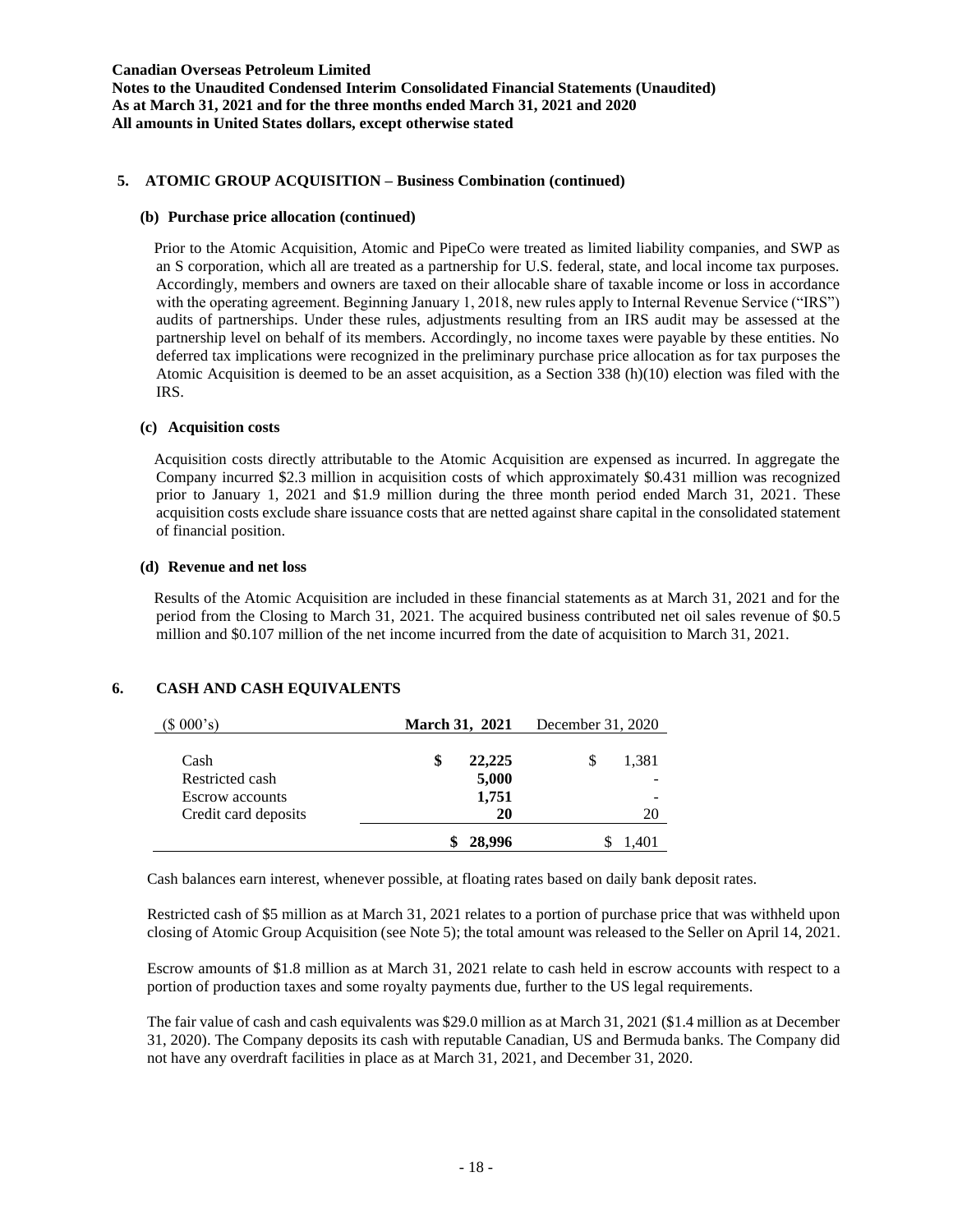# **7. INVESTMENT IN JOINT VENTURE**

The Company currently holds a 50% interest in a jointly controlled entity, ShoreCan, focusing on acquisitions of upstream oil and gas exploration, development and producing assets in sub-Saharan Africa. From time to time the Company or its joint venture partner pay for ShoreCan's general and administrative expenses on behalf of the other partner.

As at March 31, 2021, the Company had a receivable from its joint venture partner in respect of overpaid ShoreCan expenses of \$386,000. Since December 31, 2020, the Company recognizes a full allowance for the accounts receivable from its joint venture partner. Accordingly, an expected credit loss of \$1,000 was recognized as part of general and administrative cost in the Company's consolidated statement of loss and comprehensive loss for the three months ended March 31, 2021 (\$nil for three months ended March 31, 2020 and \$385,000 for the year ended December 31, 2020).

On August 4, 2020, the Company announced that ShoreCan had executed definitive agreements with Essar Mauritius to resolve their disputes. ShoreCan and Essar Mauritius entered into a Sale and Purchase Agreement (the "Essar SPA Agreement"), and other agreements, with each other concerning, among other things, their respective obligations under the Essar Nigeria Shareholders Agreement (the "Shareholders Agreement"). On February 1, 2021, the Company announced, that ShoreCan and Essar Mauritius had agreed to extend the completion date of the definitive agreements to April 30, 2021. This definitive agreement has been extended to July 30, 2021.

| (\$000's)                          | March 31,<br>2021 | December 31,<br>2020 |
|------------------------------------|-------------------|----------------------|
| Revenue receivable                 | 1,216             |                      |
| Joint interest billings receivable | 1,465             |                      |
| Other accounts receivable          | 91                |                      |
| <b>Total</b>                       | 2.772             |                      |

# **8. TRADE RECEIVABLE**

## **9. EXPLORATION AND EVALUATION ASSETS**

| $(S\ 000's)$                                                     | March 31,<br>2021       | December 31,<br>2020 |
|------------------------------------------------------------------|-------------------------|----------------------|
| Balance, beginning of the period<br>Acquisition – March 16, 2021 | $\blacksquare$<br>1.665 |                      |
| Balance, end of the period                                       | 1.665                   |                      |

E&E assets relate to undeveloped area in Barron Flats Deep Federal Unit in which Atomic holds a 55.56% WI, acquired as part of Atomic Group Acquisition (discussed in Note 5) that will require further exploration work and is pending a determination of proven or probable reserves.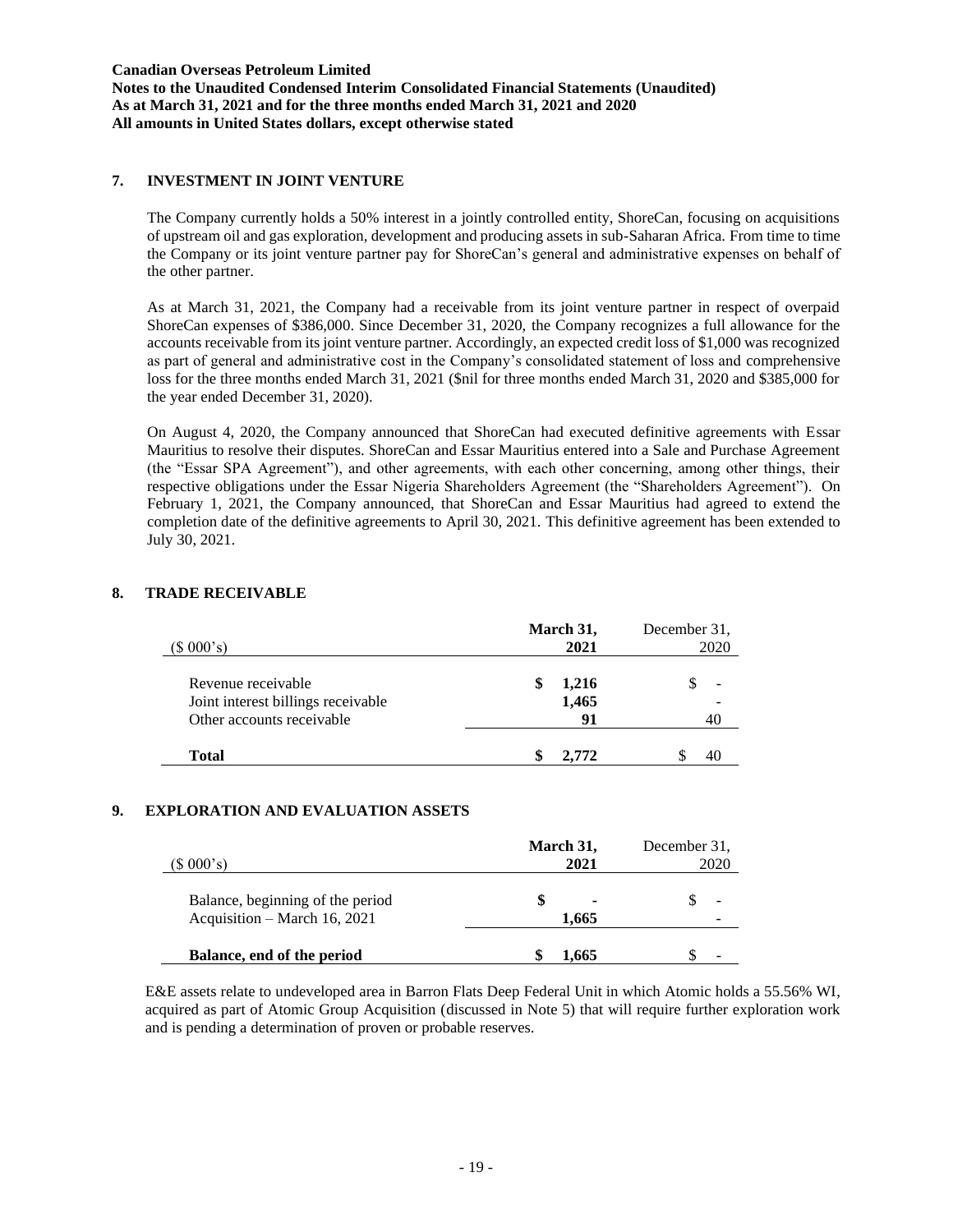| (\$000's)                                         | Petroleum     | Administrative |              |
|---------------------------------------------------|---------------|----------------|--------------|
|                                                   | <b>Assets</b> | <b>Assets</b>  | <b>TOTAL</b> |
| Cost, beginning of the period                     | \$            | \$313          | \$<br>313    |
| Acquisition – March 16, 2021                      | 54,666        | 50             | 54,716       |
| <b>Additions</b>                                  | 190           | 57             | 247          |
| Disposals                                         |               | (2)            | (2)          |
| Change in asset retirement obligation             | 2,657         |                | 2,657        |
| Cost, end of the period                           | 57,513        | 418            | 57,931       |
| Accumulated depletion, depreciation, amortization |               |                |              |
| and impairment, beginning of the period           |               | (252)          | (252)        |
| Depletion, depreciation and amortization          | (143)         | (5)            | (148)        |
| Dispositions                                      |               | 2              | 2            |
| Accumulated depletion, depreciation,              |               |                |              |
| amortization and impairment, end of the<br>period | (143)         | (255)          | (398)        |
| Net carrying amount, beginning of the period      |               | \$<br>61       | \$<br>61     |
| Net carrying amount, end of the period            | \$<br>57,370  | 163<br>\$      | 57,533       |

# **10. PROPERTY, PLANT AND EQUIPMENT**

Petroleum assets relate to two oil producing units: the Barron Flats Shannon Miscible Flood Unit ("BFU") and the Cole Creek Unit in the State of Wyoming and gas pipeline that services the BFU unit for the purpose of miscible flood injections, that were acquired further to Atomic Group Acquisition (as discussed Note 5).

# **11. ACCOUNTS PAYABLE AND ACCRUED LIABILITIES**

| (\$000's)                              | March 31,<br>2021 | December 31,<br>2020 |
|----------------------------------------|-------------------|----------------------|
| Trade payables and accrued liabilities | 7,032<br>\$       | 1,065                |
| Revenue payable                        | 1,803             |                      |
| Production taxes payable               | 1,683             |                      |
| Other                                  | 499               |                      |
| <b>Total</b>                           | 11,017            | 1,066                |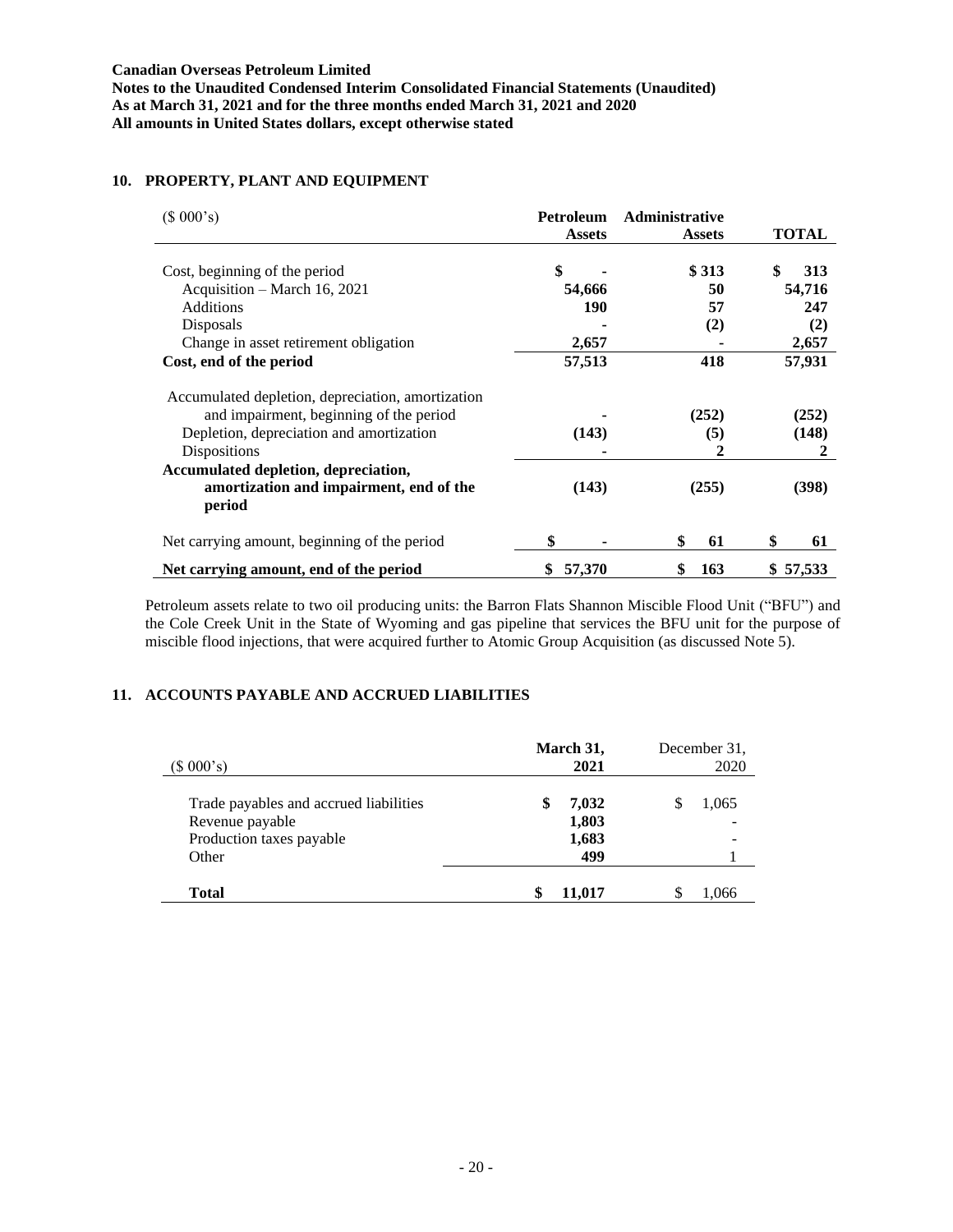## **12. SHORT-TERM LOAN**

## *PPP Note - \$0.3 million as at March 31, 2021*

Further to Atomic Group Acquisition, the Company assumed a loan entered into by one of the Atomic Group companies. On April 14, 2020, SWP entered into an unsecured promissory note in the amount of \$0.33 million under the Paycheck Protection Program (the "PPP Note"). The Paycheck Protection Program was established under the Coronavirus Aid, Relief, and Economic Security Act (the "CARES Act") and is administered by the U.S. Small Business Administration (the "SBA"). The annual interest rate on the PPP Note is 0.98%. Monthly principal and interest payments were deferred for a period of six months after the date of the loan. If the loan is not forgiven, equal monthly payments of principal and interest commence one month after the deferral period and until the maturity on April 13, 2022. This loan is classified as current liability as the Company anticipates either repayment or forgiveness being approved within less than a year.

Under the terms of the CARES Act, PPP Note recipients can apply for and be granted forgiveness for all or a portion of the loan granted under the PPP. Under terms of CARES Act, these funds were to be used for payroll and utility payments.

On April 26, 2021 SWP applied for forgiveness of the full promissory note and on July 1, 2021 the SBA approved the full forgiveness of PPP Note.

## *YARF Loan - \$0.7 million as at December 31, 2020*

On June 15, 2020, the Company entered into a loan agreement with YA II PN, Ltd ("YA") and Riverfort Global Opportunities PCC ("RF" and, together with YA, the "YARF Lenders" or "YARF") for an unsecured facility (the "Loan Agreement") of £636,000 i.e. approximately \$786,000 ("YARF Loan"). Each drawdown was repayable in cash six months from its respective drawdown date.

The total balance of YARF Loan of £500,000 (\$683,000) outstanding as at December 31, 2020 was repaid in accordance with YARF Loan Agreement: £100,000 (\$136,000) on January 5, 2021 and £400,000 (\$547,000) on February 5, 2021.

Further to the Loan Agreement, on July 2, 2020, the Company issued, as additional compensation to YARF Lenders, a total of 100,000,000 common share purchase warrants (the "YARF Warrants") exercisable within 24 months, at an exercise price of £0.0039 (\$0.0049) per share. These YARF warrants are still outstanding as at March 31, 2021.

The YARF Warrants' exercise price is in GBP, and the Company's functional currency is in USD. As there is variability in these exchange rates, the YARF Warrants are classified as a derivative financial instrument and subsequently revalued on each balance sheet date. The fair value of YARF Warrants was estimated (using a Black-Scholes option pricing model) at \$91,000 as at December 31, 2020 and \$403,000 as at March 31, 2021.

Accordingly, the Company recognized a loss on derivative liability of \$308,000 and related foreign exchange loss of \$4,000 in its statement of comprehensive loss for the three months ended March 31, 2021.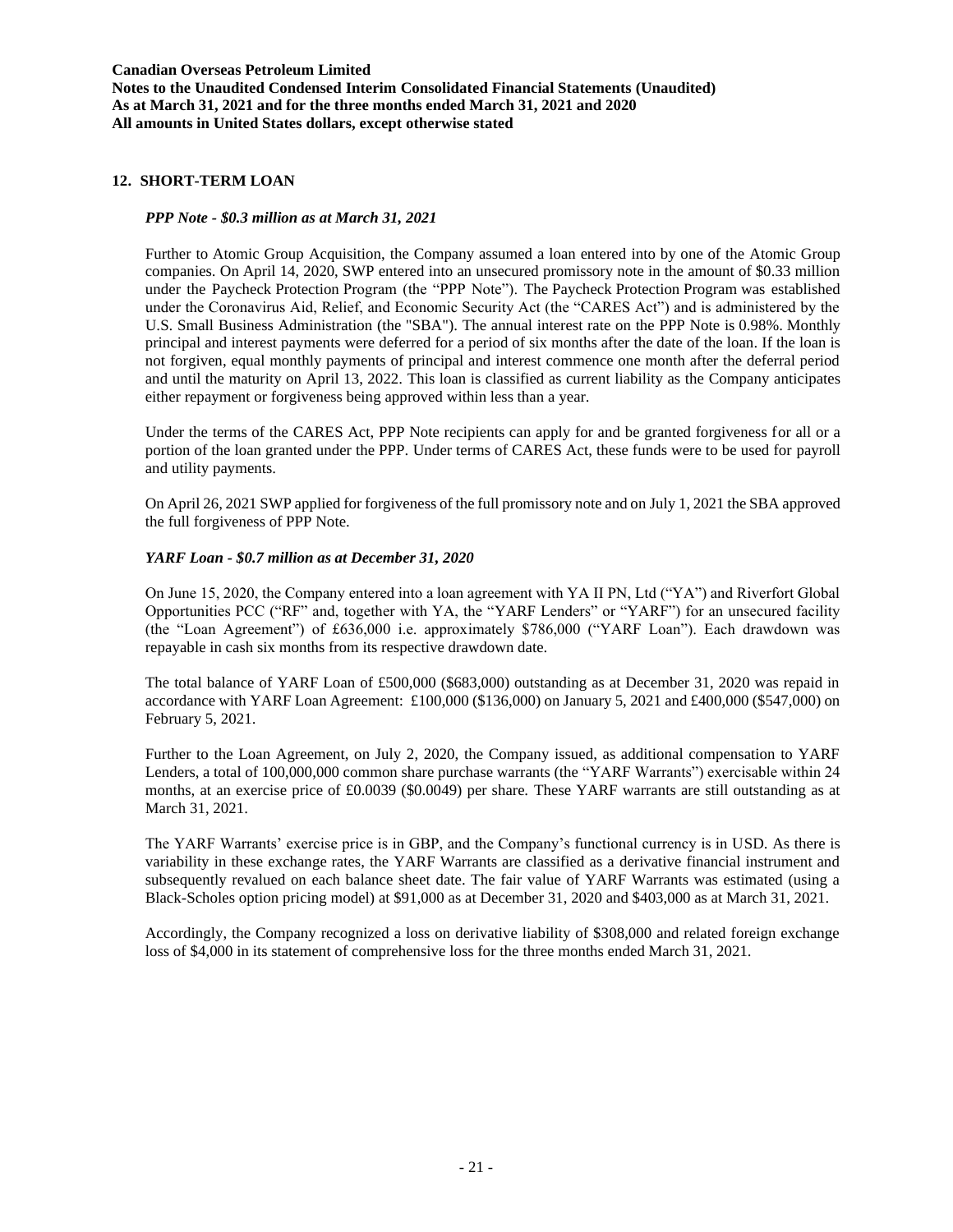# **12. SHORT-TERM LOAN (continued)**

## *YARF Loan - \$0.7 million as at December 31, 2020 (continued)*

The following assumptions were used for Black-Scholes option pricing model to estimate the fair value of the YARF Warrants at the dates of valuation:

|                               | March 31, 2021 | December 31,<br>2020 |
|-------------------------------|----------------|----------------------|
| Risk-free interest rate       | 0.028%         | $-0.181%$            |
| Weighted average life (years) | 1.25           | 1.5                  |
| Expected volatility           | 90%            | 90%                  |
| Expected dividend yield       | $0\%$          | $0\%$                |
| COPL's stock price*           | \$0.0080       | \$0.0032             |

\*Closing price on the LSE or the CSE, translated into USD as at the date of valuation.

# **13. SENIOR CREDIT FACILITY**

The Atomic Group Acquisition was funded in part with debt through a loan agreement dated March 16, 2021 between a US based Global Investment Firm (the "Lender") and COPL America Inc. ("COPL America" or the "Borrower") repayable within a 4 year term. (collectively, the "Senior Credit Facility"). To fund the Atomic Acquisition, the Company drew an initial principal loan amount of \$45 million. The amount funded to COPL America of approximately \$43.2 million (net of financing costs and transaction costs) was used to settle Atomic's previously outstanding external debt of \$26.079 million, a \$10 million payment to the Seller, the \$5 million of the Purchase Price initially withheld and paid subsequent to Closing, and the remainder for funding ongoing operations of COPL America (See Note 5).

The Senior Credit Facility agreement is subject to an interest rate of LIBOR (with a floor of 2%) plus 10.5% per annum with such interest to be paid monthly in arrears. From the first anniversary of the Senior Credit Facility the outstanding loan principal will be repaid monthly by COPL America cash resources in excess of \$2.5 million, and COPL America may prepay amounts outstanding subject to prepayment premiums from the first anniversary of the loan. The Senior Credit Facility includes the following covenants: spending on capex subject to lender approval, and the maintenance of certain financial ratios for asset coverage (1.50:1.00), leverage ratio (range of 2.50 to 3.00:1) and liquidity (45-day minimum average balance of unrestricted cash must be at least \$2.5 million). Financial ratios covenants are applicable for the periods commencing after the first anniversary of the Senior Credit Facility. The Senior Credit Facility did not require security or guarantees provided by the Company or its wider group outside of the USA and all financial ratios are calculated with reference to COPL America and its US subsidiaries only. The Senior Credit Facility has an accordion feature whereby the Borrower may draw upon up to a further \$20 million for future development, at the sole discretion of the Lender. As at March 31, 2021, the accordion feature was not drawn down.

Under a separate warrant agreement dated March 16, 2021, the Lender was granted five (5) warrants representing 5% of the Common Shares of COPL America for \$0.01 per Common Share (the "Lender Warrants"). These warrants are not exercisable until the Senior Credit Facility is prepaid or at maturity. On maturity, the Lender would be entitled to redeem such warrants for an amount of cash equal to the greater of approximately 5% of the Company's market capitalization or 5% of the net asset value of COPL America at such time. These warrants were issued as a requirement of the lender for providing the Senior Credit Facility and are part of the cost of debt and factored into overall determination of the effective interest rate for the facility. As the Lender Warrants are a puttable financial instrument at the option of the holder, the Company cannot avoid issuing cash to the holder and they are classified as derivative liabilities recognized at fair value upon issuance and measured at each reporting period end with changes in fair value recognized in net earnings (loss).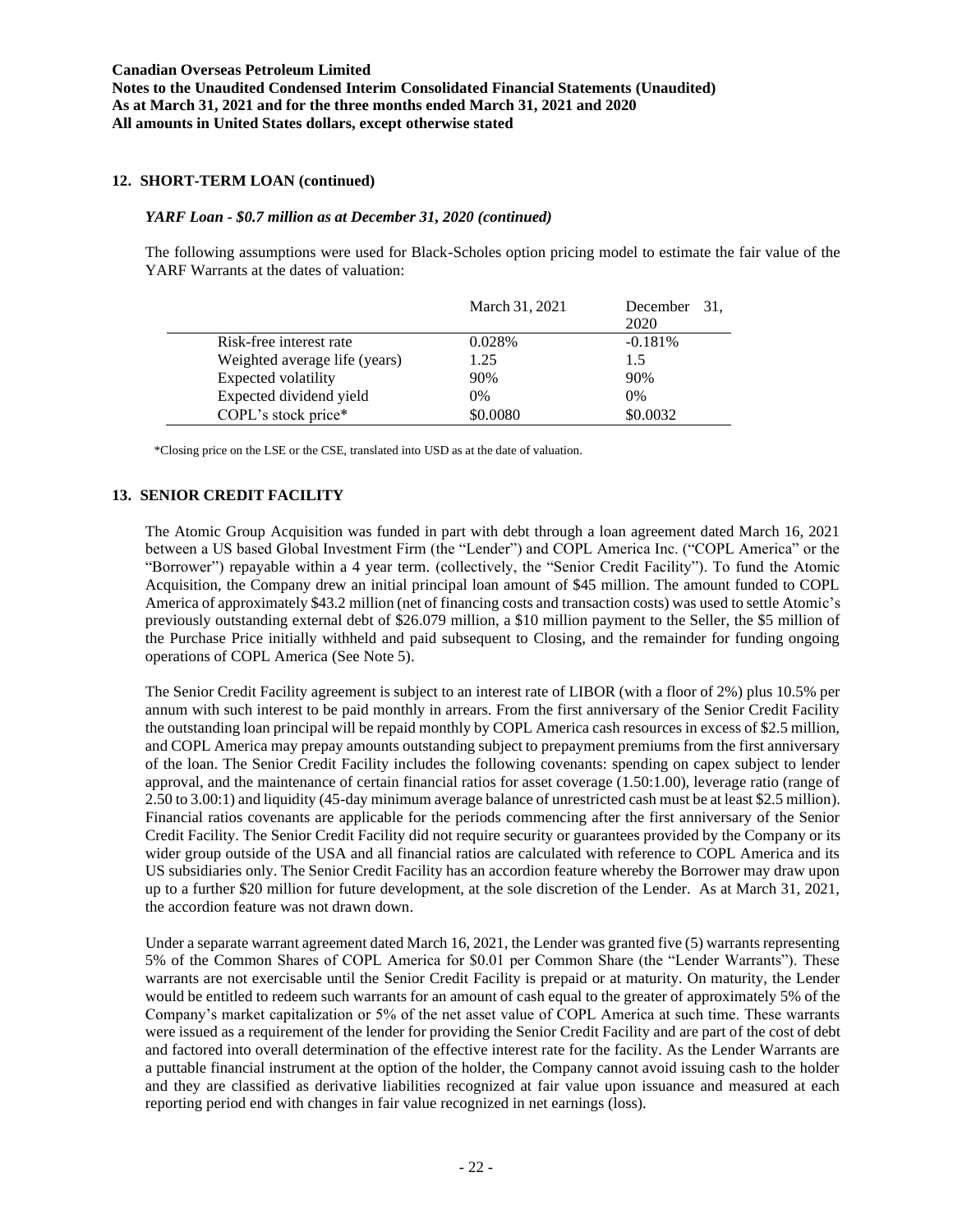## **13. SENIOR CREDIT FACILITY (continued)**

The following table provide a summary of Senior Credit Facility including associated derivative liabilities as at March 31, 2021:

| (\$000's)                                                                 | <b>Senior</b><br><b>Facility</b> | <b>Derivative</b><br><b>Liabilities</b><br>(Note 14) | Total        |
|---------------------------------------------------------------------------|----------------------------------|------------------------------------------------------|--------------|
| Principal amount                                                          | \$<br>45,000                     |                                                      | \$<br>45,000 |
| Lender's closing and legal costs (c)                                      | (1,870)                          |                                                      | (1,870)      |
| Borrower's closing and legal costs (c)                                    | (1,560)                          |                                                      | (1,560)      |
| Initial valuation of Lender Warrants (a)                                  | (4,900)                          | 4,900                                                |              |
| Initial valuation of LIBOR floor (b)                                      | (2,252)                          | 2,252                                                |              |
| Financing costs expensed upon initial<br>valuation (c) ( <i>Note 17</i> ) | 545                              |                                                      | 545          |
| Lender Warrants revalued as at March 31,<br>2021(a)                       |                                  | 2,380                                                | 2,380        |
| LIBOR floor revaluation as at March 31,                                   |                                  |                                                      |              |
| 2021                                                                      |                                  | (104)                                                | (104)        |
| Accretion (Note 17)                                                       | 89                               |                                                      | 89           |
| <b>Total</b>                                                              | \$<br>35,052                     | 9,428<br>\$                                          | 44.480       |

As at March 16, 2021, the fair value of the Senior Credit Facility of \$45 million was assigned as follows: \$35.0 million (net of financing costs of \$2.8 million) to the Senior Facility, \$4.9 million to the Lender Warrants and \$2.3 million to the LIBOR floor.

- (a) As at March 16, 2021 (date of issuance), the fair value assigned to the Lender Warrants of \$4.9 million was determined using 5% of COPL's market capitalization on a fully diluted basis, which was greater than 5% of the net asset value of COPL America. During the period from date of issuance to March 31, 2021, no Lender Warrants could be exercised. As at March 31, 2021, the Lender Warrants were revalued at \$7.3 million using 5% of COPL's market capitalization on a fully diluted basis. The resulting change in fair value of \$2.4 million was recognized in the net loss for the three months ended March 31, 2021 *(Note 18)*.
- (b) The LIBOR floor was assessed to be an embedded derivative. As at March 16, 2021, the LIBOR floor was in-the-money, and the forward curve for 1-month LIBOR over the term of the Senior Credit Facility indicates that it will remain in the money for the duration of the Senior Credit Facility. Therefore, the LIBOR floor is not closely related to the host debt contract (\$45 million), and is recognized as a derivative liability that is revalued at each reporting period end with resulting changes in fair value recognized in net earnings (loss). As at March 31, 2021, the LIBOR floor was revalued at \$2.1 million and the resulting change in fair value of \$0.1 million was recognized as gain on derivative liability for the three months ended March 31, 2021.
- (c) Aggregate financing costs associated with the Senior Credit Facility incurred was \$3.4 million that was allocated amongst these three components of the Senior Credit Facility based on the relative fair value of each component. The costs associated with the loan portion of \$35.0 million form part of the amortized costs of the loan used to determine the effective interest rate of 20.93%. The proportionate financing costs of \$0.5 million associated with the derivative liabilities of LIBOR floor with fair value of \$2.3 million and the Lender Warrants with fair value of \$4.9 million, respectively were expensed on the inception date of the debt.

During the three months period ended March 31, 2021, the Company paid interest on this loan in the amount of \$234,000**.**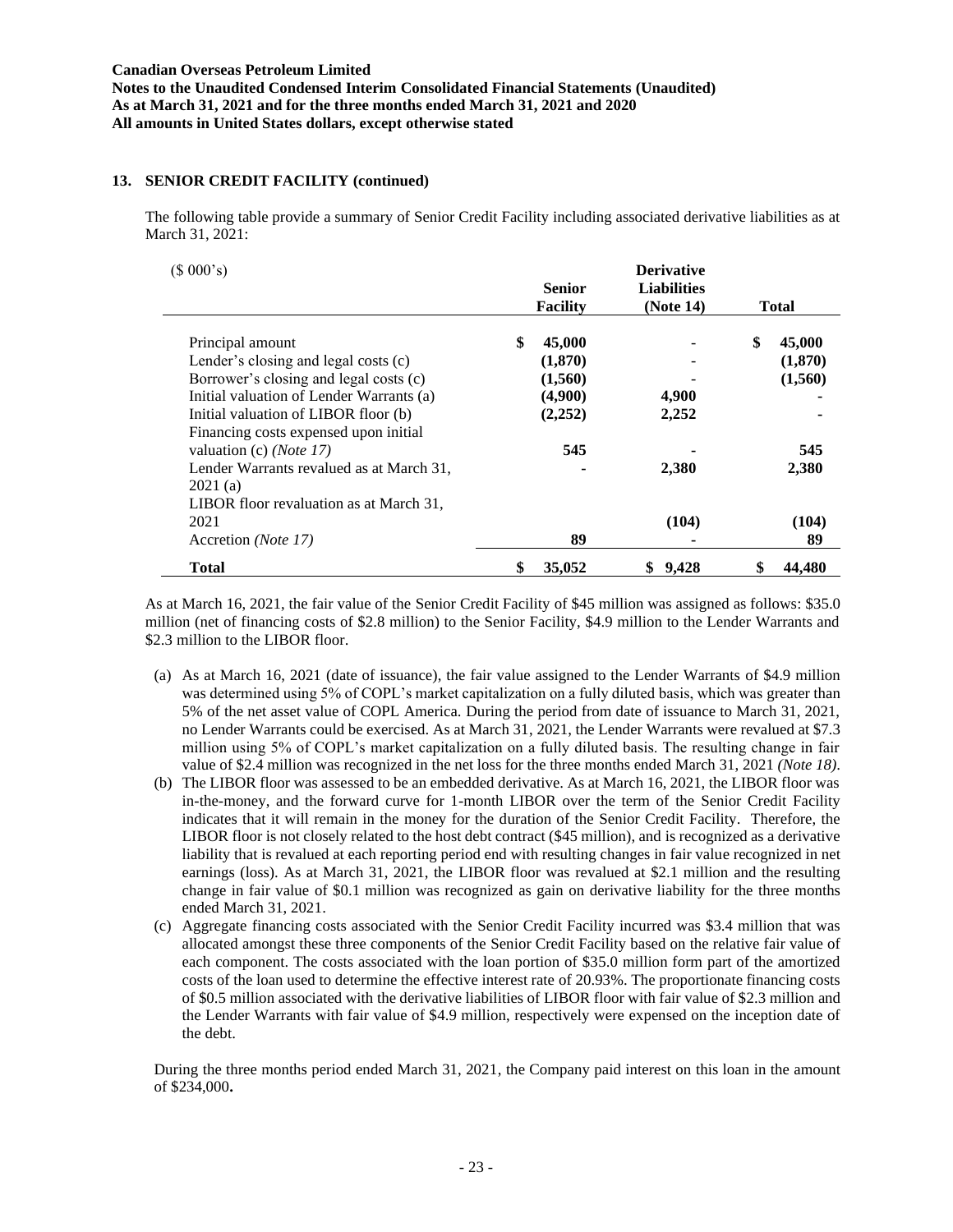# **14. DERIVATIVE LIABILITIES**

| (\$000's)                                                                                                                                    | March 31,<br>2021  | December 31,<br>2020 |
|----------------------------------------------------------------------------------------------------------------------------------------------|--------------------|----------------------|
| Derivative lability $-$ Unit<br>warrants ( <i>Note</i> 16 <i>a</i> ( <i>i</i> ))<br>Derivative liability $-$<br>YARF loan ( <i>Note 12</i> ) | \$<br>9,777<br>403 | \$<br>91             |
| <b>Current derivative liabilities</b>                                                                                                        | \$10,180           | 91                   |
| Derivative liability – Lender<br>Warrants ( <i>Note</i> 13 $a$ )<br>Derivative liability -LIBOR floor (Note 13 b)                            | 7,280<br>2,148     |                      |
| <b>Non-current derivative liabilities</b>                                                                                                    | 9.428              | \$                   |

The resulting impact on loss for the three months ended March 31, 2021 from the remeasurement of these derivative liabilities at reporting period end is disclosed in Note 18.

# **15. ASSET RETIREMENT OBLIGATIONS**

| (\$000's)                           | March 31,<br>2021 |
|-------------------------------------|-------------------|
| Balance, beginning of the period    | S                 |
| Liability acquired – March 16, 2021 | 34                |
| Change in discount rate             | 2,657             |
| Accretion                           |                   |
| Balance, end of the period          |                   |

The Company's asset retirement obligation relates to net ownership interests in oil and gas assets (including well sites and processing facilities) that were acquired further to Atomic Group Acquisition (discussed in Note 5). The Company estimates the undiscounted value of its total asset retirement obligations to be \$7.9 million as at March 31, 2021. These obligations are expected to be incurred between 2022 and 2075. The asset retirement obligation is calculated using a discount factor being the risk-free rate related to the liability and is based on the US long-term bond rate. As at March 31, 2021, the discount factor was 2.5% based on the riskfree rate based on the US long-term bond rate and an inflation rate of 2.3% per annum.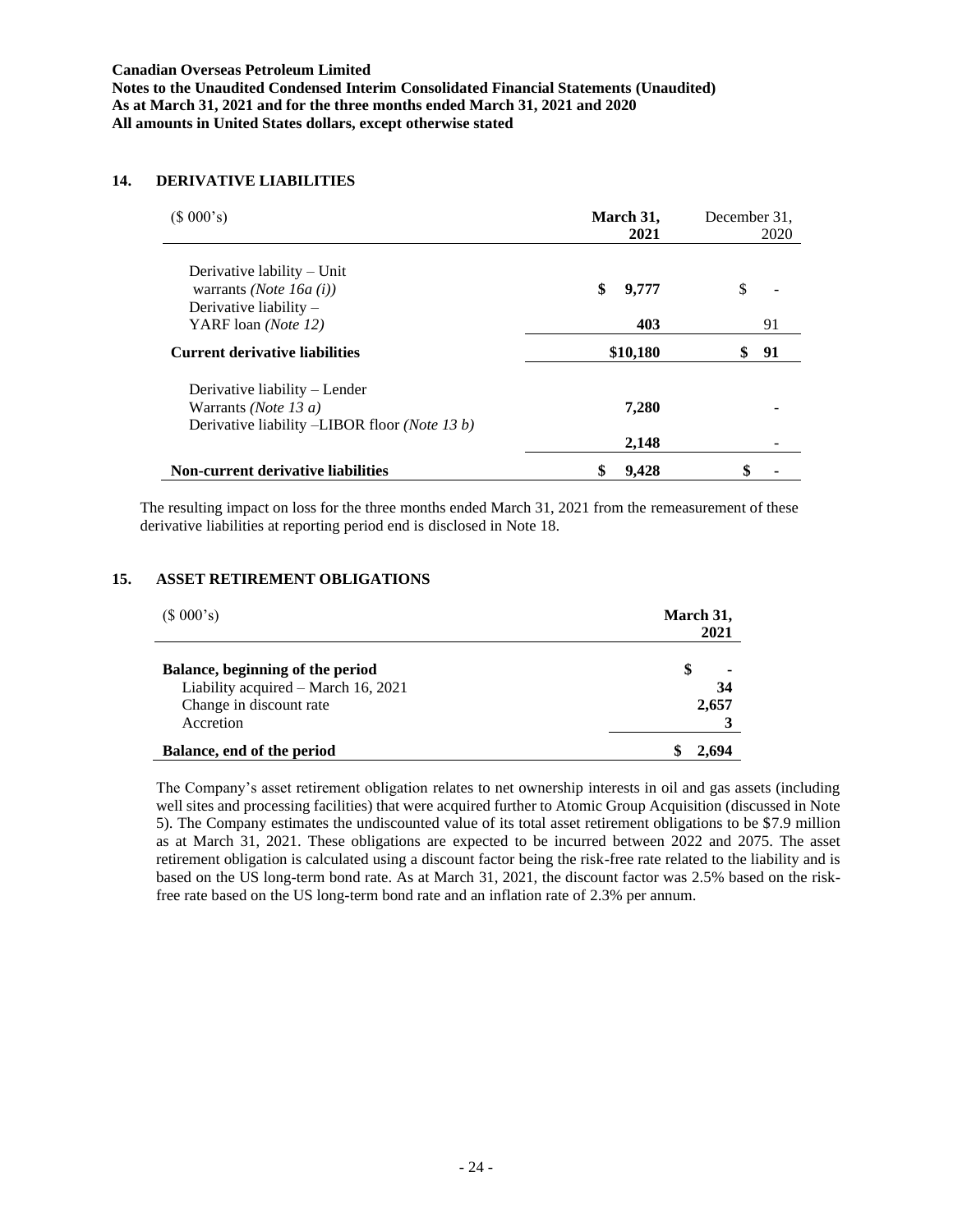# **16. SHARE CAPITAL**

#### **a) Authorized and Issued Common Shares**

#### Authorized

An unlimited number of common voting shares (the "Common Shares") without nominal or par value and an unlimited number of preferred shares, issuable in series.

#### Issued

The issued share capital is as follows:

| c issucu share capital is as follows.                             | Number of<br><b>Common Shares</b> | <b>Amount</b><br>(000's) |
|-------------------------------------------------------------------|-----------------------------------|--------------------------|
| <b>Balance, January 1, 2020</b>                                   | 3,483,752,463                     | \$138,087                |
| Issued pursuant to UK July 2 <sup>nd</sup> 2020 Placing           | 400,000,000                       | 1,497                    |
| Issued as payment in respect of YARF Loan                         | 38,500,000                        | 144                      |
| Issued as payment of Finder's Fee                                 | 16,000,000                        | 60                       |
| Issued pursuant to UK July 23rd 2020 Placing                      | 433, 333, 334                     | 1,655                    |
| Issued pursuant to Debt Exchange                                  | 436,917,545                       | 1,771                    |
| Issued pursuant to exercise of 2019 Broker's Warrants             | 9,970,000                         | 19                       |
| Fair value of 2019 Broker's Warrants exercised                    |                                   | $\overline{4}$           |
| Issued pursuant to exercise of 2018 Broker's Warrants             | 53,731,380                        | 236                      |
| Fair value of 2018 Broker's Warrants exercised                    |                                   | 103                      |
| Share issue costs                                                 |                                   | (937)                    |
| <b>Balance, December 31, 2020</b>                                 | 4,872,204,722                     | \$142,639                |
| Issued pursuant to Non-brokered Placing (i)                       | 4,442,500,000                     | 12,072                   |
| Issued pursuant to CEO Loan conversion (i)                        | 57,500,000                        | 155                      |
| Fair value of Unit Warrants presented as derivative liability (i) |                                   | (2,132)                  |
| Issued as payment of 2 <sup>nd</sup> Finder's Fee (i)             | 285,041,750                       | 1,347                    |
| Issued pursuant to Brokered Placing (ii)                          | 4,171,562,500                     | 18,652                   |
| Issued as payment of Broker's Fee (ii)                            | 203,437,500                       | 966                      |
| Issued pursuant to exercise of Unit Warrants (ii)                 | 100,000,000                       | 359                      |
| Fair value of Unit Warrants exercised (i)                         |                                   | 517                      |
| Issued as payment of purchase price of Atomic (Note 5)            | 818,873,319                       | 4,000                    |
| Share issue costs (iii)                                           |                                   | (3,930)                  |
| Balance, March 31, 2021                                           | 14,951,119,791                    | \$174,645                |

### *(i) Non-brokered Placing*

During first quarter of 2021, further to a non-brokered placing closed in the UK (the "Non-brokered Placing"), the Company issued total of 4,442,500,000 units at a price of £0.002 (\$0.0027) per unit for gross proceeds of £8.9 million (\$12.1 million). Each unit consists of one Common Share and one half of one common share purchase warrant ("Unit Warrant"). Each Unit Warrant entitles the holder thereof to purchase one Common Share at an exercise price of £0.0026 (\$0.0035) per share on or before January 8, 2022.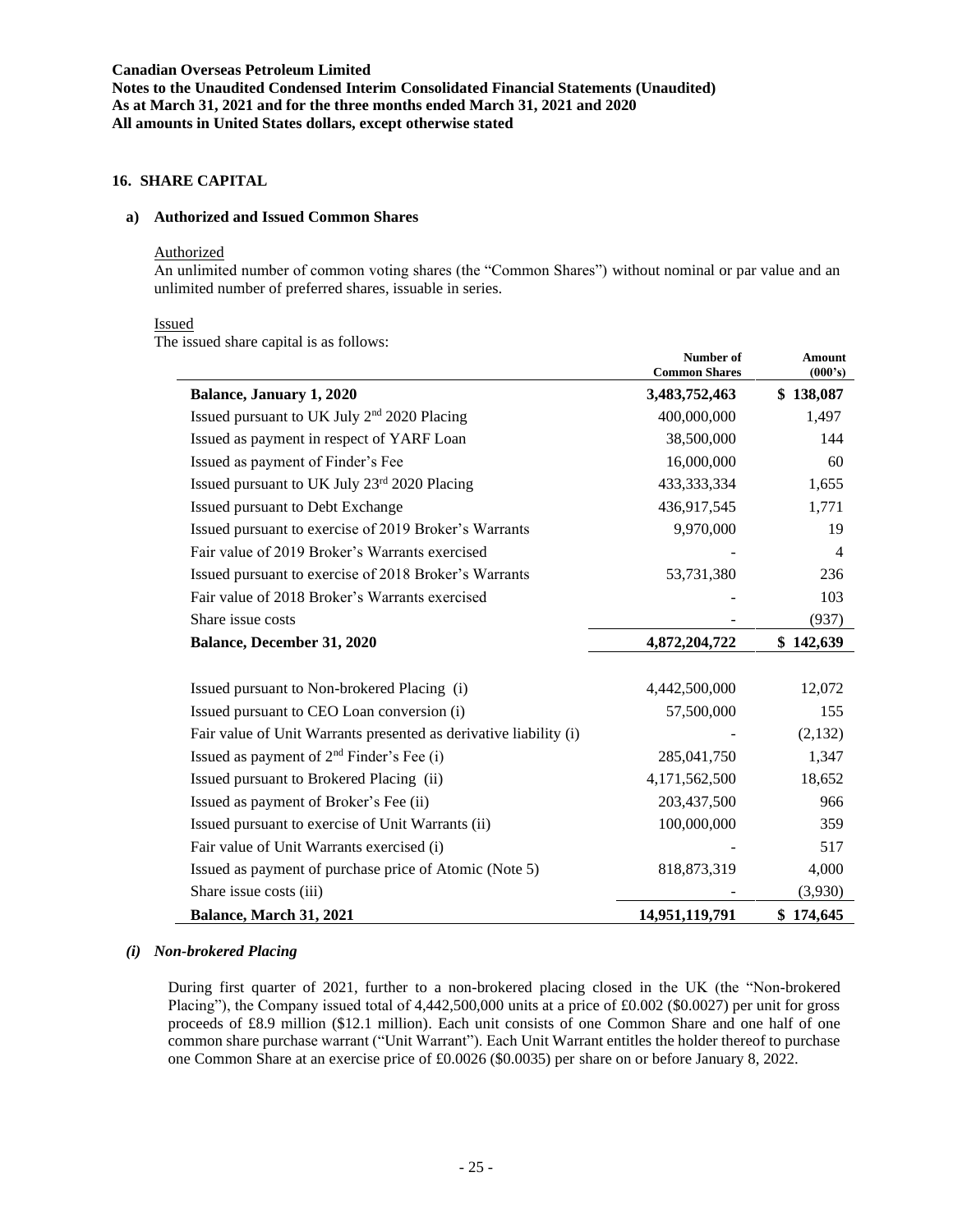**Notes to the Unaudited Condensed Interim Consolidated Financial Statements (Unaudited) As at March 31, 2021 and for the three months ended March 31, 2021 and 2020 All amounts in United States dollars, except otherwise stated**

# **16. SHARE CAPITAL (continued)**

*(i) Non-brokered Placing (continued)*

The **4,442,500,000** Common Shares related to Non-brokered Placing were issued as follows:

- 1,050,000,000 on January 8, 2021,
- 2,062,500,000 on January 11, 2021,
- 325,000,000 on January 12, 2021,
- 188,586,000 on January 14, 2021.
- 575,000,000 on January 26, 2021,
- 23,589,000 on February 17, 2021,
- 8,300,000 on February 26, 2021,
- 75,000,000 on March 9, 2021 and
- 134,525,000 on March 12, 2021.

In addition, on January 11, 2021, **57,500,000** units with a value of £115,000 (\$155,000) at a deemed price £0.002 per unit were issued to the Company's CEO further to the extinguishment of the CEO Loan agreed to be on same terms as the Non-brokered placing (further to a placing agreement signed with the CEO on December 23, 2020).

The fair value of 2,250,000,000 Unit Warrants was estimated at \$2.1 million (using a Black-Scholes option pricing model with assumptions as noted in a table below) was netted against proceeds from share capital and a derivative liability of \$2.1 million was recognized as at January 8, 2021 (legal issue date of Unit Warrants). The Unit Warrants' exercise price is denominated in GBP, and the Company's functional currency is USD. Accordingly, due to variability in these exchange rates, the Unit Warrants are classified as a derivative financial instrument.

The derivative liability of the Unit Warrants outstanding (i.e. net of 100,000,000 Unit Warrants that were exercised in March 2021 as discussed below) was revalued as at March 31, 2021 and a related derivative loss of \$8.1 million (see note 19) on derivative liability was recognized for the three months ended March 31, 2021. The derivative liability in respect of Unit Warrants outstanding as at March 31, 2021 was estimated at \$9.8 million (see note 14), using a Black-Scholes option pricing model with the assumptions as noted in the table below.

In connection with the Non-brokered Placing, the Company paid/issued:

- to a first finder a cash finder's fee of £35,000 (\$47,500) and issued  $18,750,000$  common share purchase warrants ("1st Finder's Warrants") as an additional compensation to the finder;
- to a second finder on March 9, 2021 the Company issued **285,041,750** Common Shares as a payment for a finder's fee, representing a 7% commission in respect of placings arranged by the second finder. Accordingly, the Company recognized \$1.3 million ( $\pounds$ 1 million), being the fair value of these shares as at the issue date, as an addition to the share capital and an addition to share issue costs related to the Non-brokered Placing. In addition, the Company issued 305,401,875 common share purchase warrants ("2<sup>nd</sup> Finder's Warrants") as an additional compensation for the finder.

Each 1<sup>st</sup> and 2<sup>nd</sup> Finder's Warrants entitle the holder thereof to purchase one Common Share at an exercise price of £0.0026 (\$0.0035) per Common Share on or before January 8, 2022. The fair value of the finders' warrants, estimated (using a Black-Scholes option pricing model with assumptions as noted in a table below) at \$18,000 for the 1st and 2nd Finder's Warrants and \$ 289,000 for the 2nd Finder's Warrants was recognized as equity (warrants) and netted against proceeds from Non-brokered Placing (as share issue costs).

Proceeds from the Non-brokered Placing that were received in December 2020 (i.e. in advance of the actual issue of respective units in January 2021) in the amount of £3.9 million (\$5.3 million) were recognized as subscription receipts liability in current liabilities as at December 31, 2020.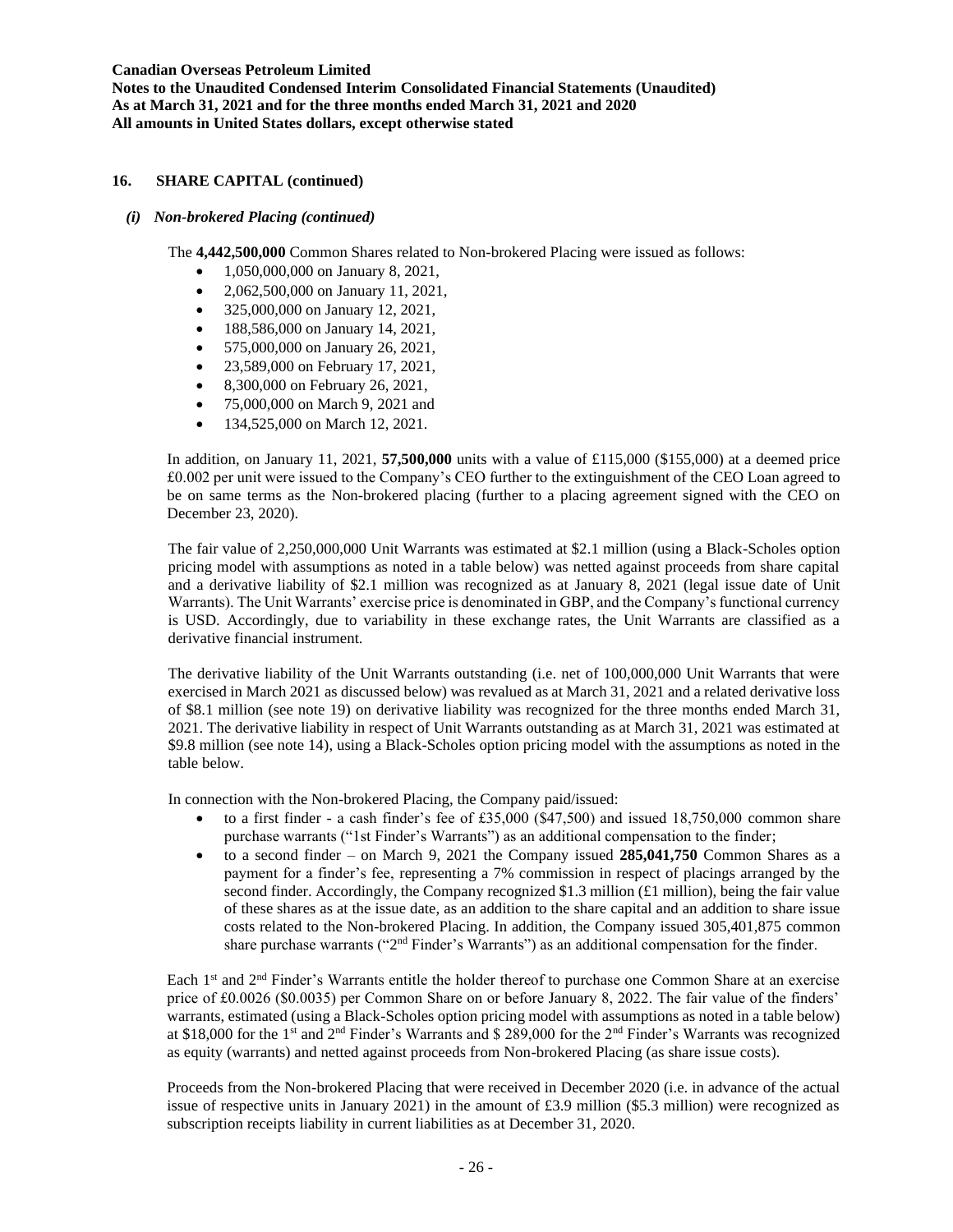## **16. SHARE CAPITAL (continued)**

### *(i) Non-brokered Placing (continued)*

The net proceeds from the Non-brokered Placing were used to make initial, partial payments of the purchase price for the Atomic Group Acquisition (See Note 5) as well as to cover the Company's ongoing general and administrative costs.

The following assumptions were used for Black-Scholes option pricing model to estimate the fair value of Unit Warrants and Finders' Warrants at valuation dates:

|                               | <b>January 8, 2021</b> | March 31, 2021 |
|-------------------------------|------------------------|----------------|
| Risk-free interest rate       | $-0.036\%$             | 0.053%         |
| Weighted average life (years) | 0.75                   | 0.52           |
| Expected volatility           | 90%                    | 90%            |
| Expected dividend yield       | 0%                     | 0%             |
| COPL's stock price*           | \$0.0033               | \$0.0080       |

\*Closing price on the LSE or the CSE, translated into USD as at the date of valuation.

In March 2021, further to an exercise of Unit Warrants, the Company received in total \$359,000 and issued related **100,000,000** Common Shares as follows:

- 12,500,000 on March 9, 2021,
- 25,000,000 on March 23, 2021 and
- 62,500,000 on March 31, 2021.

The fair value of the exercised Unit Warrants estimated at \$0.5 million in total was recognized as an addition to the share capital and respective decrease in the derivative liability. The following assumptions were used for Black-Scholes option pricing model to estimate the fair value of Unit Warrants exercised:

| March 9, 2021 | March 23, 2021 | March 31, 2021 |
|---------------|----------------|----------------|
|               |                |                |
|               |                | $0.053\%$      |
| 0.58          | 0.55           | 0.52           |
| 90%           | 90%            | 90%            |
| $0\%$         | $0\%$          | $0\%$          |
| \$0.0048      | 0.0119         | \$0.0080       |
|               | 0.065%         | 0.054%         |

\* Closing price on the LSE or the CSE, translated into USD as at the date of valuation.

### *(ii) Brokered Placing*

On March 11, 2021, further to a brokered placing closed in the UK (the "Brokered Placing"), the Company issued total of **4,171,562,500** Common Shares at a price of £0.0032 (\$0.0045) per share for gross proceeds of £13.3 million (\$18.7 million).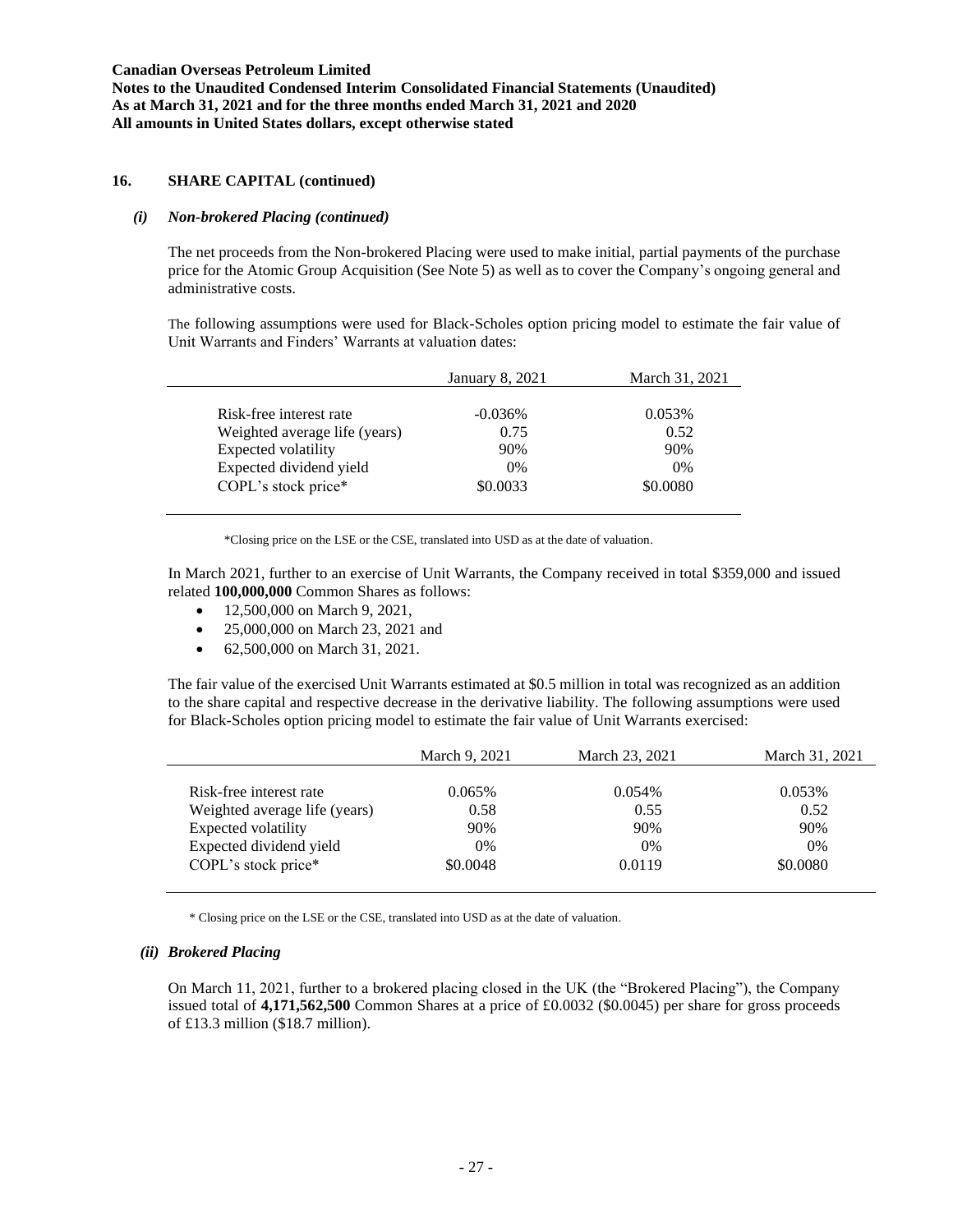## **16. SHARE CAPITAL (continued)**

## *(ii) Brokered Placing (continued)*

In connection with the Brokered Placing, on March11, 2021 the Company issued 203,437,500 Common Shares as a partial payment of a broker's fee and paid in cash a remaining broker's fee of £189,000 (\$259,000), representing in total approximately 6% commission in respect of Brokered Placing. The Company recognized \$1.0 million (£0.7 million), being the fair value of these broker's shares as at the issue date, as an addition to the share capital and an addition to share issue costs related to the Brokered Placing.

The Company also issued 262,500,000 common share purchase warrants ("Broker's Warrants") to the broker as additional compensation. Each Broker's Warrant entitles the holder thereof to purchase one Common Share of the Company at an exercise price of £0.0032 (\$0.0044) per Common Share on or before March 8, 2023.

The fair value of the Broker's Warrants estimated at \$648,000, was recognized as equity (warrants) and netted against proceeds from the Brokered Placing (as share issue costs). The following assumptions were used for Black-Scholes option pricing model to estimate the fair value of Broker's Warrants and Finders' Warrants at valuation date:

|                               | March 8, 2021 |
|-------------------------------|---------------|
| Risk-free interest rate       | 0.018%        |
| Weighted average life (years) | 1.5           |
| Expected volatility           | 90%           |
| Expected dividend yield       | 0%            |
| COPL's stock price*           | \$0.0053      |
|                               |               |

\*Closing price on LSE, translated into USD as at the date of valuation.

The Company will use net proceeds from the Brokered Placing to finance operating and capital expenditures of the Atomic Group and to cover the Company's ongoing general and administrative costs.

### *(iii) Share issue cost*

The Company incurred approximately \$3.9 million of total costs in connection with the Non-brokered and Brokered Placings, including \$128,000 incurred in 2020 and recognized as deferred share issue costs as at December 31, 2020. In addition to finder's and broker's fees paid in cash, the fair value of finder's and broker's fees paid in shares and the fair value of Warrants issued to finders and the broker (as disclosed in (i) and (ii) above), these share issue costs also include legal, LSE, transfer agent, and consulting fees of approximately \$0.3 million.

# *(iv) Shares issued subsequent to March 31, 2021*

On April 12, 2021 and July 2, 2021, further to the exercise of Unit Warrants the Company issued in total 527,500,000 Common Shares for proceeds of £1.4 million (\$1.9 million).

On June 30, 2021, the Company issued 25,000,000 Common Shares as a payment for financial advisory service payable of \$0.2 million.

On July 20, 2021 the Company received an exercise notice for 20,833,333 of 2020 3<sup>rd</sup> Finder's warrants and received related funds of £81,000 (\$111,000); the respective shares are expected to be issued on July 23, 2021. In addition, on July 22, 2021 the Company received an exercise notice for 100,000,000 Unit Warrants and received related funds of £260,000 (\$358,000); the respective shares are expected to be issued on July 27, 2021.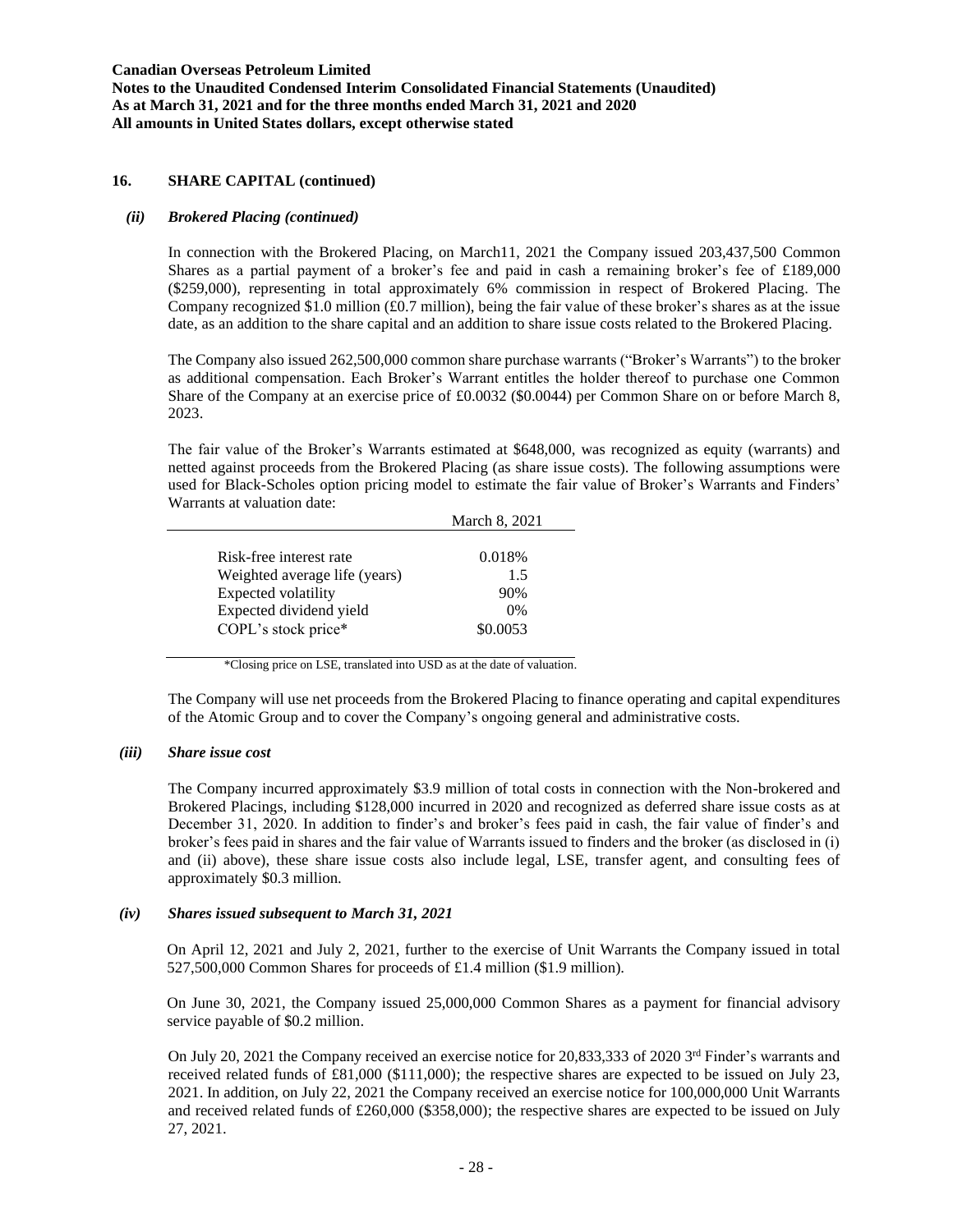**Notes to the Unaudited Condensed Interim Consolidated Financial Statements (Unaudited) As at March 31, 2021 and for the three months ended March 31, 2021 and 2020 All amounts in United States dollars, except otherwise stated**

# **16. SHARE CAPITAL (continued)**

# **b) Warrants**

A summary of the Company's share purchase warrants outstanding at March 31, 2021 is as follows:

| (\$000's)                                                           | Number of<br><b>Warrants</b> | Weighted<br>Average<br><b>Exercise</b><br>Price* | <b>Warrants</b><br>in Equity | <b>Expiry Date</b>                        |
|---------------------------------------------------------------------|------------------------------|--------------------------------------------------|------------------------------|-------------------------------------------|
| Balance, January 1, 2020                                            | 63,701,380                   | \$0.0040                                         | \$<br>107                    | (August 30, 2020 to<br>September 3, 2021) |
| Issued July 2020 UK Placing $-1$ <sup>st</sup> Finder's<br>Warrants | 25,000,000                   | 0.0049                                           | 40                           | July 2, 2022                              |
| Issued July 2020 UK Placing - YARF<br>Warrants                      | 100,000,000                  | 0.0049                                           |                              | July 2, 2022                              |
| Issued July 2020 UK Placing $-2nd$ Finder's<br>Warrants             | 16,000,000                   | 0.0050                                           | 42                           | July 2, 2022                              |
| Issued July 2020 UK Placing $-3^{rd}$ Finder's<br>Warrants          | 32,500,000                   | 0.0050                                           | 63                           | July 24, 2021                             |
| Exercised 2019 Brokers' Warrants                                    | (9,970,000)                  | 0.0019                                           | (4)                          | June 4 & Sept. 3, 2021                    |
| Exercised 2018 Broker's Warrants                                    | (53, 731, 380)               | 0.0043                                           | (103)                        | August 30, 2020                           |
| Balance, December 31, 2020                                          | 173,500,000                  | \$0.0049                                         | \$145                        | (July 24, 2021 to<br>July 2, 2022)        |
| Issued January 2021 - Unit Warrants (Note<br>16a(i)                 | 2,250,000,000                | 0.0035                                           |                              | January 8, 2022                           |
| Issued January 2021 – $1st$ Finder's Warrants<br>(Note $16a(i)$ )   | 18,750,000                   | 0.0035                                           | 18                           | January 8, 2022                           |
| Issued January $2021 - 2nd$ Finder's<br>Warrants (Note 16a $(i)$ )  | 305,401,875                  | 0.0035                                           | 289                          | January 8, 2022                           |
| Issued March 2021 - Broker's Warrants<br>(Note 16a (ii))            | 262,500,000                  | 0.0044                                           | 648                          | March 8, 2023                             |
| Exercised Unit Warrants (Note 16a (i))                              | (100,000,000)                | 0.0035                                           |                              | January 8, 2022                           |
| Balance, March 31, 2021                                             | 2,910,151,875                | \$0.0037                                         | \$1,100                      | (July 24, 2021 to<br>March 8, 2023)       |

\*The weighted average exercise price has been converted in USD based on the foreign exchange rate in effect at the date of issuance.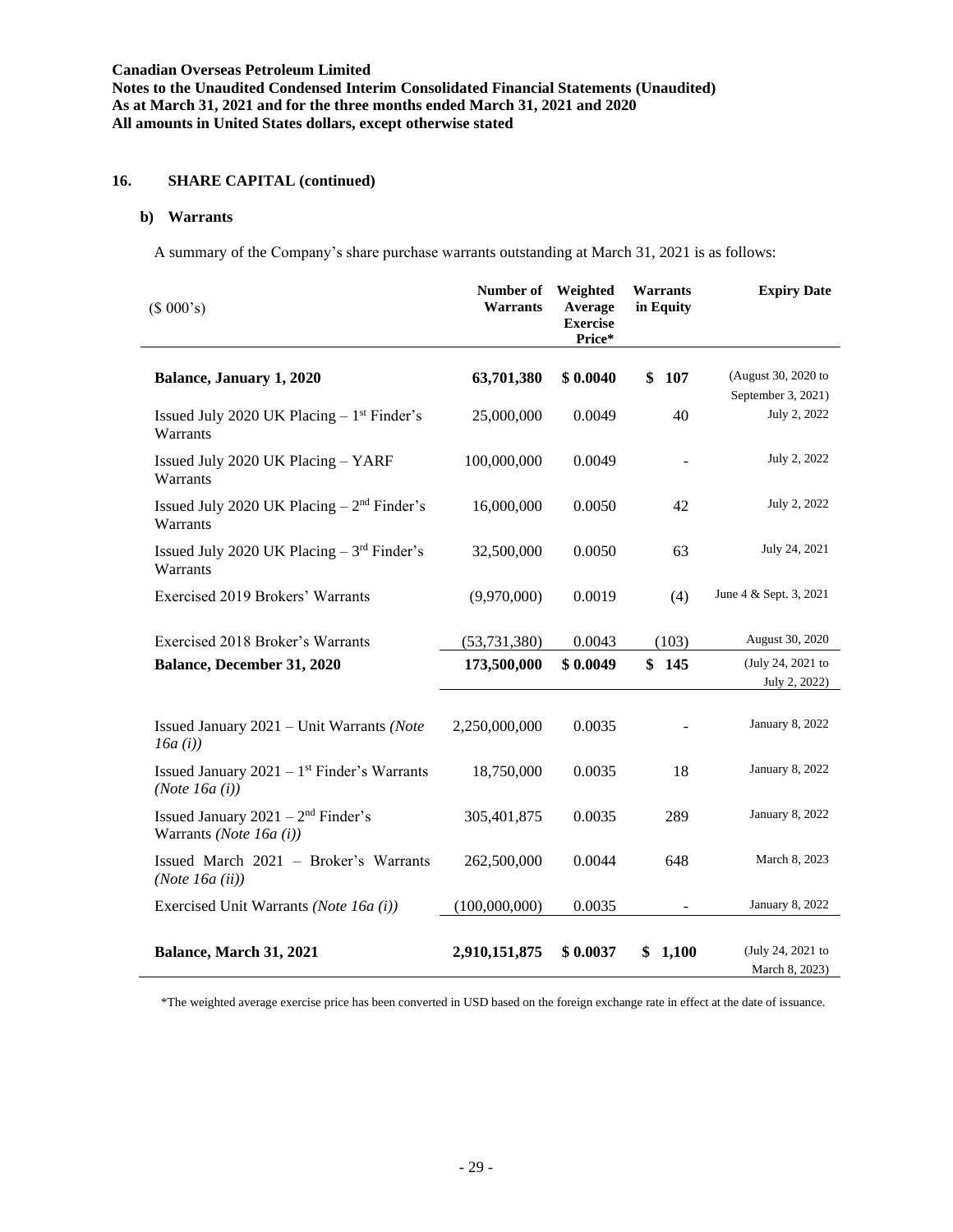## **16. SHARE CAPITAL (continued)**

## **c) Incentive Stock Options**

The Company has a stock option plan where the number of Common Shares reserved under the plan shall not exceed 10% of the issued and outstanding Common Shares and the number reserved for any one individual may not exceed 5% of the issued and outstanding shares. Exercise prices for stock options granted are determined by the closing market price on the day before the date of grant.

There were no changes to the Company's stock option plan and no stock options were granted, exercised, expired and/or forfeited during the three months ended March 31, 2021.

As at March 31, 2021, a total of 449,014,235 stock options to purchase Common Shares were outstanding, having a weighted average exercise price of \$0.0141 per share and a remaining weighted average contractual life of 3.6 years.

| (\$000's)                                     | Number of<br><b>Options</b> | Weighted Avg.<br><b>Exercise Price*</b> | <b>Contributed</b><br><b>Capital Reserve</b> |
|-----------------------------------------------|-----------------------------|-----------------------------------------|----------------------------------------------|
| Balance, January 1, 2020                      | 107,405,000                 | \$0.0447                                | 50,394<br>SS.                                |
| Granted                                       | 341,609,235                 | 0.0045                                  | 866                                          |
| Balance and exercisable December 31, 2020 and |                             |                                         |                                              |
| <b>March 31, 2021</b>                         | 449,014,235                 | \$0.0141                                | 51,260<br>S.                                 |
|                                               |                             |                                         |                                              |

\*The weighted average exercise price has been converted in USD based on the foreign exchange rate in effect at the date of issuance.

Subsequent to March 31, 2021, on May 12, 2021, 37,540,000 stock option expired unexercised.

## **17. FINANCE COSTS**

| (\$000's)                                                                                                                                                                                                           | For the three<br>months ended<br>March 31,<br>2021 | For the three<br>months ended<br>March 31,<br>2020 |
|---------------------------------------------------------------------------------------------------------------------------------------------------------------------------------------------------------------------|----------------------------------------------------|----------------------------------------------------|
| Interest expense <i>(Note 13)</i><br>Interest on lease liabilities<br>Financing costs expense ( <i>Note 13c</i> )<br>Accretion of Senior Credit Facility ( <i>Note 13</i> )<br>Accretion on AROs ( <i>Note 15</i> ) | \$<br>234<br>545<br>89<br>3                        | S<br>$\mathcal{D}$<br>3                            |
| Finance costs, net                                                                                                                                                                                                  | 873<br>\$                                          |                                                    |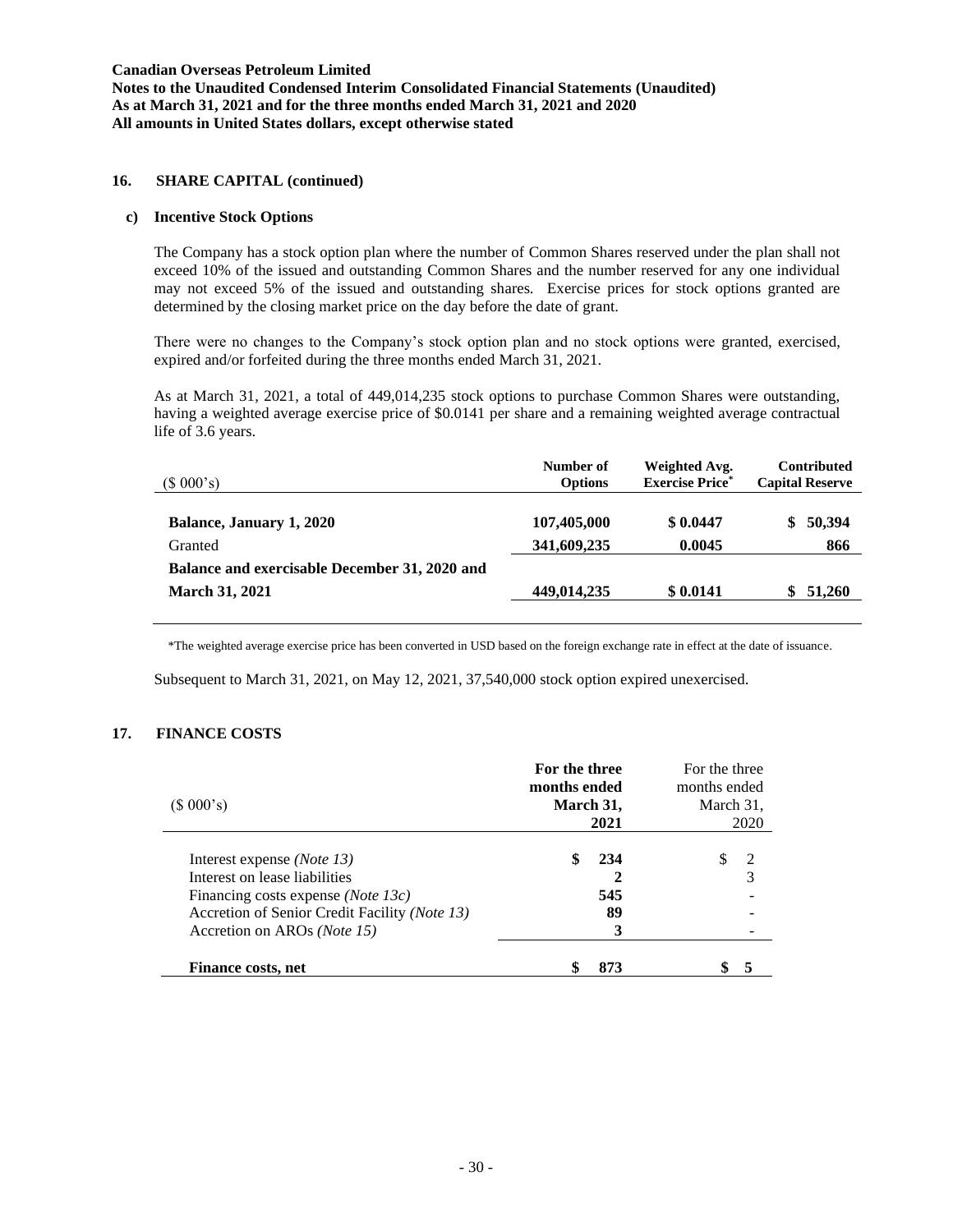# **18. LOSS ON DERIVATIVE LIABILITIES**

|                                                                                                  | For the three<br>months ended | For the three<br>months ended |
|--------------------------------------------------------------------------------------------------|-------------------------------|-------------------------------|
| (\$000's)                                                                                        | March 31,<br>2021             | March 31,<br>2020             |
| Lender Warrants revalued as at March 31, 2021<br>(Note 13a)                                      | 2,380                         |                               |
| LIBOR floor revalued as at March 31, 2021<br>(Note 13c)                                          | (104)                         |                               |
| Unit warrants revalued<br>as at March 31, 2021 ( <i>Note 16a (i)</i> )<br>YARF warrants revalued | 8,129                         |                               |
| as at March 31, 2021 ( <i>Note 12</i> )                                                          | 308                           |                               |
| <b>Loss on derivative liabilities</b>                                                            | 10.713                        |                               |

## **19. FINANCIAL INSTRUMENTS**

The Company measures financial assets and financial liabilities at fair value on initial recognition, which is typically the transaction price unless a financial instrument contains a significant financing component. Measurement in subsequent periods depends on the financial instrument's classification, as described below.

- Fair value through profit or loss: Financial instruments designated at fair value through profit or loss are initially recognized and subsequently measured at fair value with changes in those fair values immediately charged to the statements of comprehensive loss. Under this classification, the Company included the YARF Warrants (Note 12), the Unit Warrants (Note 16 (i)), the Lender Warrants (Note 13) and the commodity derivatives (Note 20 (a)).
- Amortized cost: Financial instruments designated as amortized cost are initially recognized at fair value, net of directly attributable transaction costs, and are subsequently measured at amortized cost using the effective interest method. Financial instruments under this classification include cash and cash equivalents, trade receivables, Senior Credit Facility, short-term loans, accounts payable and accrued liabilities.
- Fair value through other comprehensive income: Financial instruments designated as fair value through other comprehensive income are initially recognized at fair value, net of directly attributable transaction costs, and are subsequently measured at fair value with changes in fair value recognized in other comprehensive income, net of tax. The Company does not have any financial instruments under this classification.

# *Impairment of financial assets*

The Company recognizes loss allowances for expected credit losses on its financial assets measured at amortized cost. Expected credit losses exist if one or more loss events occur after initial recognition of the financial asset which has an impact on the estimated future cash flows of the financial asset and that impact can be reliably measured. The Company uses a combination of historical and forward-looking information to determine the appropriate expected credit loss. The carrying amount of the asset is reduced through the use of an allowance account, and the loss is recognized in the consolidated statement of loss and comprehensive loss.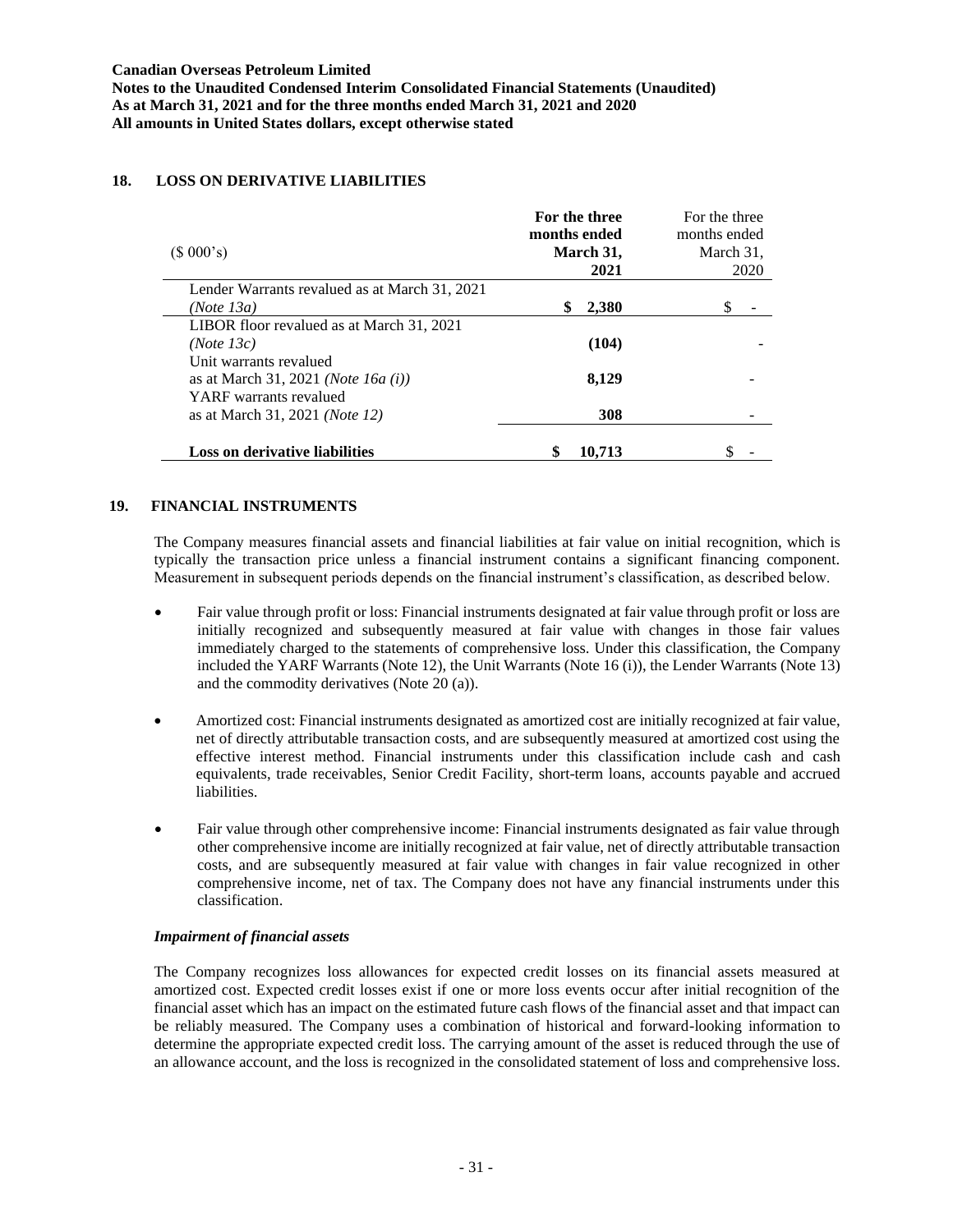# **19. FINANCIAL INSTRUMENTS (continued)**

### **Fair value**

As at March 31, 2021, the carrying values of cash and cash equivalents, trade receivables, and accounts payable and accrued liabilities, approximate their fair values due to the short-term nature of these financial instruments. The carrying values of the Senior Debt Facility at amortized cost approximates fair value as at March 31, 2021, given the short period lapsed since initially valued on the date of inception of debt on March 16, 2021.

## **Market risk**

Market risk is the risk that the fair value of future cash flows of financial assets or liabilities will fluctuate due to movements in market prices and is comprised of the following:

## **(a) Commodity Price Risk**

Commodity price risk is the risk that the fair value of future cash flows will fluctuate as a result in changes in commodity prices. Commodity prices for oil and gas are impacted by world economic events that dictate the levels of supply and demand. As a means of mitigating exposure to commodity price risk volatility, the Company may enter into various derivative agreements. The Company's policy is to not use derivative financial instruments for speculative purposes.

Effective March 15, 2021, in anticipation of the Closing of the Atomic Group Acquisition and satisfying conditions attached to the Senior Credit Facility, the Company entered into a master risk management agreement with a counter party. These risk management contracts are not entered into for trading nor speculative purposes.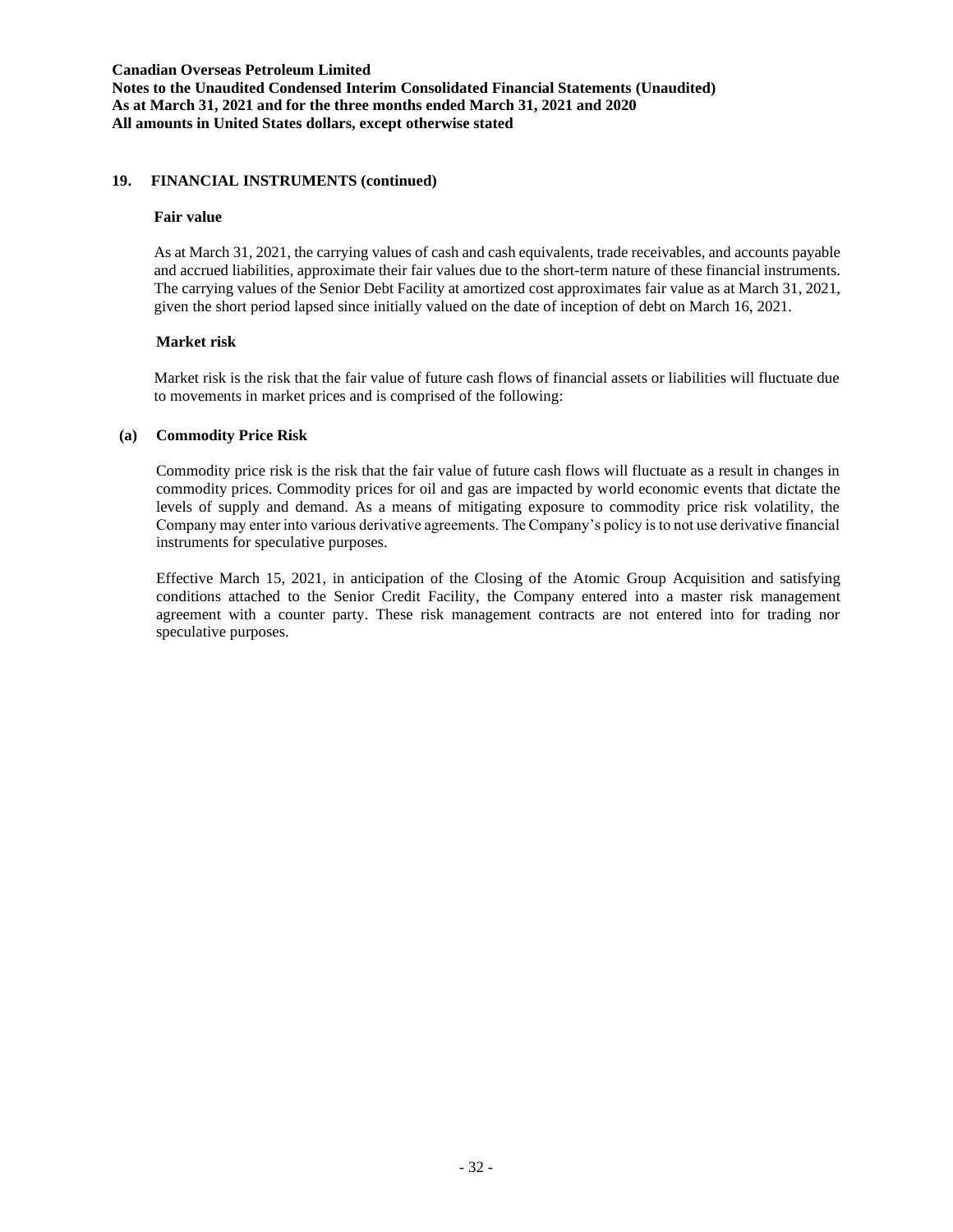**Notes to the Unaudited Condensed Interim Consolidated Financial Statements (Unaudited) As at March 31, 2021 and for the three months ended March 31, 2021 and 2020 All amounts in United States dollars, except otherwise stated**

## **19. FINANCIAL INSTRUMENTS (continued)**

#### **(a) Commodity Price Risk (continued)**

| <b>Commodity</b> | <b>Fixed price</b><br><b>SWAP</b> | <b>Total notional</b><br>quantity<br>(Gallon (GAL);<br><b>Barrel (BBL))</b> | <b>Term</b>                           | <b>Contracts</b><br>price per GAL<br><b>or</b><br><b>BBP/Monthly</b> | <b>Fair Value</b><br>at March<br>31, 2021<br>$(S\ 000's)$ |
|------------------|-----------------------------------|-----------------------------------------------------------------------------|---------------------------------------|----------------------------------------------------------------------|-----------------------------------------------------------|
|                  |                                   |                                                                             |                                       |                                                                      |                                                           |
|                  |                                   |                                                                             | April 1, 2021 to                      |                                                                      |                                                           |
| Crude oil        | <b>WTI Futures</b>                | 207,123 BBL                                                                 | December 31, 2021                     | \$61.28                                                              | 735                                                       |
|                  |                                   |                                                                             | January 1, 2022 to                    |                                                                      |                                                           |
| Crude oil        | <b>WTI Futures</b>                | 384,187 BBL                                                                 | December 31, 2022                     | \$56.58                                                              | 909                                                       |
|                  |                                   |                                                                             | January 1, 2023 to                    |                                                                      |                                                           |
| Crude oil        | <b>WTI Futures</b>                | 416,772 BBL                                                                 | February 29, 2024                     | \$52.87                                                              | 610                                                       |
|                  |                                   |                                                                             | <b>Commodity derivative asset</b>     |                                                                      | 2,254                                                     |
|                  | Normal                            |                                                                             | April 1, 2021 to                      |                                                                      |                                                           |
| <b>Butane</b>    | Butane (NC4)                      | 7,766,022 GAL                                                               | December 31, 2021                     | \$0.930                                                              | (282)                                                     |
|                  | Normal                            |                                                                             | January 1, 2022 to                    |                                                                      |                                                           |
| <b>Butane</b>    | Butane (NC4)                      | 11,110,302 GAL                                                              | December 31, 2022                     | \$0.768                                                              | (393)                                                     |
|                  | Normal                            |                                                                             | January 1, 2023 to                    |                                                                      |                                                           |
| <b>Butane</b>    | Butane (NC4)                      | 9,921,552 GAL                                                               | February 29, 2024                     | \$0.670                                                              | (385)                                                     |
|                  |                                   |                                                                             | <b>Commodity derivative liability</b> |                                                                      | (1,060)                                                   |
|                  |                                   |                                                                             |                                       |                                                                      |                                                           |
|                  |                                   |                                                                             | <b>Net derivative assets</b>          |                                                                      | 1,194                                                     |
|                  |                                   |                                                                             |                                       |                                                                      |                                                           |
|                  |                                   | Short-term portion - commodity derivative asset                             |                                       |                                                                      | 727                                                       |
|                  |                                   | Long-term portion - commodity derivative asset                              |                                       |                                                                      | 467                                                       |

(1) WTI refers to West Texas Intermediate, a grade of light sweet crude oil used as benchmark pricing in the United States.

(2) Floating Price of the Oil contracts for each contract month is equal to the arithmetic average of the NYMEX Light Sweet Crude Oil Futures first nearby contract settlement price for each business day that it is determined during the contract month.

(3) Floating Price of the Gas contracts for each contract month is equal to the arithmetic average of the OPIS Mt. Belvieu Butane (non-LDH) for each business day during the contract month.

The resulting fair value of these contracts has been recognized in the consolidated statement of financial position as aggregate net commodity derivative assets of \$1.2 million as at March 31, 2021. The respective \$2.3 million of unrealized gain on crude derivatives and \$1.1 million of unrealized loss on butane derivative contracts were recognized in the net loss for three months ended March 31, 2021. The maximum credit exposure of these derivative assets is the carrying value. The Group mitigates this risk by entering into transactions with long-standing, reputable counterparties and partners.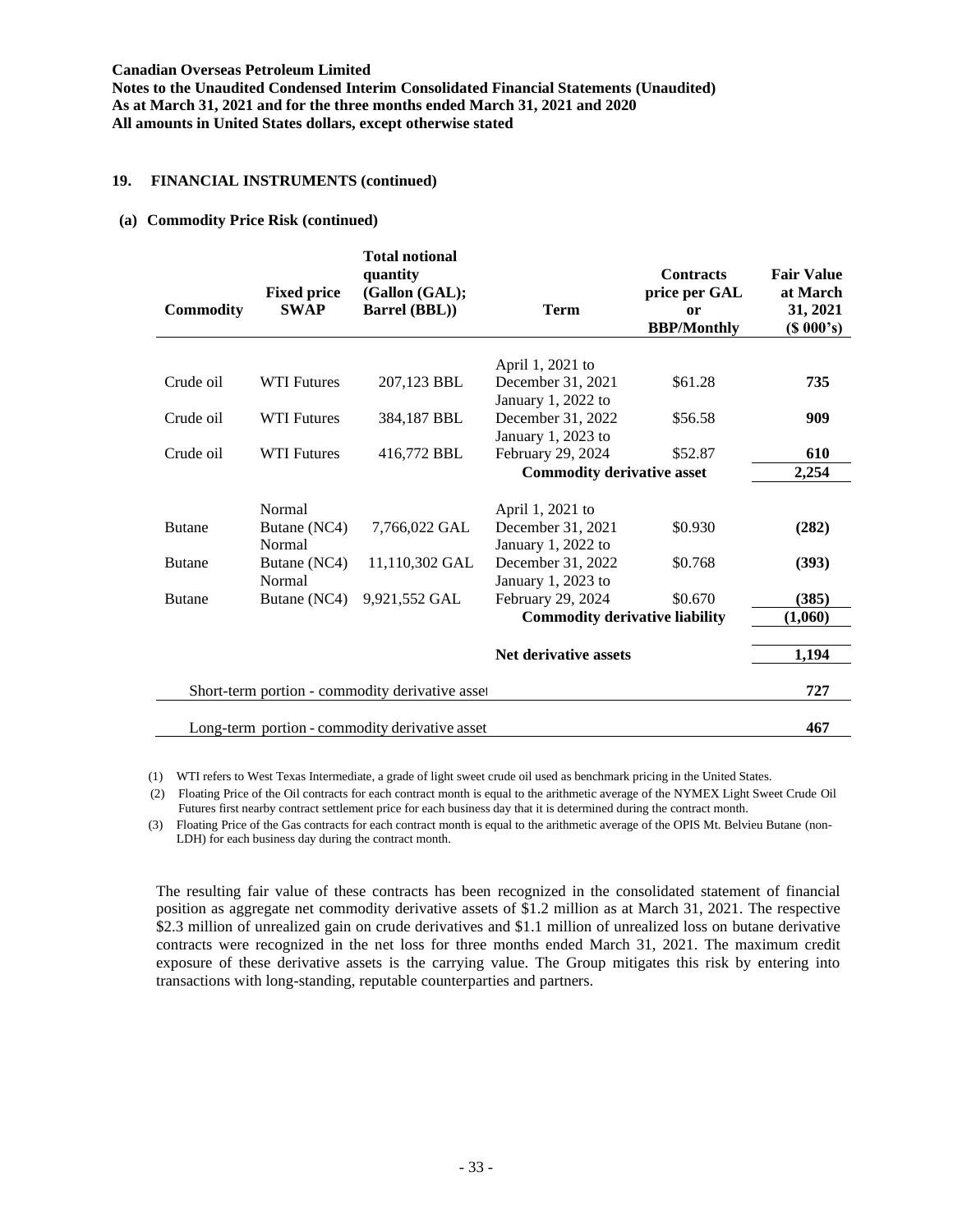# **19. FINANCIAL INSTRUMENTS (continued)**

### **(b) Credit risk**

Credit risk is the risk that the counterparty to a financial asset will default, resulting in the Company incurring a financial loss. A substantial portion of the Company's trade receivables are with the purchaser of oil and joint interest owners in the Wyoming assets and are subject to normal industry credit risks. As at March 31, 2021, all the Company's cash was held at five financial institutions with high third-party credit ratings.

The maximum credit risk exposure associated with accounts receivable is the total carrying value. The Company monitors these balances to limit the risk associated with collection. 100% of the Company's revenue receivable as at March 31, 2021, was owing from one company. Of the Company's joint interest billings receivable as at March 31, 2021, approximately 96% was owing from two partners in producing units. The Company considers all of its accounts receivable as at March 31, 2021 to be collectable.

The Company's other accounts receivable include mainly accounts receivable in respect of recoverable GST and VAT. The Company believes there is no unusual exposure associated with these receivables.

No amounts classified as current accounts receivable are considered to be past due and no allowance for doubtful accounts has been recorded in these accounts. As at March 31, 2021, the Company holds \$29.0 million of cash and cash equivalents with, Canadian, US and Bermuda chartered banks (December 31, 2020 - \$1.4 million).

## *Long-term receivables*

The Company's long-term accounts receivable solely include amounts due from its Nigerian partner in ShoreCan joint venture. Further to a recoverability assessment (See Note 7), the Company recognized a full allowance for expected credit loss as follows:

| (\$000's)                                                  | <b>March 31, 2021</b> | December 31, 2020 |
|------------------------------------------------------------|-----------------------|-------------------|
| Long-term receivable<br>Allowance for expected credit loss | 386<br>(386)          | 385<br>385)       |
|                                                            |                       |                   |

# **(c) Interest rate risk**

The Company's policy is to keep its cash, whenever possible, in interest bearing accounts with its banking institutions. The Company periodically monitors the interest rates offered and is satisfied with the credit ratings of its banks.

The Company's Senior Credit Facility provides for an interest rate of LIBOR (with a floor of 2%) plus 10.5% per annum. Currently, the management does not believe there is a material interest rate risk associated with this facility as LIBOR's forward curve for next four years is below the floor of 2%; accordingly, the facility is perceived as bearing a fixed interest rate of 12.5% until its maturity in March 2025.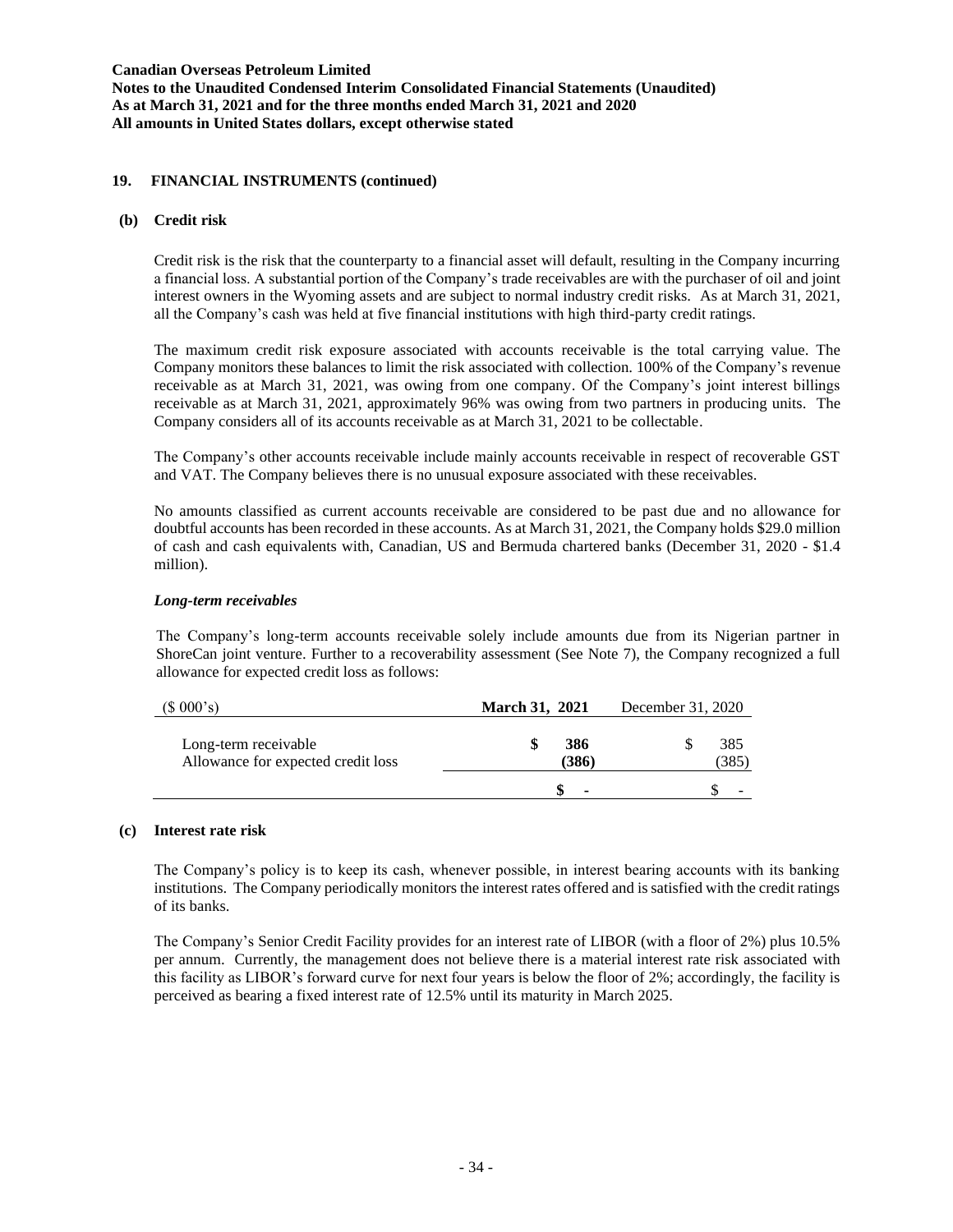# **19. FINANCIAL INSTRUMENTS (continued)**

### **(d) Foreign exchange risk**

To mitigate a portion of its exposure and to the extent it is feasible, the Company keeps its funds in currencies applicable to its known short-term obligations.

Cash and cash equivalents includes amounts denominated in the following foreign currencies:

| (000's)                     | <b>March 31, 2021</b> | December 31, 2020 |
|-----------------------------|-----------------------|-------------------|
| <b>Great British Pounds</b> | 1.781                 | 50                |
| Canadian Dollars            | 2.022                 | 188               |

### **(e) Liquidity risk**

Liquidity risk is the risk the Company will encounter difficulties in meeting its short-term debt obligations. The Company manages its liquidity risk through funds flow and debt management.

The timing of cash outflows relating to financial liabilities (on undiscounted basis) as at March 31, 2021 are outlined in the table below:

| (\$000's)                                          | $<$ 1 year            | 1-2 years |    | 2-5 years |   | $>$ 5 years |
|----------------------------------------------------|-----------------------|-----------|----|-----------|---|-------------|
| Trade and other payables<br>Purchase price payable | \$<br>11,017<br>5,000 |           |    |           | J |             |
| Lease obligation                                   | 113                   |           | 72 | 138       |   |             |
| Assets retirement obligations                      |                       |           |    |           |   | 7,868       |
| Lender's warrants                                  |                       |           |    | 7,280     |   |             |
| Senior credit facility                             |                       |           |    | 45,000    |   |             |
|                                                    | 16.130                |           | 72 | 52,418    |   | 7,868       |

# **20. CAPITAL MANAGEMENT**

The Company's objectives when managing capital are:

- to fund its development and exploration programs;
- to maintain statement of financial position strength and optimal capital structure, while executing on the Company's strategic objectives ; and
- to provide an appropriate return to shareholders relative to the risk of the Company's underlying assets.

In the management of capital, the Company includes shareholders' equity and interest bearing debt (defined as long-term loans, short-term loans and current portion of long-term loans, if any). Shareholders' equity includes share capital, warrants, contributed capital reserve and deficit. The Company maintains and adjusts its capital structure based on changes in economic conditions and the Company's planned requirements. The Company's capital structure depends on the Company's expected business growth, ability to access financing from equity and debt capital markets and any changes to the business and commodity price environment in which the Company operates. The Company may adjust its capital structure by issuing new equity and/or new debt, drawing down and/or repaying its existing debt, selling and/or acquiring assets, and controlling the capital expenditure program.